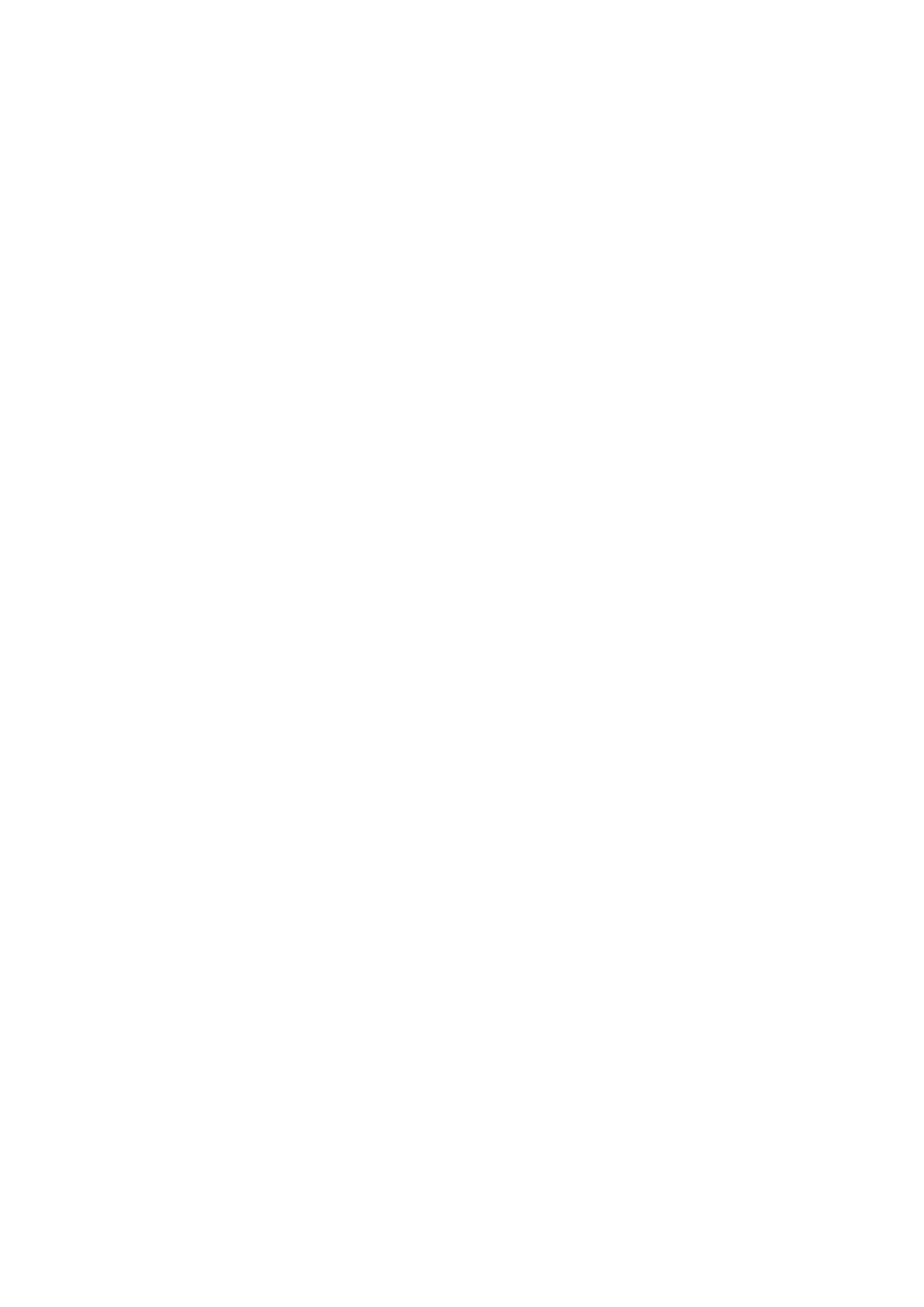## **Contents**

| <b>Section</b> |                                                           | Page |
|----------------|-----------------------------------------------------------|------|
| 1              | <b>Executive summary</b>                                  |      |
| $\overline{2}$ | Introduction                                              | 4    |
| 3              | International developments                                | 10   |
| 4              | Determining free spectrum and setting transmission levels | 12   |
| 5              | Detection                                                 | 16   |
| 6              | Geolocation databases                                     | 28   |
| 7              | Beacon reception                                          | 32   |
| 8              | Comparing the different approaches                        | 34   |
| 9              | Other important parameters                                | 36   |
| 10             | International harmonisation                               | 40   |
| 11             | Conclusions and next steps                                | 42   |
| Annex          |                                                           | Page |
| 1              | Responding to this consultation                           | 44   |
| $\overline{2}$ | Our consultation principles                               | 46   |
| 3              | Consultation response cover sheet                         | 47   |
| 4              | <b>Consultation questions</b>                             | 49   |
| 5              | Impact assessment                                         | 51   |
| 6              | Glossary of abbreviations                                 | 59   |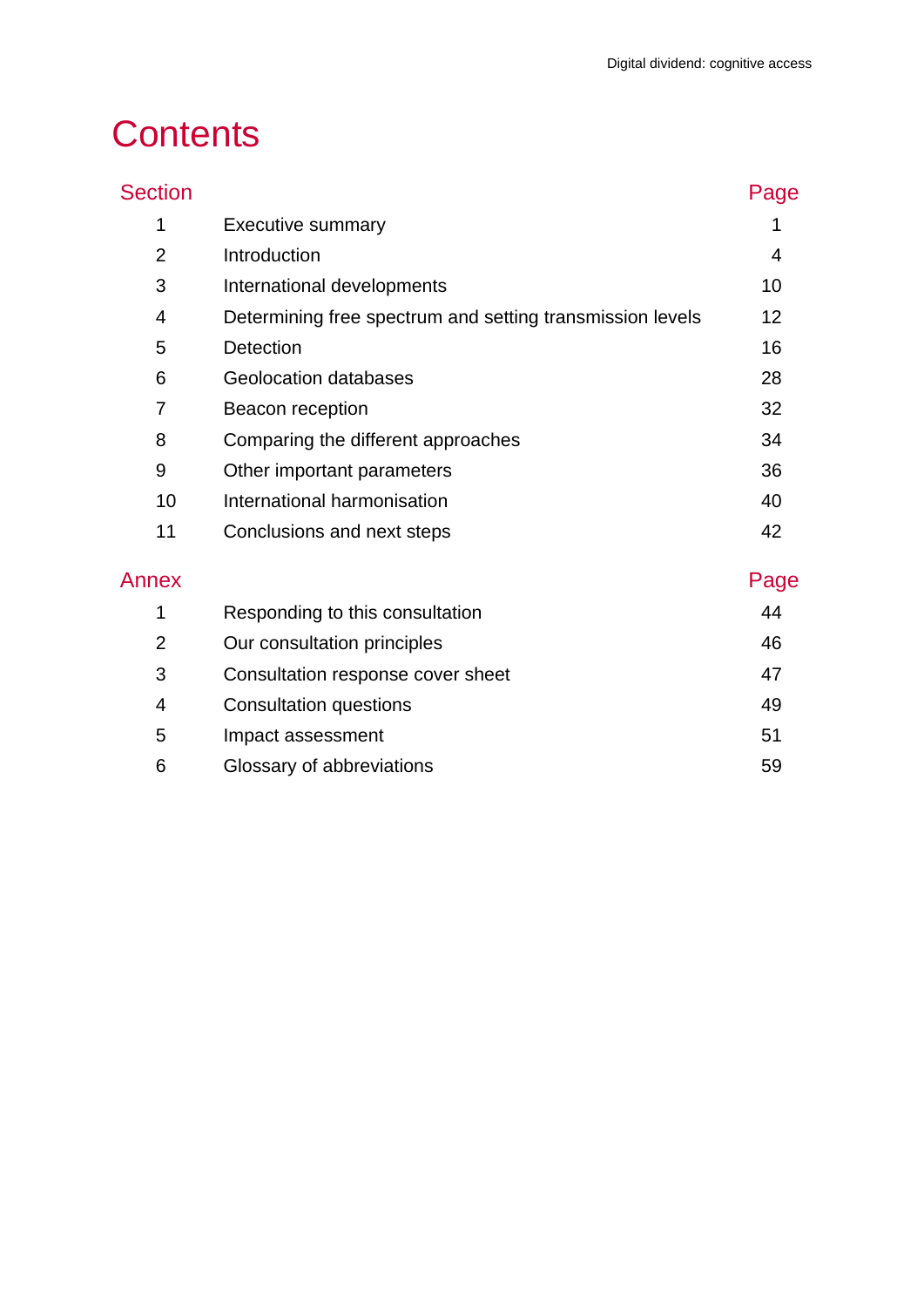#### **Section 1**

## **Executive summary**

#### **Background**

 $\overline{a}$ 

- 1.1 Since its launch in 2005, our Digital Dividend Review (DDR) has considered how to make the spectrum freed up by digital switchover (DSO) available for new uses.<sup>1</sup> This includes the capacity available within the spectrum that will be retained to carry the six digital terrestrial television (DTT) multiplexes after DSO. This is known as interleaved spectrum because not all this spectrum in any particular location will be used for DTT and so is available for other services on a shared (or interleaved) basis.
- 1.2 In our statement of 13 December 2007 on our approach to awarding the digital dividend, $2$  we considered the use of interleaved spectrum by licence-exempt applications (i.e. those exempted from the need to be licensed under the Wireless Telegraphy Act  $2006<sup>3</sup>$ ). We concluded that we should allow cognitive access as long as we were satisfied that it would not cause harmful interference to licensed uses, including DTT and programme-making and special events (PMSE). This could potentially bring substantial benefits to citizens and consumers in the form of new devices and services.
- 1.3 Cognitive devices can detect spectrum that is otherwise unused and transmit without causing harmful interference. They have the potential to support a wide range of uses, including high-speed always-on broadband and are particularly suited to using interleaved spectrum precisely because significant capacity is often unused at any one location at least some of the time.
- 1.4 This document, which is largely technical in nature, consults on proposed parameters for licence-exempt cognitive devices using interleaved spectrum to prevent harmful interference to licensed uses.

#### **Cognitive access to interleaved spectrum**

- 1.5 In their simplest form, cognitive devices rely solely on spectrum-sensing capabilities to detect unused spectrum in which they can transmit. If they fail to detect licensed use of spectrum, harmful interference might occur. To prevent this, two key parameters must be set appropriately:
	- The device must be able to determine with sufficiently certainty that the spectrum is not in use in the vicinity. Depending on how this is achieved, parameters such as sensing levels need to be set.
	- The device must transmit with relatively low power such that its signal does not travel far from its location.
- 1.6 In an alternative form, cognitive devices measure their location and make use of a "geolocation" database to determine which channels they can use at their current

<sup>1</sup> See www.ofcom.org.uk/radiocomms/ddr/ for more information about the DDR, including previous publications.

www.ofcom.org.uk/consult/condocs/ddr/statement/statement.pdf<br>www.opsi.gov.uk/acts/acts2006/pdf/ukpga\_20060036\_en.pdf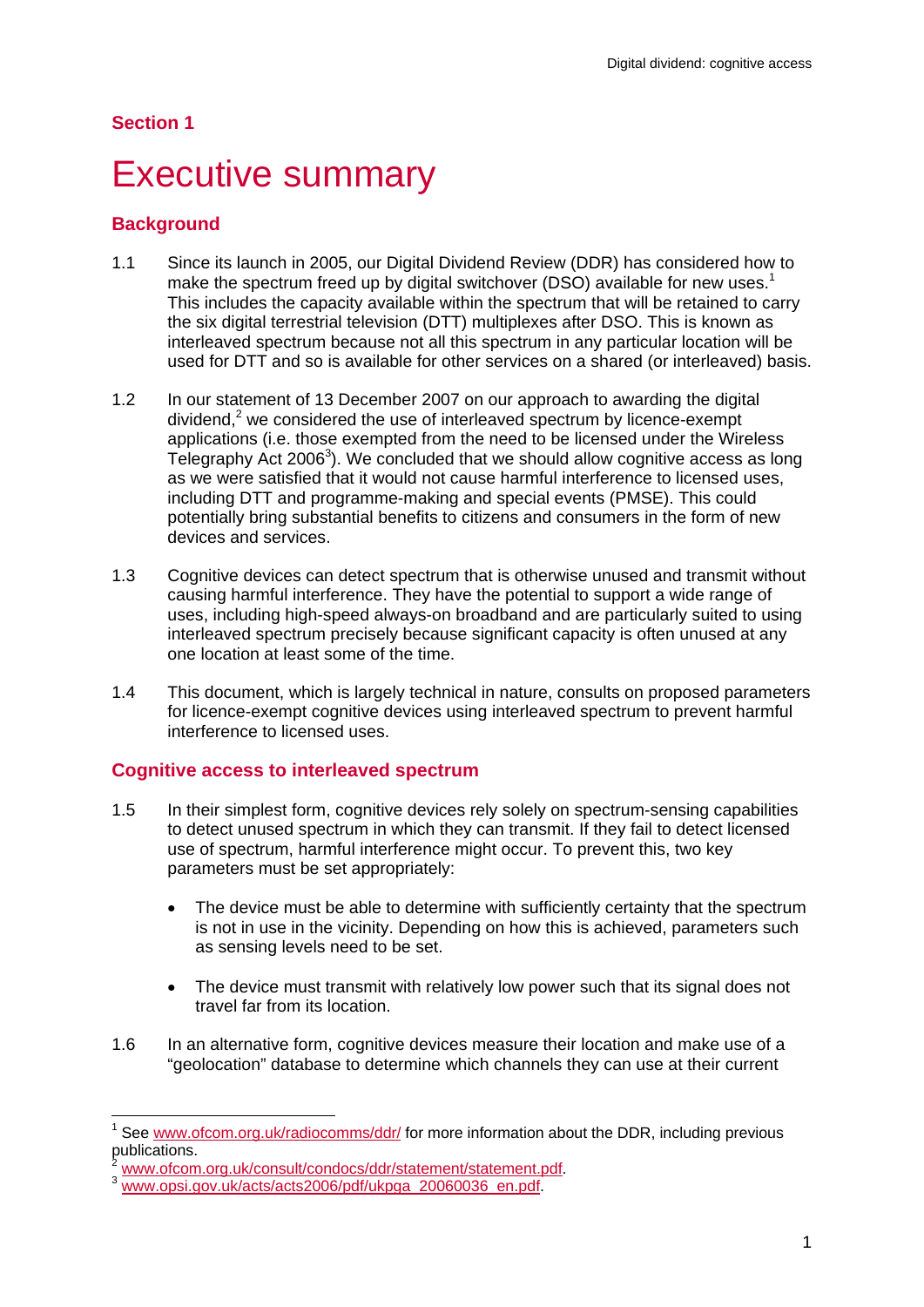location. In this case parameters such as locational accuracy and frequency of database enquiry are important.

- 1.7 Other parameters such as out-of-band performance and politeness of behaviour also need to be set to ensure optimal use of the spectrum.
- 1.8 While it is not possible to set parameters such that harmful interference will never occur, it is possible to set them such that there is an acceptably low probability of harmful interference.

#### **Key device parameters**

1.9 The main part of this document shows how we have derived the proposed key parameters for successful licence-exempt cognitive access to interleaved spectrum in the UK. Table 1 sets out those we believe necessary if cognitive devices are to use sensing alone. Transmit powers here and throughout this document are effective isotropic radiated power (EIRP) into an 8 MHz bandwidth.

#### **Table 1. Key parameters for sensing**

| <b>Cognitive parameter</b>           | <b>Value</b>                                       |
|--------------------------------------|----------------------------------------------------|
|                                      | -114 dBm in 8 MHz channel (DTT)                    |
| Sensitivity assuming a 0 dBi antenna | -126 dBm in 200 kHz channel (wireless microphones) |
| <b>Transmit power</b>                | 13 dBm (adjacent channels) to 20 dBm               |
| Transmit-power control               | Required                                           |
| <b>Bandwidth</b>                     | Unlimited                                          |
| Out-of-band performance              | $<$ -44 dBm                                        |
| Time between sensing                 | $<$ 1 second                                       |
| Maximum continuous transmission      | 400 milliseconds                                   |
| Minimum pause after transmission     | 100 milliseconds                                   |

1.10 Table 2 sets out the key parameters that we believe necessary if cognitive devices use geolocation.

#### **Table 2. Key parameters for geolocation**

| <b>Cognitive parameter</b>       | <b>Value</b>                 |
|----------------------------------|------------------------------|
| Locational accuracy              | 100 metres                   |
| Frequency of database access     | (to be determined)           |
| <b>Transmit power</b>            | As specified by the database |
| Transmit-power control           | Required                     |
| <b>Bandwidth</b>                 | Unlimited                    |
| Out-of-band performance          | $<$ -44 dBm                  |
| Maximum continuous transmission  | 400 milliseconds             |
| Minimum pause after transmission | 100 milliseconds             |

1.11 We have derived these parameters from a mix of theory and measurement. Where a range of acceptable parameters includes those adopted elsewhere in the world, we have proposed the values from the latter in the interest of promoting international economies of scale.

*Question 1. The executive summary sets out our proposals for licence-exempting cognitive devices using interleaved spectrum. Do you agree with these proposals?*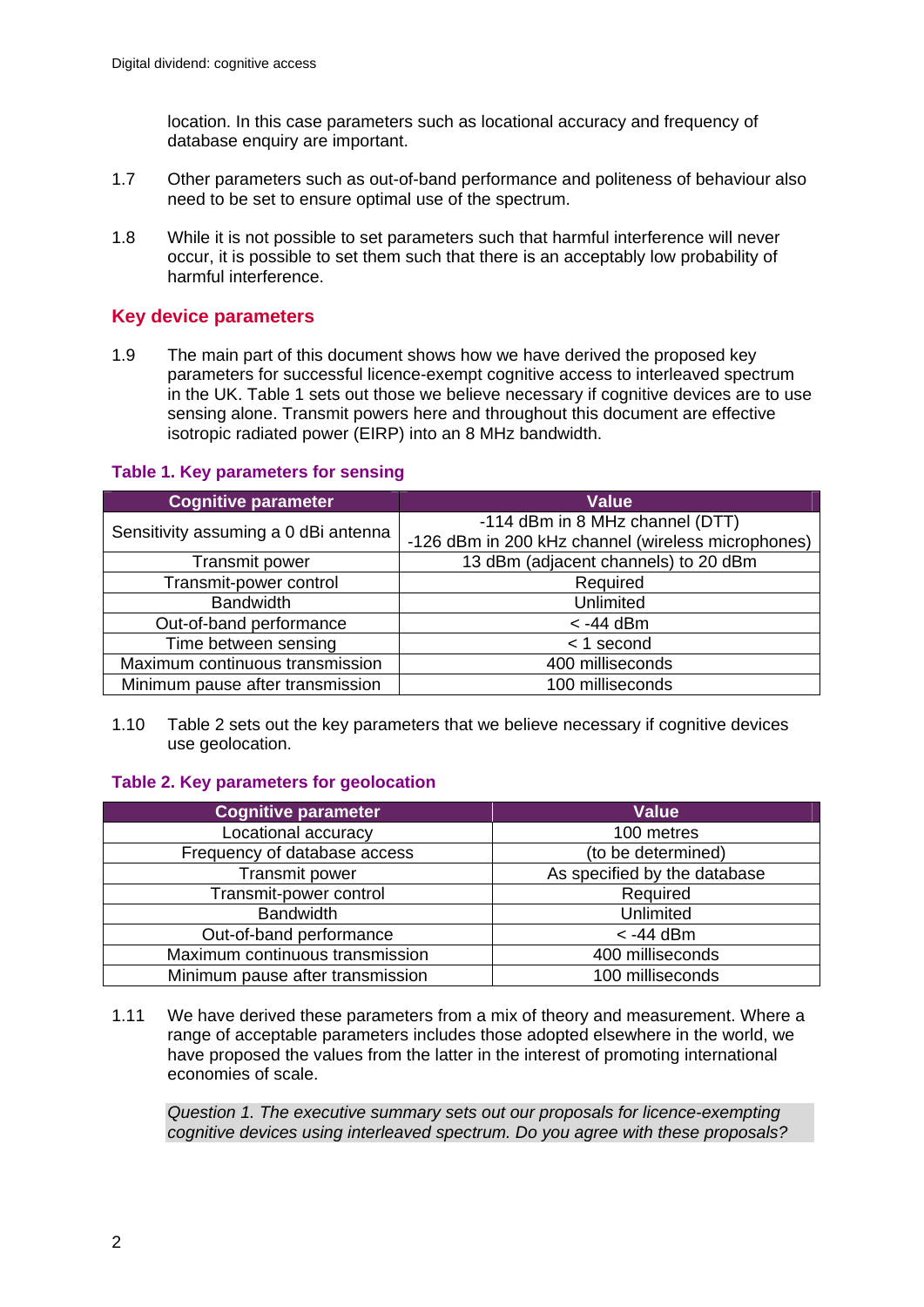#### **Next steps**

- 1.12 This consultation closes on 1 May 2009. We recognise that it raises challenging technical and operational issues and therefore plan to engage with stakeholders on our proposals during the consultation period.
- 1.13 More information about next steps is set out in section 11.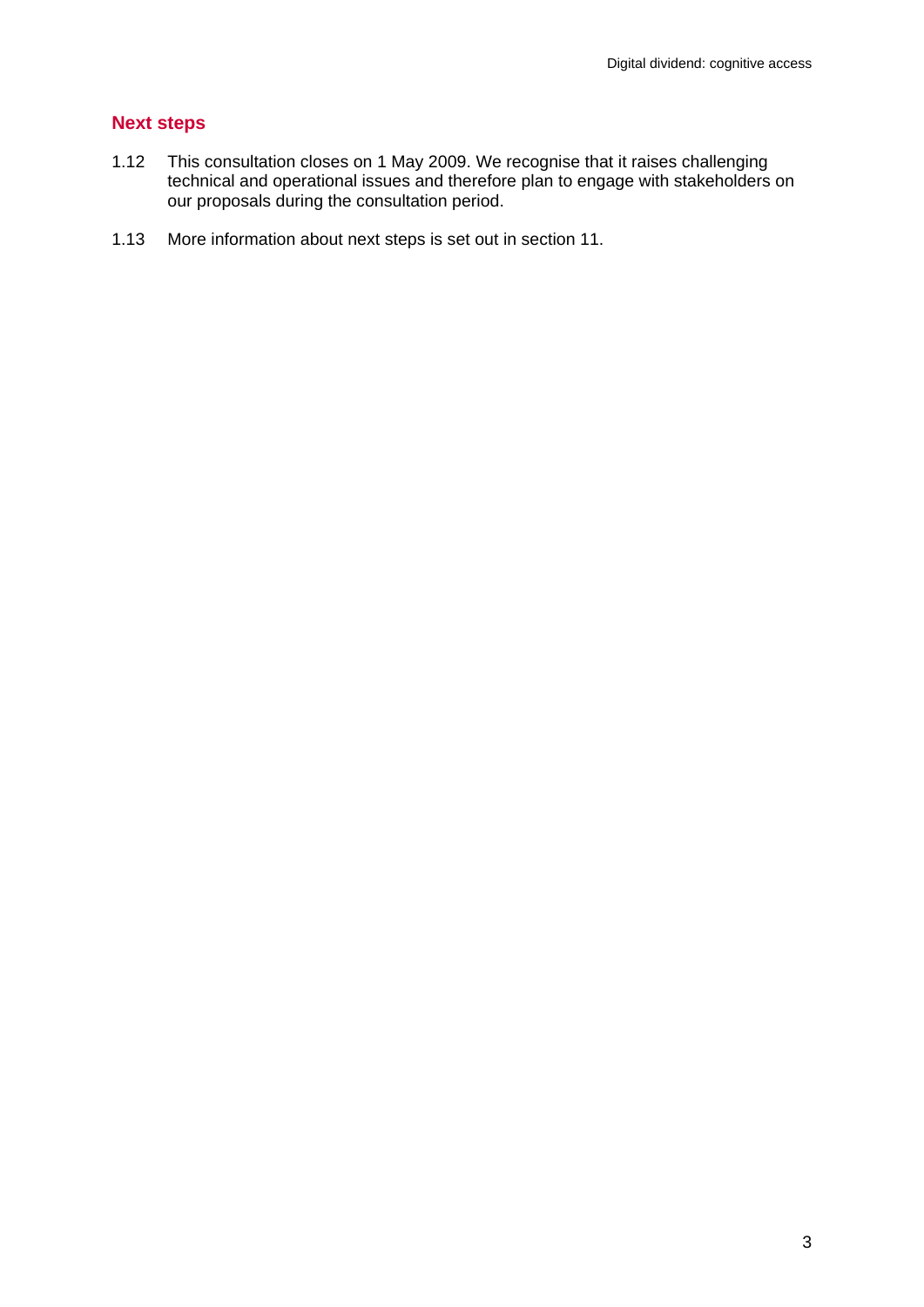## **Section 2**

## **Introduction**

### **The DDR and interleaved spectrum**

2.1 The configuration of UHF Bands IV and V after DSO, the subject of the DDR, remains subject to change, particularly in the light of our proposals to clear the 800 MHz band (channels 61-69) to align more of the UK's digital dividend with the spectrum being released in other European countries, published on 2 February 2009.<sup>4</sup> Figure 1 shows where interleaved spectrum will be located if we implement those proposals as set out in our consultation document.



#### **Figure 1. UHF Bands IV and V after DSO per current proposals**

- 2.2 Modelling shows that there is a substantial amount of interleaved spectrum. This is often termed "white space" because, when plotting a geographic map of television coverage and using colours to denote received signal strength, those areas without signal (and hence where the spectrum is unused) are left uncoloured and so appear white. Figure 2 gives a high-level estimate of the amount of interleaved spectrum in any given location. The two lines labelled "conservative" and "optimistic" assume that all free channels can be used, including those with use in adjacent channels. The two lines form a bound depending on assumptions about television antenna orientation. They show that over 50% of locations are likely to have more than 150 MHz of interleaved spectrum and that even at 90% of locations around 100 MHz of interleaved spectrum might be available. This is a substantial amount, even after allowing for use by PMSE and other low-power services (e.g. local television). By way of comparison, around 80 MHz of spectrum is available in the 2.4 GHz band used for Wi-Fi and 140 MHz was auctioned for 3G use in 2000. Hence, making this spectrum available for use could bring substantial value to citizens and consumers.
- 2.3 The third line on the chart, labelled "adjacents free," assumes that a channel can only be used if the adjacent channels on either side are also free. As discussed later in

 $\overline{a}$ <sup>4</sup> www.ofcom.org.uk/consult/condocs/800mhz/800mhz.pdf.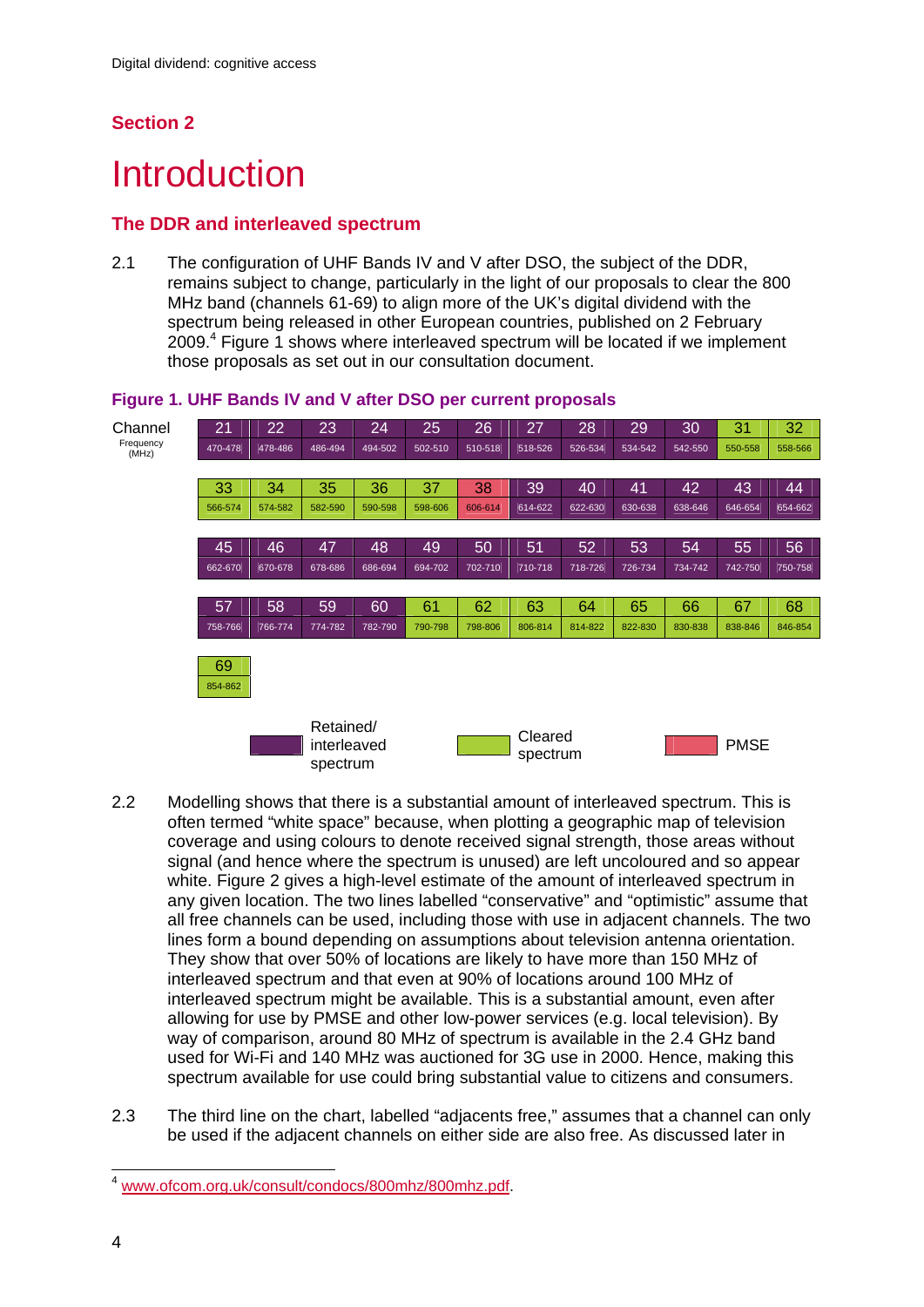this document, some have suggested that practical realisations of cognitive devices will need to use free adjacent channels to meet the necessary device specifications. Obviously, there will be less spectrum available when free adjacents are needed. The figure shows that this reduces the amount of spectrum available in 50% of locations from around 150 MHz to 100 MHz. Importantly, it also results in no spectrum being available in some 5% of locations.



**Figure 2. Estimated amount of interleaved spectrum** 

Source: Arqiva.

 $\overline{a}$ 

- 2.4 This appears to be a substantial amount of spectrum which is unused and could be valuably employed by cognitive devices. It is effectively set aside from high power broadcast use to avoid interference with other nearby channels using the same frequencies. It is therefore only available for low power usage otherwise interference will result.
- 2.5 In the DDR statement, we decided that we would treat the interleaved spectrum in four different ways:
	- We would include the capacity in channels 61 and 62 in the cleared award. This has been superseded by our proposals to clear the 800 MHz band, which would see channels 61 and 62 included in the award of cleared spectrum and DTT moved to channels 39 and 40 instead.
	- We would award geographic packages of one or two 8 MHz channels, suitable but not reserved for local television, wherever there was credible evidence of demand. We consulted on the detailed design of these awards on 12 June 2008.<sup>5</sup> We published a statement on the first two geographic-interleaved awards,

<sup>&</sup>lt;sup>5</sup> www.ofcom.org.uk/consult/condocs/ddrinterleaved/interleaved.pdf.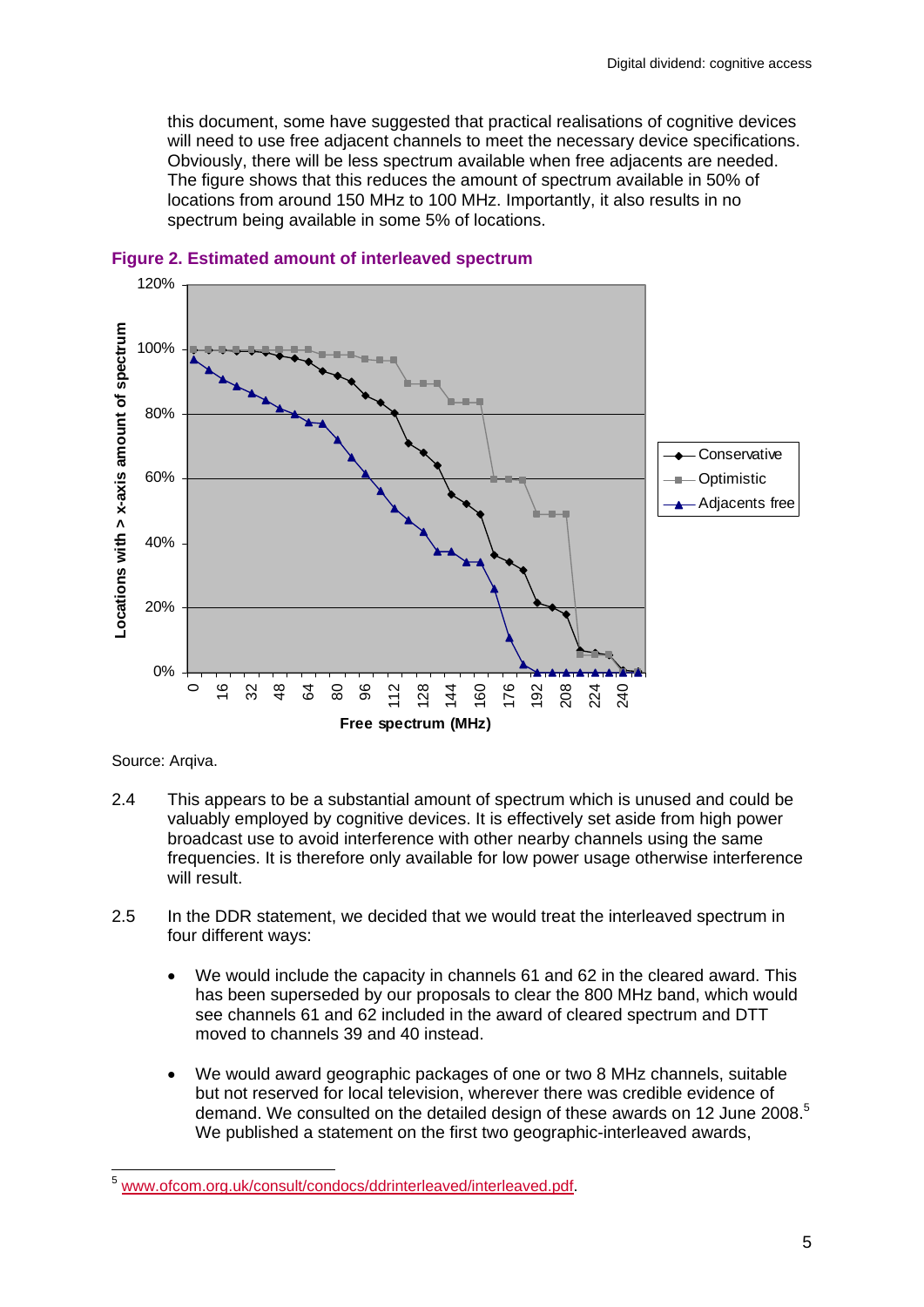covering the Manchester and Cardiff areas, on 29 October 2008.<sup>6</sup> We concluded the award for the Manchester area on 5 February 2009, $^7$  and we expect to hold the award for the Cardiff area in March 2009.

- We would award a single package of most of the remaining interleaved spectrum by beauty contest to a band manager with obligations to PMSE users. We consulted on the detailed design of this award on 31 July 2008<sup>8</sup>.
- We would allow licence-exempt cognitive access to interleaved spectrum (then excluding channels 61 and 62) provided this would not result in harmful interference to licensed users. This reflected our duty under section 8(4) of the Wireless Telegraphy Act 2006<sup>9</sup> to exempt from licensing any use of wirelesstelegraphy apparatus that we consider is not likely to cause harmful interference.
- 2.6 This document focuses on the last of these approaches to the interleaved spectrum and consults on the details of how cognitive devices should be allowed to use it on a licence-exempt basis. In particular, it considers the safeguards needed to ensure that cognitive devices will not cause harmful interference to licensed uses of the same spectrum, particularly DTT and PMSE.

### **Cognitive access**

- 2.7 We consider cognitive devices sometimes known as white-space devices to be those that assess the available spectrum, determine which parts of it are currently unused and, as needed, make use of this spectrum when they have information to transmit. They are often described as being particularly suited for high-bandwidth services such as home and business networks, community and campus networks and municipal Wi-Fi.
- 2.8 We have previously published two documents relevant to cognitive access:
	- In our statement of 28 June 2005 on the Spectrum Framework Review (SFR),<sup>10</sup> we noted the potential of cognitive devices to cause harmful interference or reduce flexibility to change the use of spectrum. We suggested that they should only be allowed to use spectrum with the agreement of the licence holder.
	- In its report of 12 February 2007,<sup>11</sup> QinetiQ concluded that fully functional cognitive radios were perhaps 10-20 years from realisation and that, at that time, there did not appear to be any applications for which a business case could be made to justify their introduction.
- 2.9 Nonetheless, the DDR statement considered whether the specific characteristics of interleaved spectrum made it suitable for use by licence-exempt devices, whether low power or cognitive. We examined the merits both of allowing cognitive access and of a dedicated licence-exempt allocation. We concluded that reserving spectrum for licence-exempt use would not be appropriate because it would be difficult to set aside anywhere near as much as 100 MHz without unduly reducing the amount of spectrum available for licensed uses. In contrast, we concluded that cognitive

<sup>1</sup> 

<sup>%</sup>www.ofcom.org.uk/consult/condocs/notice524/statement/statement.pdf<br>
xww.ofcom.org.uk/media/news/2009/02/nr\_20090205a<br>
xww.ofcom.org.uk/consult/condocs/bandmngr/condoc.pdf<br>
xww.opsi.gov.uk/acts/acts2006/pdf/ukpga\_20060036\_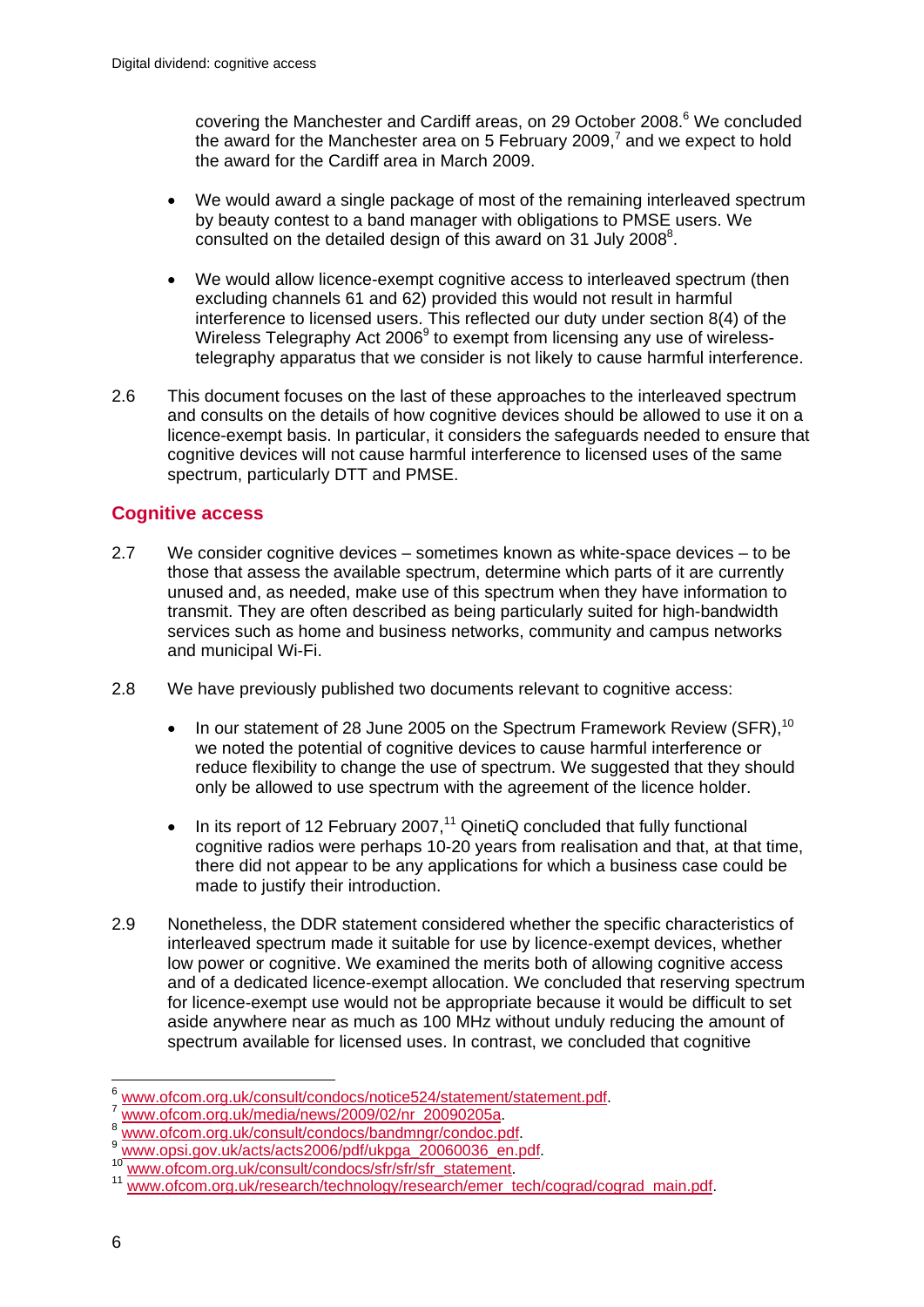devices could make flexible use of interleaved spectrum without causing harmful interference to licensed uses. We said that cognitive access would depend on the development of effective spectrum-sensing technology that would avoid transmitting in spectrum used by licensed services. We noted that we would need to specify a number of parameters to which cognitive devices would need to adhere.

- 2.10 In allowing cognitive access to interleaved spectrum, it is important first to determine the method used to assess whether spectrum is vacant and then to set appropriate parameters for each method selected. For example, if the method selected is spectrum sensing, key parameters are the sensitivity of the cognitive device to detecting signals from other uses and the power levels at which it is allowed to transmit if it concludes that the spectrum is empty. This document discusses how these parameters can be determined and proposes some values.
- 2.11 It is generally not possible to design a cognitive device to be able to detect and avoid every technology that might be deployed in the spectrum in the future. Hence, there is a risk that cognitive access to interleaved spectrum might reduce the value of subsequently deploying different technologies. If it became clear in due course that a valuable new licensed use could not be deployed as a result of cognitive access, we would review the situation and determine whether to modify the parameters relating to cognitive devices.

#### **Overview of responses to the DDR award-design consultations**

- 2.12 Our consultation document on the detailed design of the cleared award, published on 6 June 2008,12 proposed not allowing licence-exempt cognitive access to the interleaved spectrum in channels 61 and 62 given the greater uncertainty about their future use because of their proposed inclusion in that award. 20 responses (five of which were confidential) addressed this question. Since then, and as noted above, we have proposed to clear these channels, as a result of which they would not be available for cognitive access in any case.
- 2.13 Our consultation documents on the detailed design of the DDR geographicinterleaved and the band-manager awards both asked the same questions about cognitive access, namely:
	- Are there types of DTT transmission other than DVB-T and -T2 that should be protected from potential cognitive devices or other factors that we should take into account?
	- Are there any potential future PMSE applications other than currently available wireless microphones, in-ear monitors and talkback systems that should be protected from potential cognitive devices?
	- Is there sufficient evidence to require protection for other services such as mobile television, bearing in mind the potentially negative implications of such protection for deploying cognitive devices?
- 2.14 A total of 23 responses (4 of which were confidential) addressed these questions.
	- Most respondents, consisting in general of existing licensed users of interleaved spectrum, suggested that in principle all services should be protected and questioned the value of cognitive access. Many, however, recognised that

 $\overline{a}$ 

<sup>&</sup>lt;sup>12</sup> www.ofcom.org.uk/consult/condocs/clearedaward/condoc.pdf.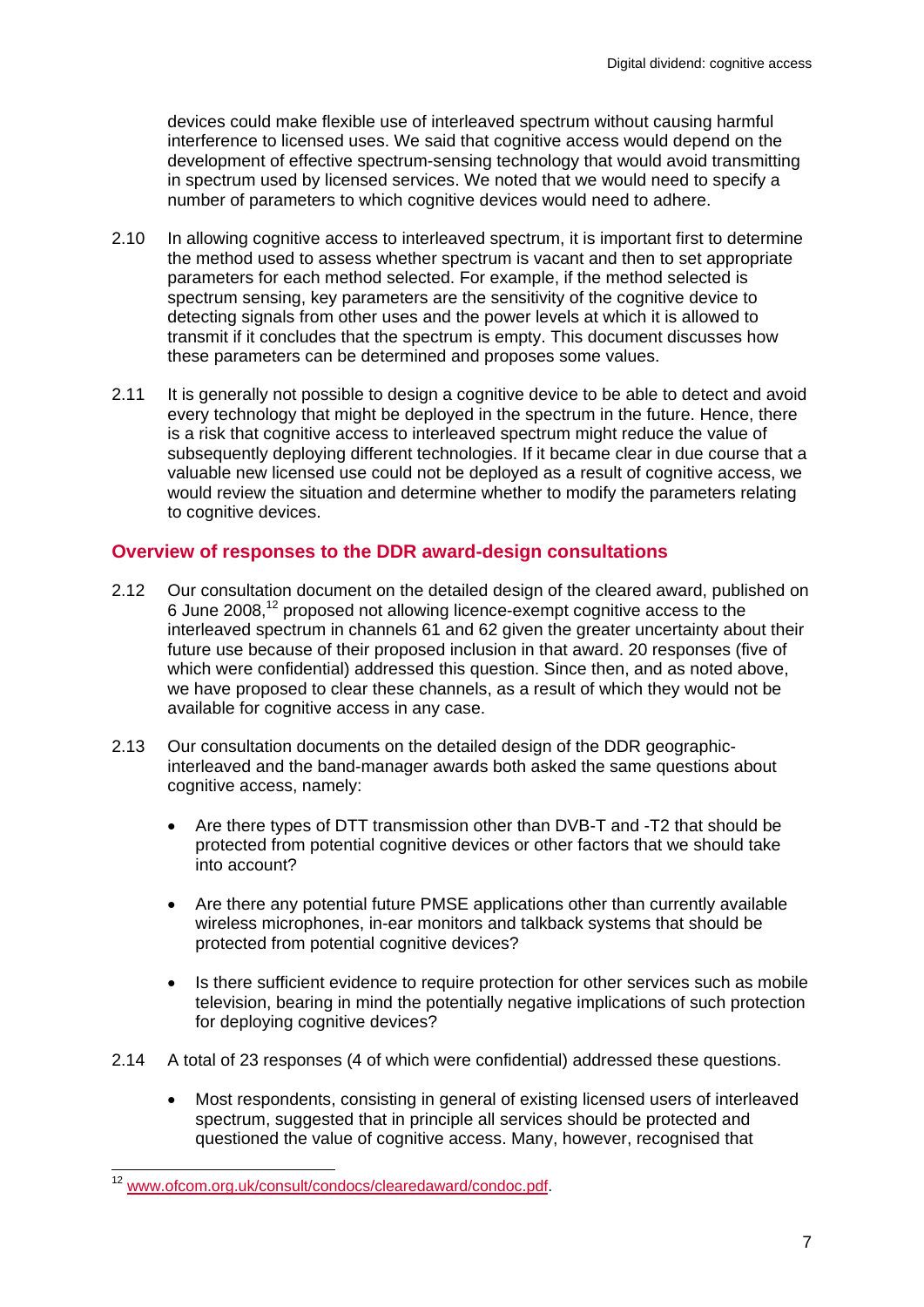protecting all services in practice was likely to be problematic. They urged caution in allowing cognitive access, with some suggesting that cognitive devices should be comprehensively proven not to cause harmful interference before being allowed to operate.

- One respondent was concerned about the ability of cognitive devices to accurately use sensing or signal-level detection and suggested that the use of geographic databases was more likely to provide protection against harmful interference. Another suggested that cognitive devices and spectrum liberalisation were incompatible and that, if cognitive access were to be allowed, licensed use should be restricted to specific technologies. However, a better solution was not to allow cognitive access at all. A third group of respondents noted that cognitive technology might be used to bring benefits to particular communities, such as those who are disabled, and that it might be appropriate to offer some level of protection to these users.
- For DTT, it was stressed that protection would have to be offered to DVB-T2, which tended to be more "fragile" and also difficult to detect, as well as DVB-T.
- For PMSE, it was noted that wireless cameras might soon be able to use interleaved spectrum and that they should be offered protection. Digital wireless microphones are also increasingly being used, and while these are generally more robust to interference than analogue microphones, there was some concern that certain types of modulation or coding might be discouraged by the possible deployment of cognitive devices. Some respondents noted the need for PMSE users to share with us details of devices that are currently being designed.
- Some respondents pointed to work in the US and noted that cognitive devices under test at that time were proving poor at detecting wireless microphones. They cautioned against accepting results and conclusions from the US without further scrutiny. Others suggested that detailed and comprehensive testing would be needed to confirm that harmful interference was not experienced and, moreover, that "harmful interference" would need very careful definition as all interference would be harmful to PMSE applications.
- Views on mobile television were mixed. Some respondents felt that its deployment in this spectrum was unlikely and hence protection unnecessary. Others thought that protection should be offered to any use that might emerge, including mobile television, but did not suggest how this might be achieved.
- 2.15 We recognise and agree with many of these concerns. They are discussed in more detail in subsequent sections of this document.
- 2.16 In all cases, we have placed non-confidential responses on our website.<sup>13</sup>

#### **Structure of this document**

- 2.17 This document is structured as follows:
	- Section 3 considers deliberations about licence-exempt cognitive access to interleaved spectrum in the US and the EU.

1

<sup>&</sup>lt;sup>13</sup> Cleared award: www.ofcom.org.uk/consult/condocs/clearedaward/responses/. Geographicinterleaved awards: www.ofcom.org.uk/consult/condocs/ddrinterleaved/responses/. Band-manager award: www.ofcom.org.uk/consult/condocs/bandmngr/responses/.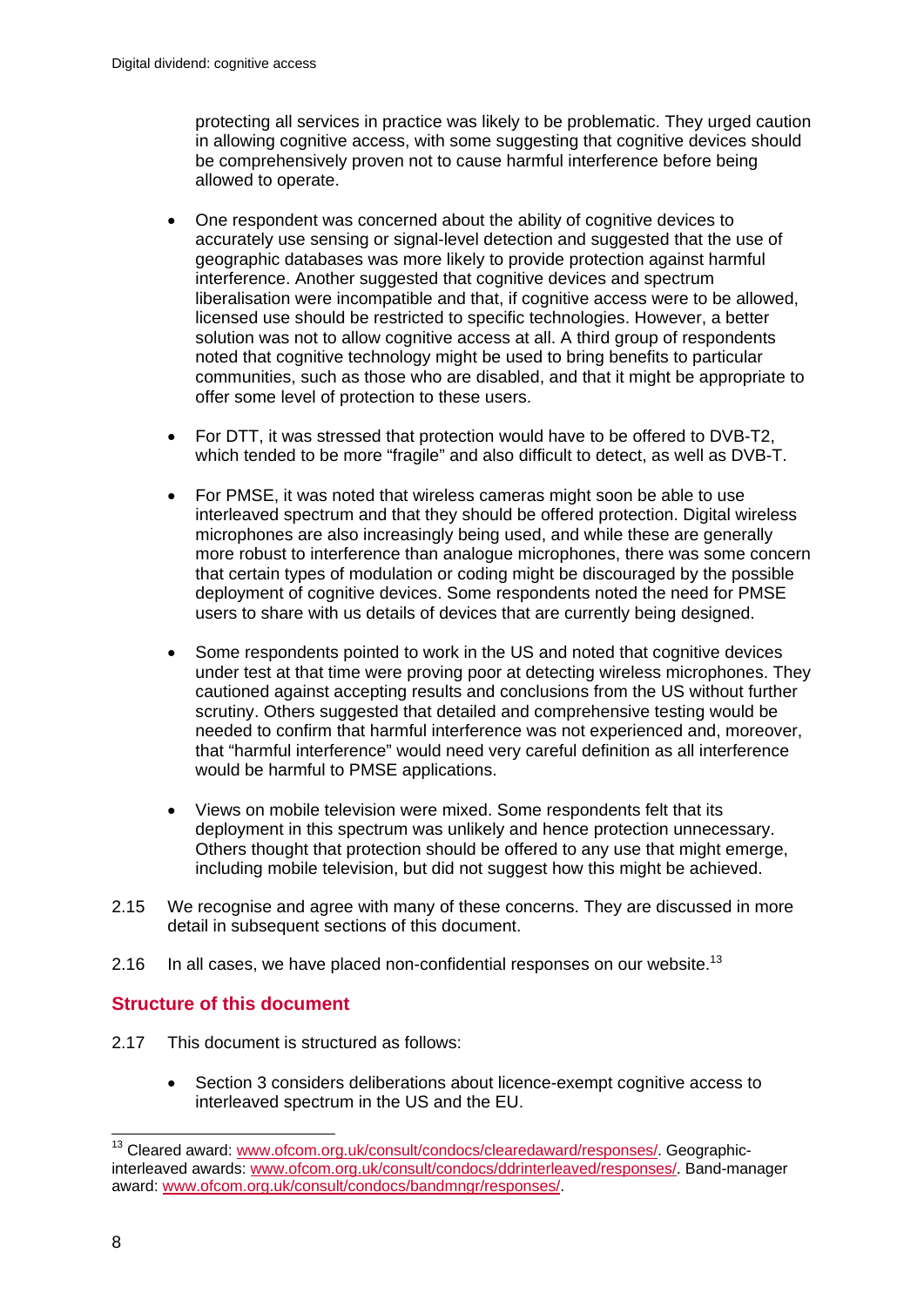- Section 4 discusses in overview three approaches to determining whether spectrum is free for use by a cognitive device and considers how the appropriate transmission parameters should be set.
- Section 5 considers the detection parameters necessary for a cognitive device to operate successfully through spectrum sensing.
- Section 6 considers some of the issues associated with using a database of which frequencies a cognitive device is allowed to use at which location.
- Section 7 considers the transmission from some appropriate infrastructure of a beacon – signal providing information on which frequencies are available for cognitive use in the vicinity.
- Section 8 considers the three different approaches proposed to enable a cognitive device to determine which spectrum it can transmit in.
- Section 9 considers other parameters that need to be set appropriately.
- Section 10 outlines the path we plan to follow to maximise the probability of achieving international harmonisation around an acceptable standard.
- Section 11 summarises our conclusions and next steps.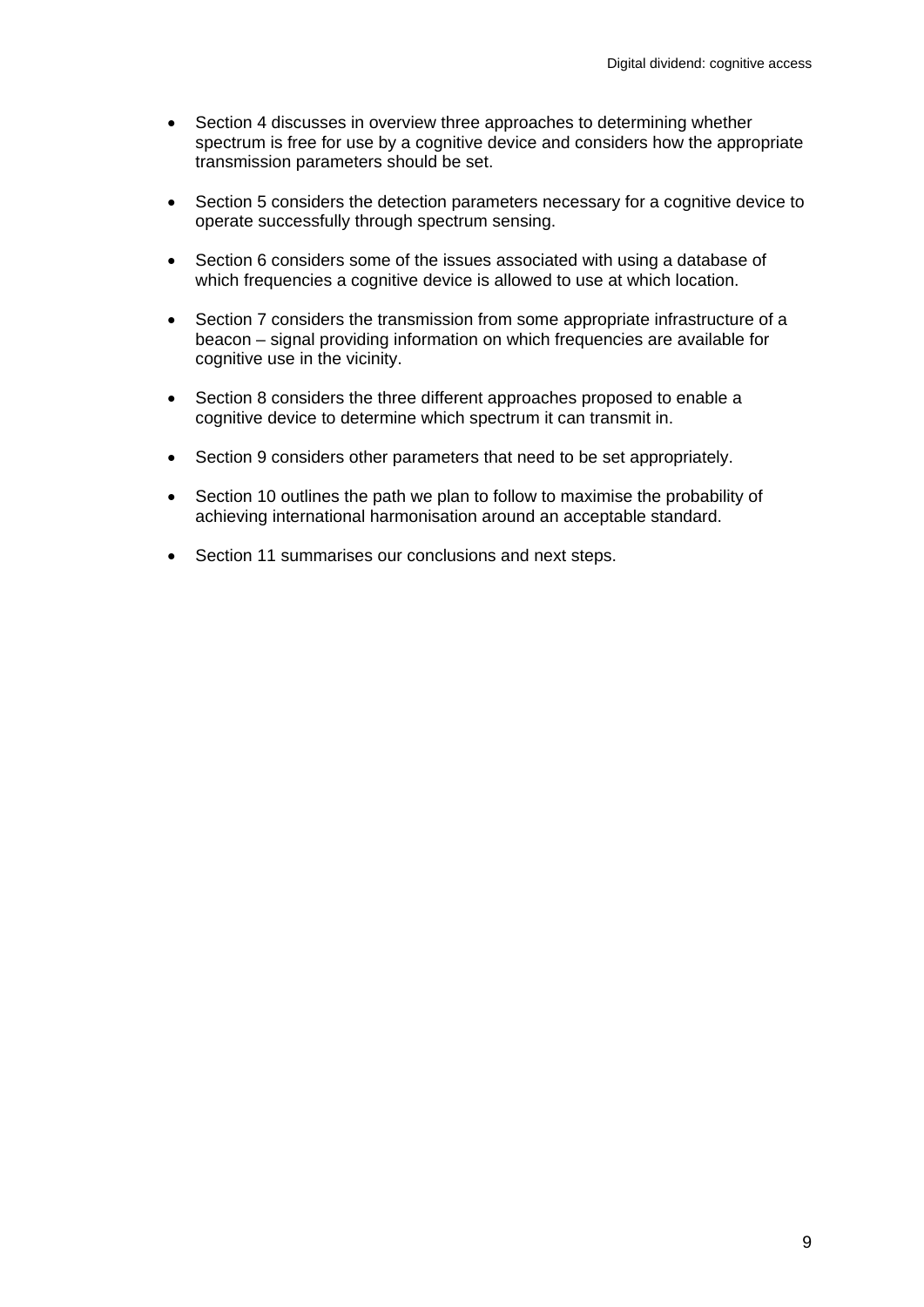## **Section 3**

# International developments

#### **Introduction**

3.1 Many other countries are engaged in the process of DSO and hence are also considering whether and how to realise a digital dividend. This section considers deliberations about licence-exempt cognitive access to interleaved spectrum in the US and Europe.

#### **Developments in the US**

- 3.2 On 4 November 2008, the Federal Communications Commission (FCC) adopted a report setting out rules allowing licence-exempt cognitive devices to operate in interleaved spectrum.14 These are complex but in outline require cognitive devices to use both spectrum sensing and geolocation. The devices must sense both television signals and wireless microphones down to -114 dBm. They must also locate their position to within 50 metres and then consult a database that will inform them about available spectrum in that location. Mobile devices may then transmit at up to 100 mW unless they are using a channel adjacent to a television station, in which case their transmission power can only be 40 mW. Out-of-band emissions must be 55 dB below the in-band levels. Different rules apply to fixed devices (assumed to be base stations, likely providing a rural-coverage service). Detailed rules associated with the frequency of database access and sensing are provided.
- 3.3 Devices that use sensing alone are allowed in principle. Their output power is restricted to 50 mW, and they must be submitted in advance to the FCC for laboratory and field testing so the FCC can determine whether they are likely to cause harmful interference. The exact process that the FCC will use to determine this has not been specified.
- 3.4 Devices without geolocation capabilities are also allowed if they are transmitting to a device that has determined its location. In this case, one device would be acting as a "master" for a network and the other "slave" devices would operate broadly under its control in terms of the spectrum they would use.
- 3.5 The FCC has set aside two channels in each location for wireless-microphone use alone and therefore not available to cognitive devices.<sup>15</sup> These "safe-harbour" channels are intended to provide wireless microphones with spectrum in which it is guaranteed that cognitive devices will not operate.
- 3.6 The FCC report includes a detailed discussion about whether cognitive access should be licensed, licence-exempt or subject to light licensing. It concludes that the best way to facilitate innovative new applications is via licence-exemption and that licensing would not be practicable for many of the new applications envisaged. It also notes that any licenses would be difficult to define and subject to change (e.g. if television coverage was replanned), so the rights awarded would be rather tenuous.
- 3.7 The key implication that might be drawn from the US work is that sensing alone is currently insufficiently reliable to be used for cognitive devices. This was particularly

<sup>&</sup>lt;sup>14</sup> http://hraunfoss.fcc.gov/edocs\_public/attachmatch/FCC-08-260A1.doc.

<sup>&</sup>lt;sup>15</sup> Television channels in the US are 6 MHz rather than the 8 MHz European standard.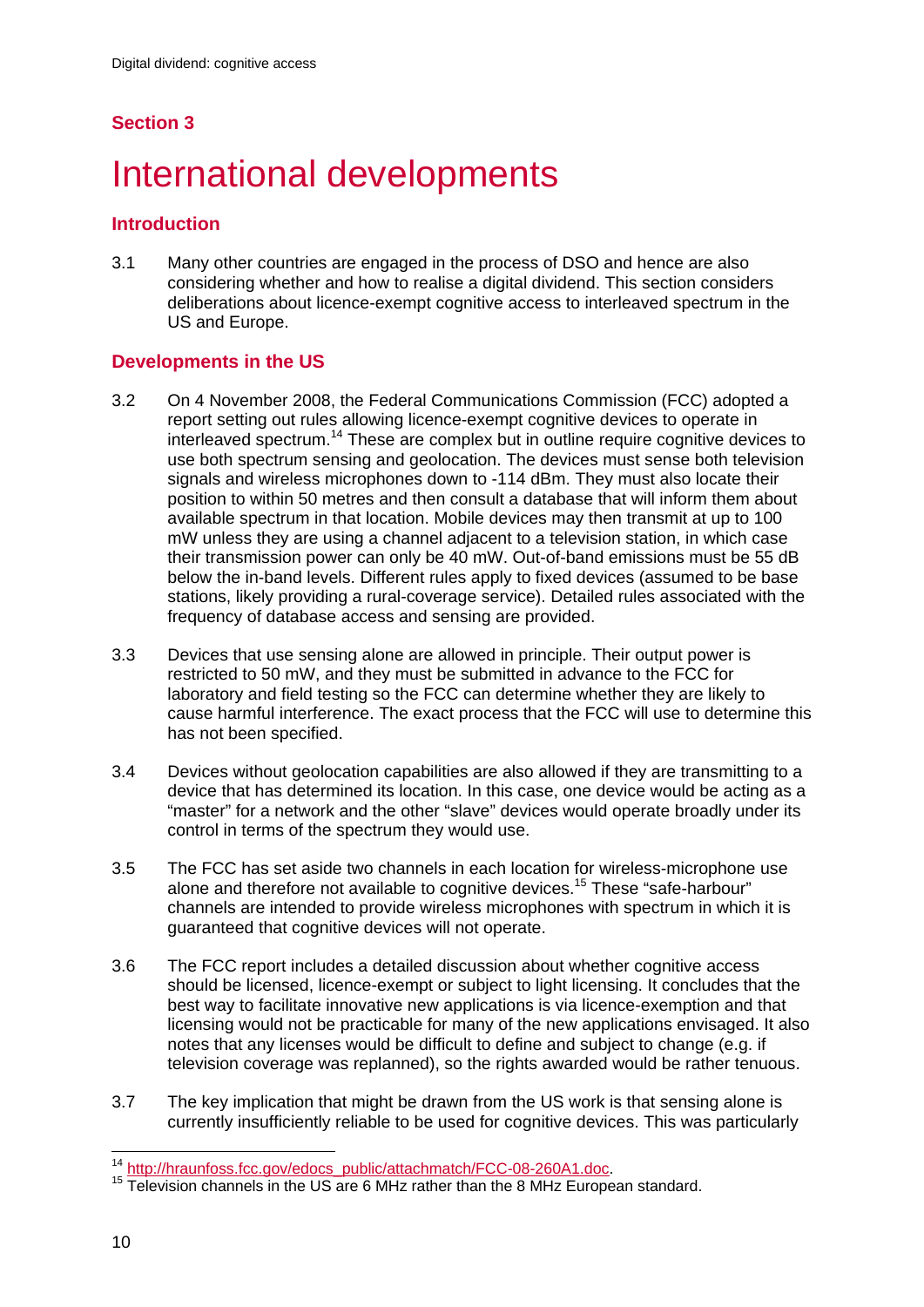the case when detecting wireless microphones but also true in some cases when detecting television signals. Given the broad similarities between the licensed use in the US and the UK this suggests that devices that rely on sensing alone may not be readily implementable at present.

#### **Developments in Europe**

3.8 Work on a pan-European specification for cognitive devices is taking place within Task Group 4 of the European Conference of Postal and Telecommunications Administrations (CEPT). This work is currently at an early stage. It is not clear how the results will be promulgated. We will continue to contribute to this work, looking for the least intrusive way to achieve effective harmonisation (see section 10).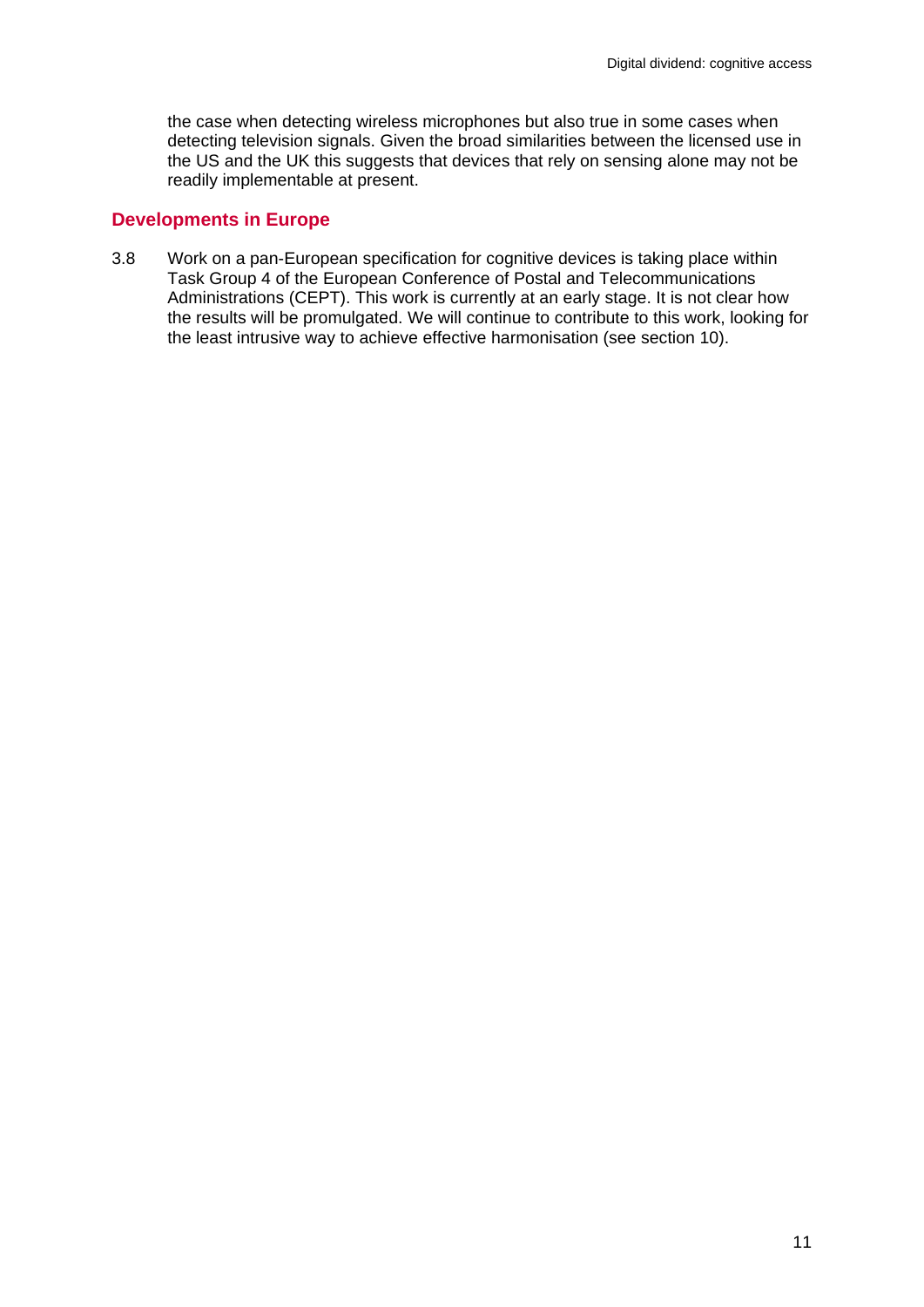## **Section 4**

## Determining free spectrum and setting transmission levels

### **Introduction**

4.1 A cognitive device needs to determine that spectrum is free and then only transmit according to an appropriate range of parameters such as power levels and out-ofband emissions. This section discusses in overview three approaches to determining whether spectrum is free: detection, geolocation databases and beacon reception. It goes on to consider how the appropriate transmission parameters should be set. Much of the work reported in this and subsequent sections has been informed and influenced by substantial stakeholder engagement, debate and dialogue during the process of developing the proposals in this document.

#### **Detection**

- 4.2 If a cognitive device transmits near the receiver of a licensed use of interleaved spectrum, it might cause harmful interference. If detection is used, the device seeks to avoid causing harmful interference by monitoring the spectrum for transmissions. It deduces that there are no nearby active receivers in that spectrum if it cannot detect any transmissions because there would be nothing for them to receive.
- 4.3 However, there is a problem with this approach often termed the "hidden-terminal" issue. This arises because the receiver of a licensed use is better able to receive the transmission than the cognitive device. Figure 3 illustrates this.
- 4.4 A house receives a DTT signal using a rooftop directional aerial mounted clear of surrounding buildings (path 1). Nearby is a mobile cognitive device attempting to detect the same signal at street level, but it is blocked by surrounding buildings (path 2) and therefore much reduced in strength. The cognitive device might erroneously conclude that there are no transmissions and hence no active nearby receivers, transmit and cause harmful interference to the rooftop aerial (path 3). A similar situation can be envisaged with respect to PMSE applications, including wireless microphones.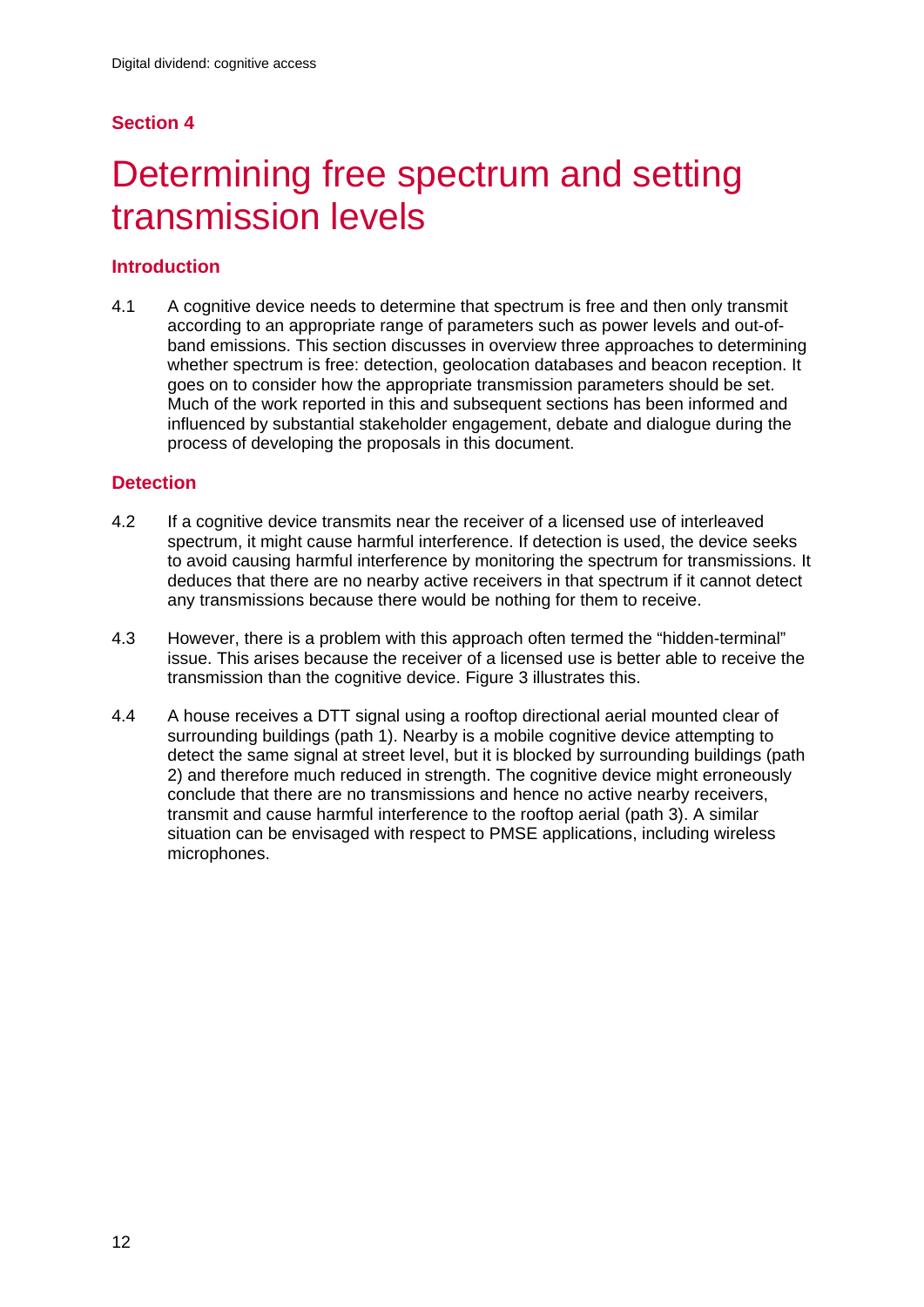

- 4.5 The approach suggested to solving this problem is to determine two parameters. The first is the minimum signal level, or "sensitivity" at which the receiver from the existing service is able to deliver that service or the minimum level that it is likely to experience in practice. For a DTT receiver this would either be the minimum level at which an acceptable picture can be displayed or the minimum signal strength within "protected coverage regions". The second parameter, termed the "additional margin" is an estimate of the difference in signal level that might be caused by the hidden terminal problem. For example, this might be based on an estimate of the maximum difference between signal levels at rooftop level and at street level. The addition of the sensitivity and the additional margin becomes the "sensing level". If a cognitive device does not detect a signal above the sensing level it can consider the channel to be unused in its vicinity.
- 4.6 Determining the sensitivity of a device is relatively straightforward. It is often quoted in device specifications and can readily be confirmed in laboratory trials. For example, a number of DTT receivers could be procured, a test signal inserted into their aerial socket and the strength of this signal reduced until the picture quality visibly deteriorates.
- 4.7 Determining the additional margin is much more problematic. The difference in signal level caused by the hidden-terminal problem will vary substantially with geometry according to the composition of nearby buildings, street width, distance from the transmitter, height of the rooftop aerial and so on. It is impossible to measure all situations. The best that can be achieved is to either model or measure a set of locations selected as carefully as possible to be representative and then assume that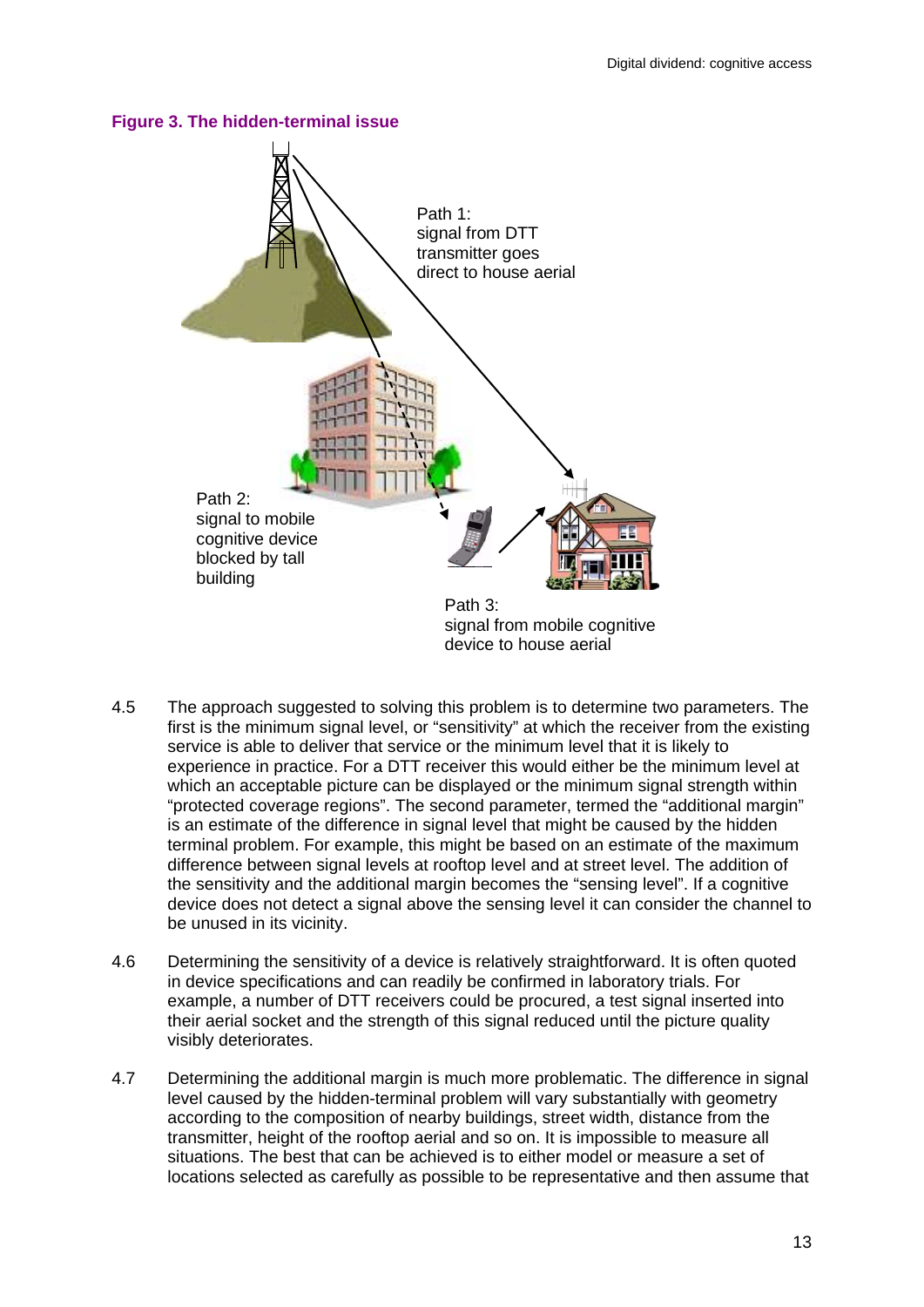the results will generally be valid. The measurements themselves will be probabilistic in that they will show that, for example, in 90% of cases the margin needed is less than, say, 20 dB and in 99% less than 25 dB. These values may also have substantial error bars associated with them. Interpretation is then needed as to which level of probability to adopt.

- 4.8 There is a further problem due to use of adjacent channels. For many devices, including most DTT receivers, a strong signal on a channel adjacent to the one to which they are tuned can also cause interference. Hence, a cognitive device that has discovered an empty channel may need to check the adjacent channels (termed the "n±1" channels) and modify its transmissions if it discovers that these channels are in use. Indeed, for some receivers, it may be necessary to scan more widely, perhaps including n±2, n±3 etc.
- 4.9 Detection is discussed in more detail in section 5.

#### **Geolocation databases**

- 4.10 An alternative to sensing is for a cognitive device to know its location and to have available a database of which frequencies it is allowed to use at which location. This overcomes most of the problems associated with sensing but leads to other issues such as:
	- How will the device know its location?
	- Who will maintain the database? Will there be one provider for all bands or a separate database per band? What will the commercial arrangements be? Will there be competition concerns?
	- What availability is needed for the database? Is it acceptable for it to be offline for substantial periods?
	- How will devices download updated versions of the database? How frequently should they do so? What will the loading on the spectrum be as a result?
- 4.11 Geolocation databases are discussed in more detail in section 6.

#### **Beacon reception**

- 4.12 This approach requires the transmission from some appropriate infrastructure of a signal providing information on which frequencies are available for cognitive use in the vicinity. Cognitive devices tune to this channel and then use the information provided to select their preferred frequency. They may still need to sense whether these frequencies are in use by other cognitive devices, but this is far less onerous since there is often a lesser need to ensure that cognitive devices do not interfere with each other. If the cognitive device is unable to find a beacon it is safest for it not to transmit, since it may be within the area covered by the beacon but shielded from receiving it. If it were to transmit on a randomly selected channel it could cause harmful interference.
- 4.13 While this resolves the sensing problem at the cognitive device it raises many other problems:
	- Who provides the beacon signal? What are the commercial arrangements and if there is only one provider are there competition concerns?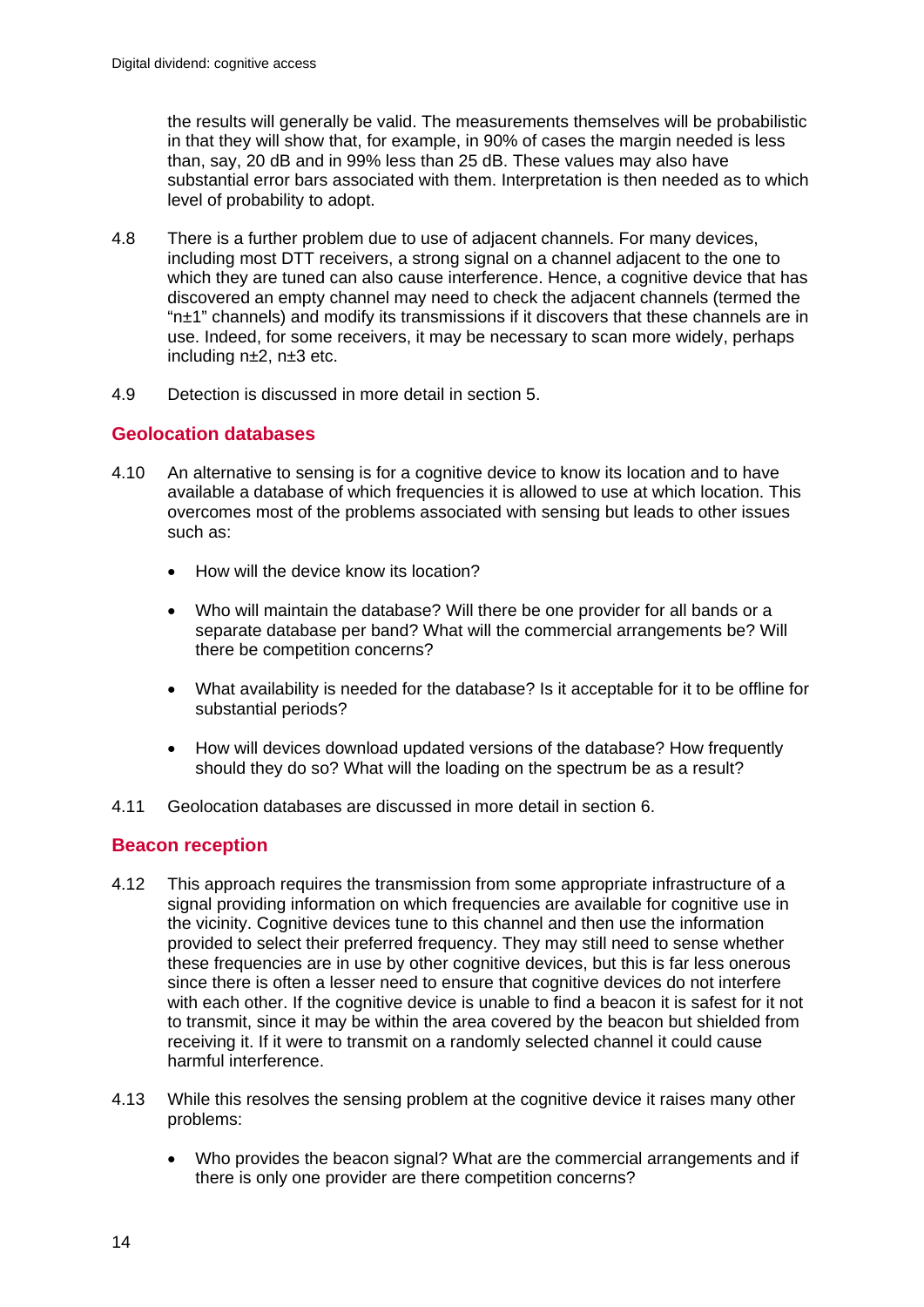- How is the beacon information kept up to date, especially where the licensed services are changing rapidly?
- What spectrum is used for the beacon?
- What technical parameters and protocols are used by the beacon transmitter?
- How to prevent the beacon signal being received outside of its intended coverage area and as a result being incorrect?
- Should there be separate beacons for separate frequency bands or one beacon for all the bands into which cognitive access is allowed?
- Is it acceptable for use of cognitive devices to be denied access to the spectrum if the beacon fails or is taken off-air for any reason?
- 4.14 Beacon reception is discussed in more detail in section 7.

#### **Transmission parameters**

- 4.15 Once a cognitive device has determined that it can use spectrum, there must be some restrictions on its transmissions. The most important of these parameters is the power level. As the power a cognitive device is allowed to transmit increases, so the range of its transmissions will grow. This means it has the potential to interfere with receivers further away. The further away the receiver, the greater the potential for the hidden-terminal issue to occur due to the increasing differences in the geometry of the signal reception that are possible. Another way to look at this would be that measurements of the additional margin needed would generally exhibit a higher probability of a larger margin as the range increases.
- 4.16 However, as discussed above, the additional margin can only be estimated, and understanding how it changes with transmit power adds a further variable in that the additional range achieved by a higher-power cognitive device is itself highly variable according to local topography. Hence, any correlation between cognitive transmit power and the additional margin can only be approximate.
- 4.17 Another restriction on power levels is the ability of existing devices such as DTT receivers to reject signals in adjacent or near-adjacent channels. If a cognitive device detected a free channel and transmitted in this channel, an existing device tuned to a nearby channel might not be able to adequately filter out the cognitive transmission, resulting in harmful interference. As shown later, this is likely to be a more significant limit on transmit power than consideration of the additional margin.
- 4.18 In any case, it seems sensible to require the cognitive device to use transmit-power control (TPC) such that if it requires less power at a particular moment because the device it is communicating with is nearby, it reduces its power level to the minimum needed for successful communication. TPC is widely adopted in many wireless devices and has the additional benefit of increasing battery life. The effect of TPC is difficult to quantify because it is unclear how often devices will operate below full power, but it can only reduce the interference caused to other devices.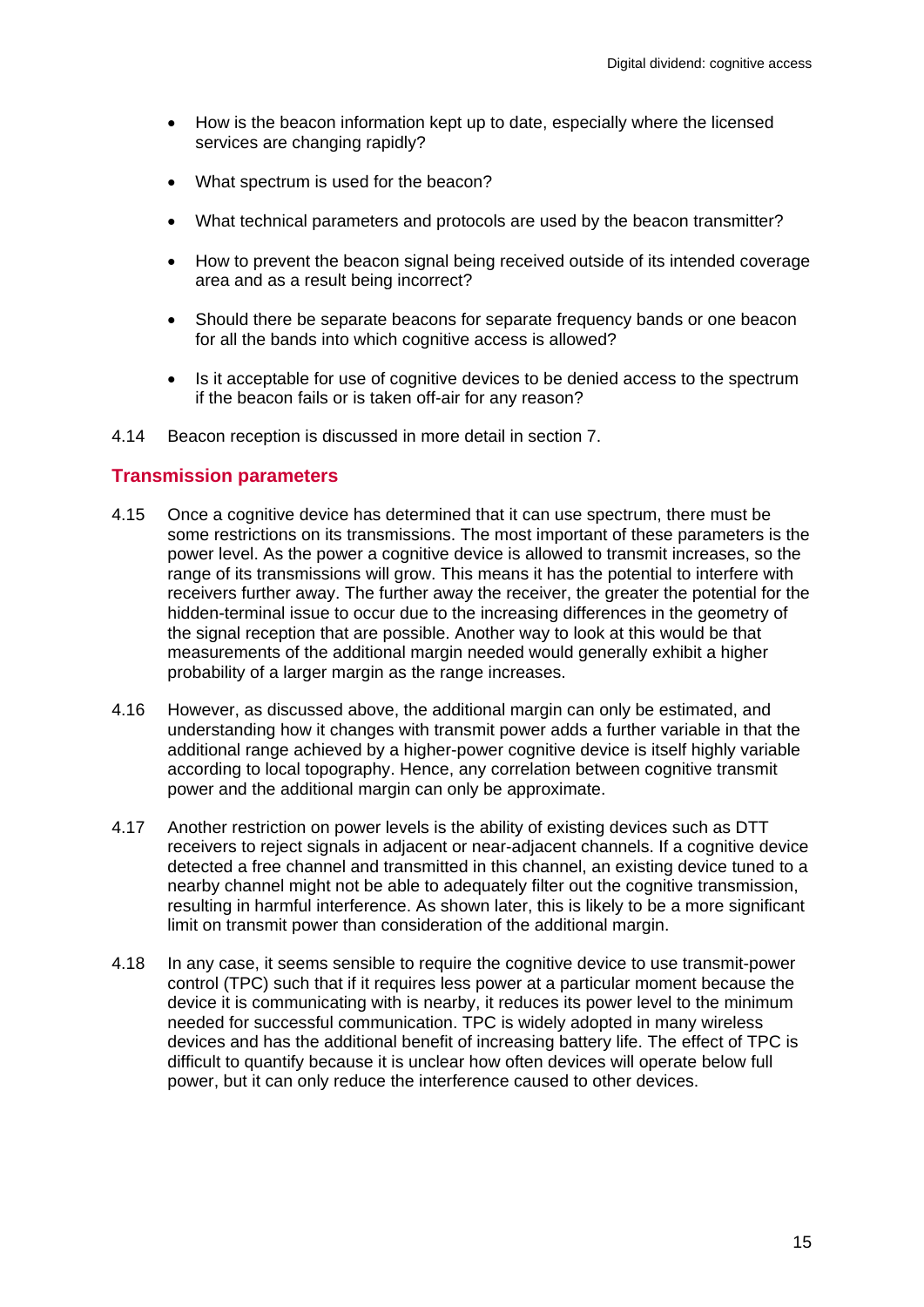## **Section 5**

## **Detection**

#### **Introduction**

5.1 The concept of detection as a mechanism for determining free channels was introduced in section 4. This section considers the device parameters that we would need to specify to ensure that a cognitive device that relied on sensing alone did not cause harmful interference to licensed spectrum users. It deals separately with the technical issues associated with protecting DTT, PMSE (specifically wireless microphones) and mobile television. In developing this analysis, we have worked closely with relevant stakeholders to understand their spectrum use and concerns and with a range of experts to gain as diverse a set of views as possible.

#### **Protecting DTT**

#### **Introduction**

5.2 Based on the discussion above, for DTT we need to determine the sensitivity, the additional margin, the adjacent channel performance and then set the power levels accordingly. Note that all figures for the cognitive device assume a 0 dBi antenna.

#### **Sensitivity**

- 5.3 We have commissioned a range of measurements of available DTT receivers. These have been performed on our behalf by ERA. One such study analysed the potential for harmful interference to 15 digital set-top boxes commonly available on the UK market.<sup>16</sup> ERA's measurements indicated that -84 dBm is the threshold of DTT visibility (i.e. the minimum useable signal level before the observed picture starts to degrade). This value is consistent with the figure suggested by the White Spaces Coalition in the US and by other studies.<sup>17</sup>
- 5.4 We have also looked in detail at the expected post-DSO signal levels for viewers around the UK. DTT networks are planned for viewers to receive a minimum signal level of approximately -70 dBm. Our assessment, based on detailed modelling work, is that typically around 99.8% of those within coverage areas will receive a signal above -70 dBm and 99.9% above -72 dBm. This is illustrated by figures 4 and 5. Figure 4 shows the range of signal levels experienced averaged across three representative channels (channels 23, 43 and 54). Figure 5 shows a small section of figure 4 focusing on the low signal levels.

<sup>&</sup>lt;sup>16</sup> www.ofcom.org.uk/research/technology/ctc/era05-07/2007-0631.pdf.

<sup>&</sup>lt;sup>17</sup> See, for example, Technical Parameters and Planning Algorithms, JPP/MB/1, Joint Frequency Planning Project, July 2003.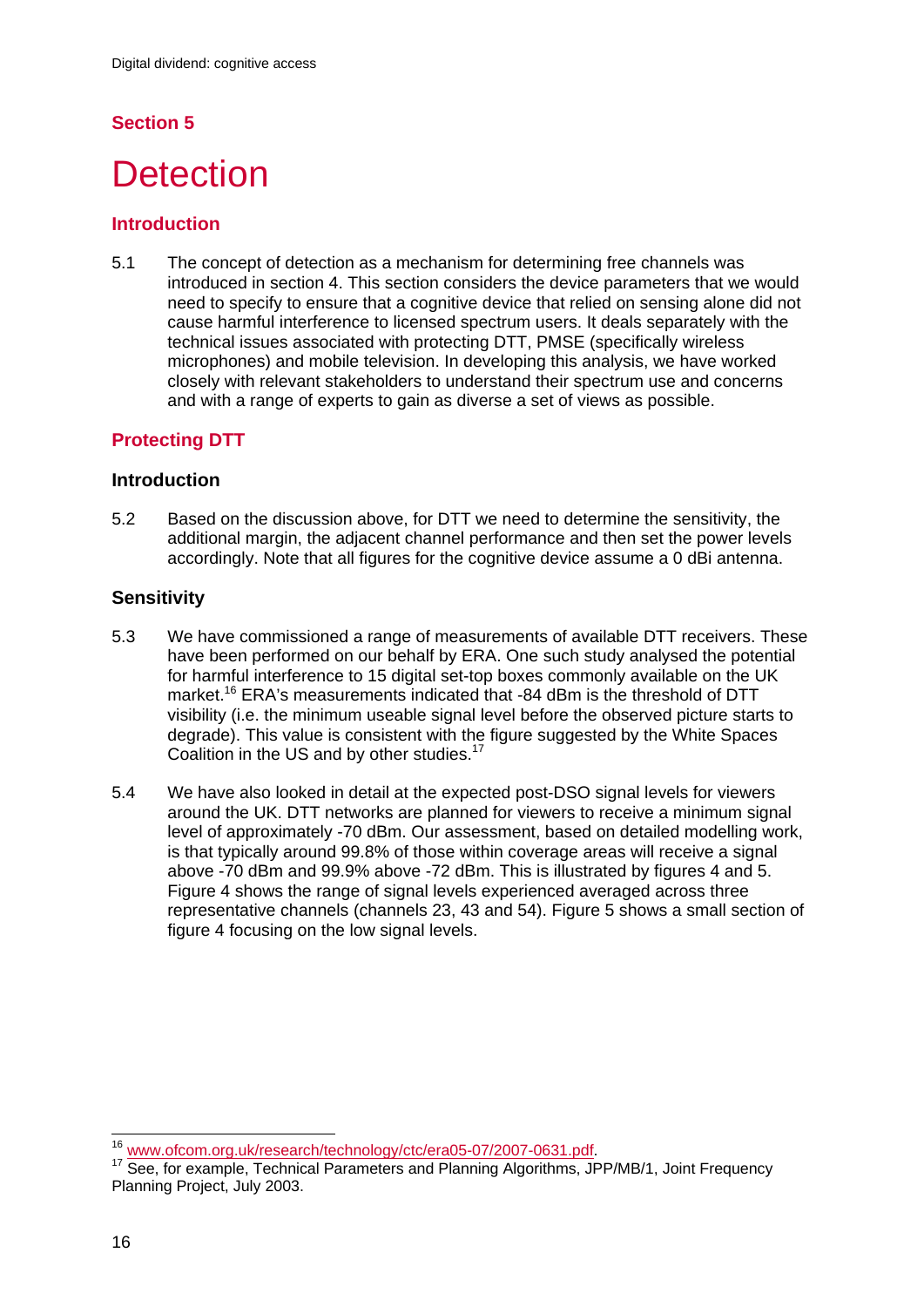

**Figure 4. Distribution of received signal strength across channels 23, 43 and 54** 

#### **Figure 5. Detailed view of part of figure 4**

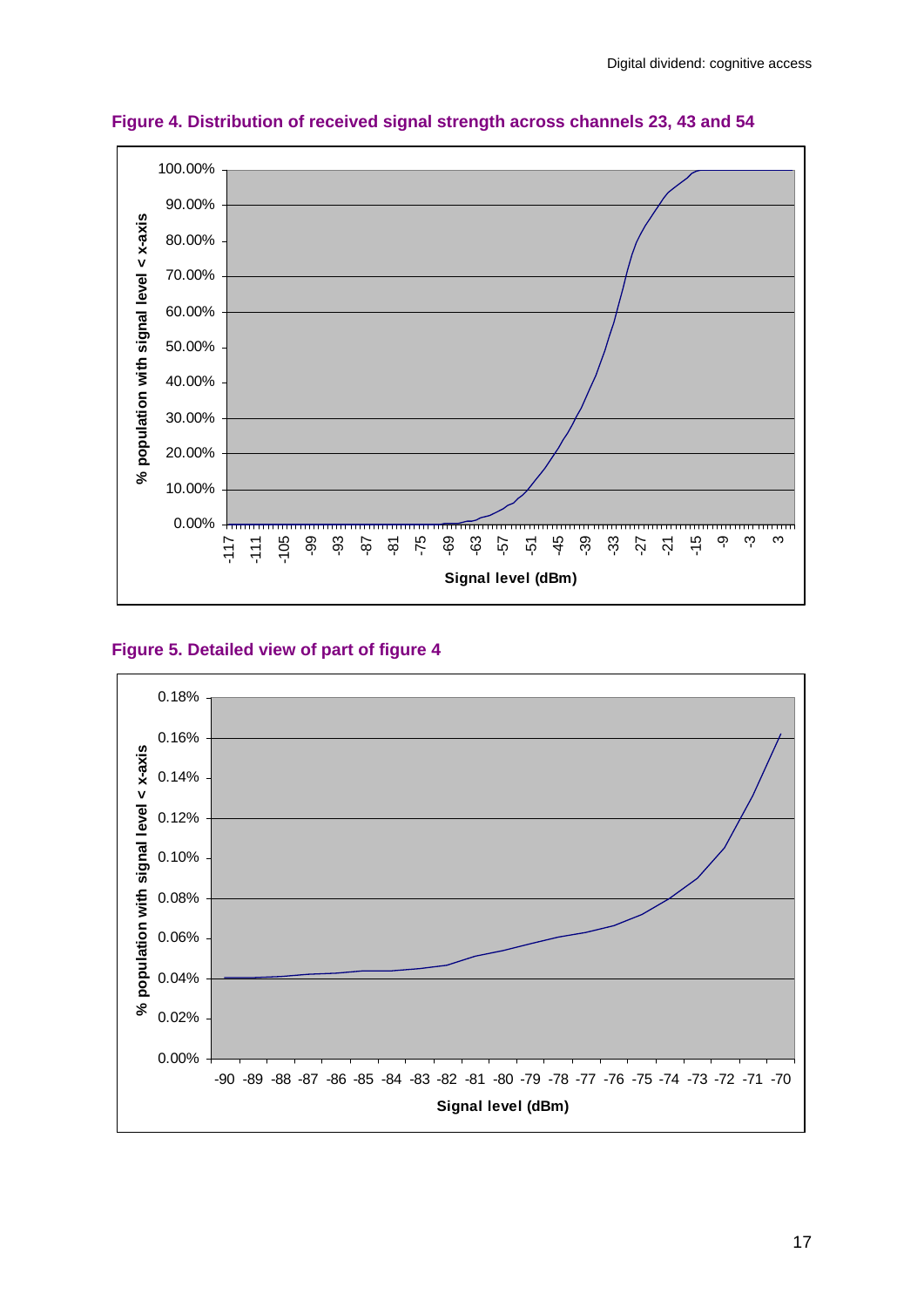- 5.5 From figure 5 it can be seen that only 0.1% of the population receive a DTT signal below -72 dBm. These levels are reasonably consistent across rural, suburban and urban areas, with less than a 2 dB variation between them.
- 5.6 So, although DTT receivers are capable of receiving signals to a level as low as -84 dBm, less than 0.1% of households who are considered to be in an areas covered by television broadcast will actually experience a level below -72 dBm. We think it appropriate to protect DTT down to -72 dBm. Note that this does not mean that the remaining 0.1% will experience interference, but that there will be some low probability that they might, which we discuss further below.
- 5.7 Hence, we propose to adopt -72 dBm as the sensitivity level for DTT.

*Question 2. Do you agree that the sensitivity level for DTT should be -72 dBm?* 

### **Additional margin**

- 5.8 It is possible to consider a very wide range of different scenarios for the position of the cognitive device and the DTT receiver, each of which could have differing requirements for an additional margin. It is not practical to consider every possible situation that might arise, but here we examine a range of situations that we consider to represent likely worst cases. By this we mean situations that might happen with reasonable frequency and appear to us to be likely to lead to worst-case interference probabilities. We exclude situations that we consider to be highly unlikely on the basis that including these would likely result in excessively cautious margins, unduly reducing the value that could be derived from cognitive access.
- 5.9 The scenarios can be divided into the two discrete cases of external antennas (typically rooftop mounted) and internal aerials (typically mounted on top of the television). Protection of internal/set-top aerial reception is not conferred under our current interference policy or any decisions we have made in relation to DSO, but given their widespread use – approximately 5% of households use them for reception on their primary television set and around 45% on additional sets – we believe it appropriate to provide some degree of protection for them in practice.

#### External antennas

5.10 We consider the likely worst case to be that illustrated in figure 3, above. We asked a consulting company, ERA, to undertake both a measurement and modelling campaign to determine the additional margin needed. After extensive measurements and modelling activities they reported the margins shown in table 3 below.

| <b>Environment</b> | Hidden node margin (dB) for % of locations |      |      |  |
|--------------------|--------------------------------------------|------|------|--|
|                    | 90%                                        | 95%  | 99%  |  |
| Densely urban      | 18.5                                       | 22.4 | 29.2 |  |
| Urban              | 28.1                                       | 30.2 | 32.5 |  |
| Suburban           | 30.5                                       | 31.4 | 32.9 |  |
| Rural              | 4.9                                        | 15.6 | 16.6 |  |

#### **Table 3. Summary of hidden node margins for different area types**

5.11 We consider it important to offer protection in all areas and so take the worst case, namely the suburban results. We note that the public-service broadcasting (PSB) multiplexes have a coverage obligation of 98.5% of households, and this should not be changed by cognitive access. ERA's results show that the absolute worst-case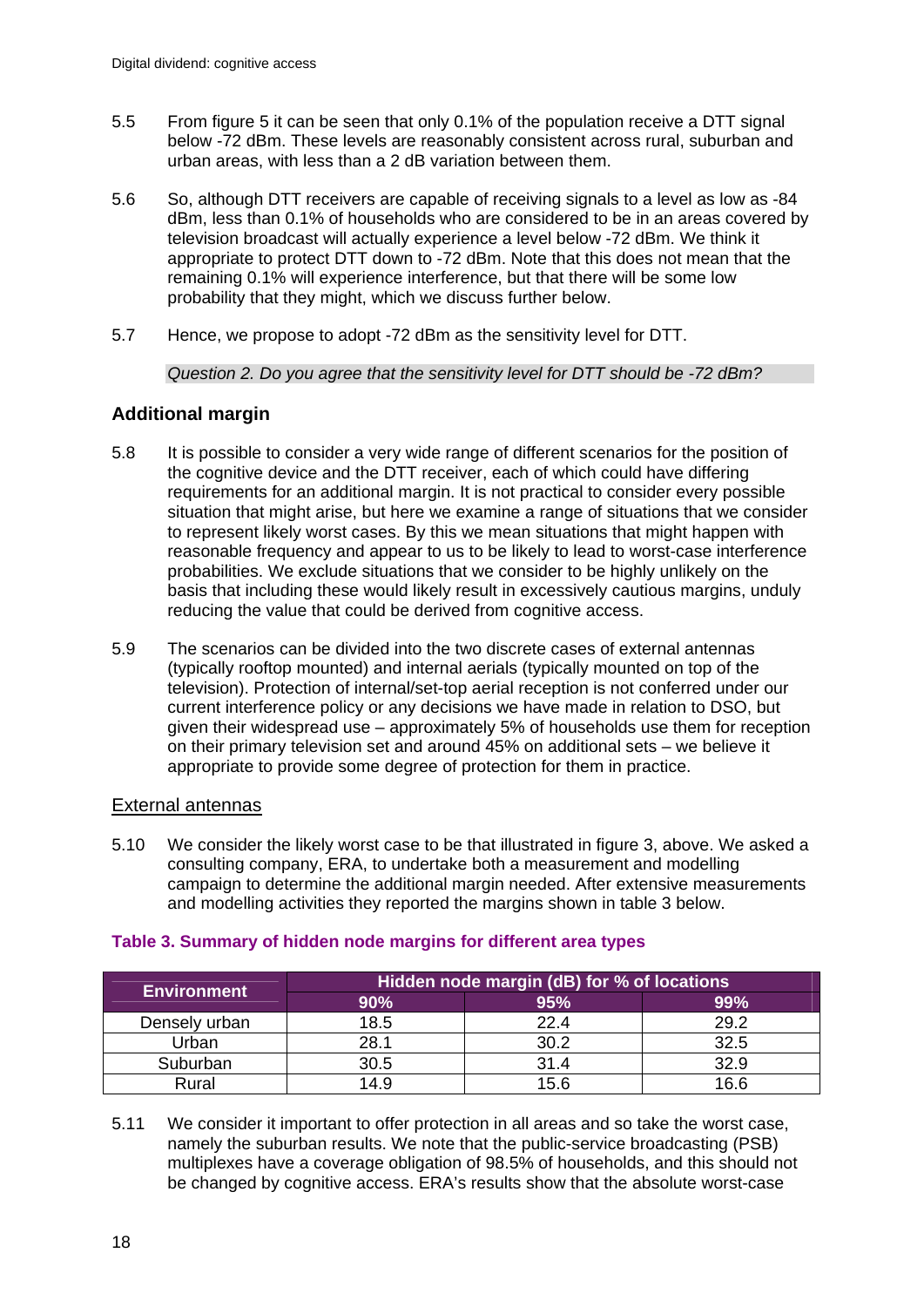margin covering virtually 100% of locations is around 35 dB. This also includes allowance for misalignment of antennas (where the cognitive device's antenna is oriented in a different plane from the polarisation of the DTT transmitter's antenna).

5.12 Overall, then, we select a margin of 35 dB, assuming a 0 dBi antenna at the cognitive device. A typical DTT antenna will have a gain of around 12 dB and cable losses of around 5 dB. Hence, we can calculate the level that a cognitive device needs to sense to as:

-72 dBm - 35 dB (margin) - 12 dB (antenna gain) + 5 dB (television feeder loss)

5.13 This implies that the cognitive device fitted with a 0 dBi antenna would need to sense to -114 dBm to ensure an acceptably low probability of harmful interference. We can calculate the resulting probability of incorrectly deducing that spectrum is unused by combining the distribution for signal levels received in practice, as shown in figures 4 and 5, with the probability of a given margin occurring as provided by ERA's work (and assuming that there is no correlation between DTT signal level and actual margin in any given location). If we do this, using the -114 dBm sensing level results in a probability of harmful interference of 0.04%. That is, when a cognitive device decides to transmit, there is a 0.04% probability that it will cause harmful interference to a DTT receiver. In practice, its transmission will be intermittent and there may not be a DTT receiver in the vicinity that is turned on and tuned to a channel close to that selected by the cognitive device, so the probability of harmful interference will be lower than this.

#### Internal antennas

 $\overline{a}$ 

- 5.14 We can envisage three situations of possible concern here.
	- i) The cognitive device and DTT receiver are in the same room.
	- ii) The cognitive device and DTT receiver are in the same building.
	- iii) The cognitive device is in a different building or outside the building.
- 5.15 Where the devices are in the same room the signal levels will be broadly similar and hence the cognitive device will typically have little trouble identifying a DTT signal. There is some possibility of fades occurring in different parts of the room – at these frequencies fades will be around 60cm apart, but in general these fades will only be a few dBs deep and will very rarely exceed 10 dB. Measurements made by the "coalition" in the US<sup>18</sup> suggested that the variation within a room was never measured as greater than 5 dB. Therefore, we consider that the margin needed for external antennas will be more than sufficient to accommodate this case.
- 5.16 Where the cognitive device and the DTT receiver are in the same building, there is a much greater possible variance in the signal level. This will vary from building to building and is not possible to characterise comprehensively. The same US measurements reported above also considered this variation for a number of different buildings and concluded that the variation was always less than 20 dB. In this case, the margin suggested for external antennas remains sufficient. Further, we believe in general that viewers can retain some control over the use of cognitive devices within their own homes such that if there are problems, they can restrict the use of cognitive devices to control them.

<sup>&</sup>lt;sup>18</sup> See http://fjallfoss.fcc.gov/prod/ecfs/retrieve.cgi?native\_or\_pdf=pdf&id\_document=6519732745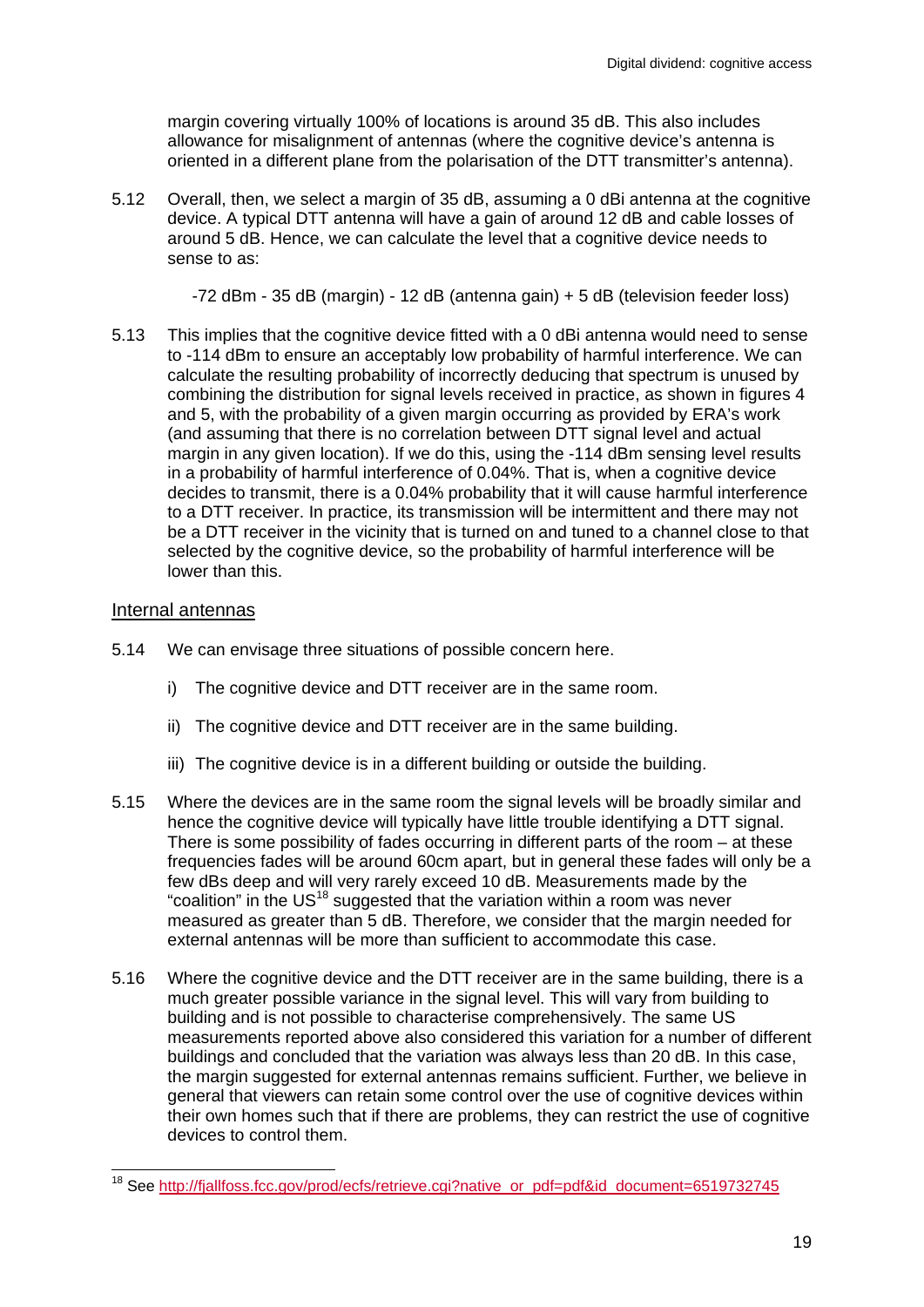5.17 Where the cognitive device is in a different building or outside the building, we can envisage the possibilities shown in figures 6 and 7.





signal from mobile cognitive device to internal aerial



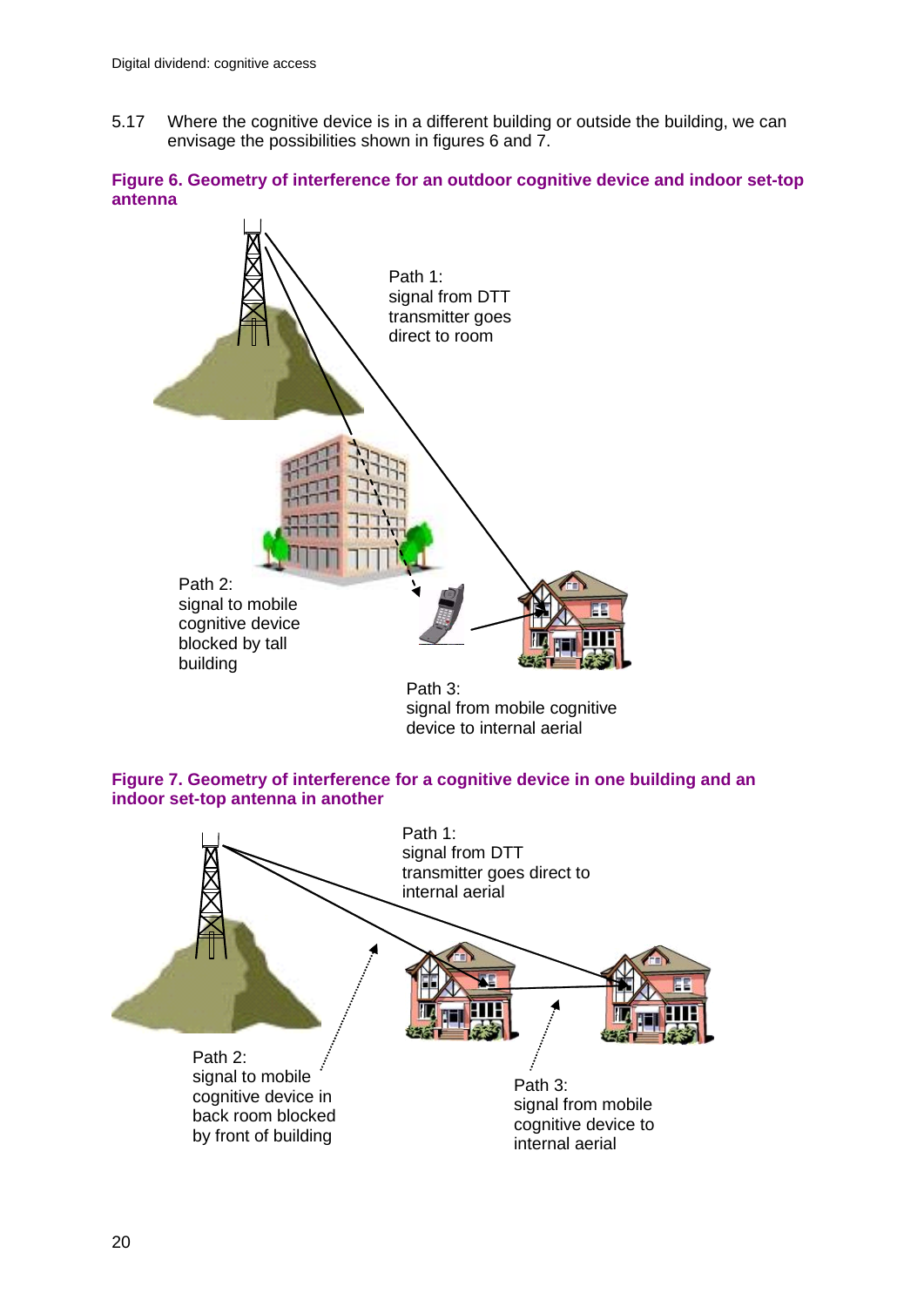- 5.18 The case of the outdoor cognitive device is very similar to that of the external antenna. However, the wanted signal received by the internal aerial will be lower than that of the external antenna due to its reduced height, the building-penetration loss and the lower gain of internal aerials. Therefore, a lower margin is needed in this case and the margin provided for external antennas will be sufficient.
- 5.19 The case of the cognitive device in a different building is more complex to characterise. Here, the signal level received by the cognitive device will have many similarities to the internal aerial but with additional shadowing caused by the building it is in. The signal it receives will be some combination of the direct signal passing through the building and reflections received off other nearby buildings directly into the room where the cognitive device resides.
- 5.20 ERA used ray-tracing to model this case where it was found that the maximum margin required was 28 dB, 7 dB less than the outdoor case considered earlier. Therefore, the sensitivity calculated for the outdoor case will be sufficient to provide protection in this case. However, we accept that this did not cover the case of an external antenna and will undertake further work in parallel with this consultation to understand whether this would lead to a requirement for an increased margin.

#### Polarisation

5.21 We do not know the type of antenna that a cognitive device will use, but if it is a portable device with similar form factor to a mobile telephone, it will likely have an omni-directional antenna. The alignment of the antenna will be somewhat random – it may be vertical (e.g. if held to the head), horizontal (e.g. if located in a laptop) or somewhere between. In the worst case, it would be  $90^\circ$  misaligned to the polarisation of the DTT signal. Through a process of making over 100 measurements, we found that the difference in the signal level seen by the cognitive device at the optimal and "worst" orientation was 6 dB. We have included this within our margin calculations reported above. Hence, we always assume the worst-case polarisation.

#### Other losses

5.22 The cognitive device could have further shielding (e.g. as a result of being in a jacket pocket or briefcase). In general, if this shielding is minimal, it will only add perhaps 1- 2 dB onto the signal loss, which is within the error margins of the measurement and modelling reported here. If the loss is greater, the cognitive device will likely not be able to establish a connection with another cognitive device and will rapidly stop transmitting in any case. While there clearly are scenarios in which problems might occur, we believe that these will be relatively rare and allowing for them on top of all the other worst-case scenarios we have modelled would be overly cautious, especially given that we have made many other worst-case assumptions.

*Question 3. Do you agree with an additional margin of 35 dB resulting in a sensitivity requirement for cognitive devices of -114 dBm?* 

#### **Adjacent channel issues and transmit power**

5.23 To understand how a device should behave with respect to adjacent-channel use in interleaved spectrum, we need to consider the geometry shown in figure 3. Here, a cognitive device transmits near a house receiving a DTT signal. Based on the adjacent-channel selectivity of the DTT receiver and the likely path loss between the cognitive device and the receiver, we can determine the maximum transmit power that can be allowed.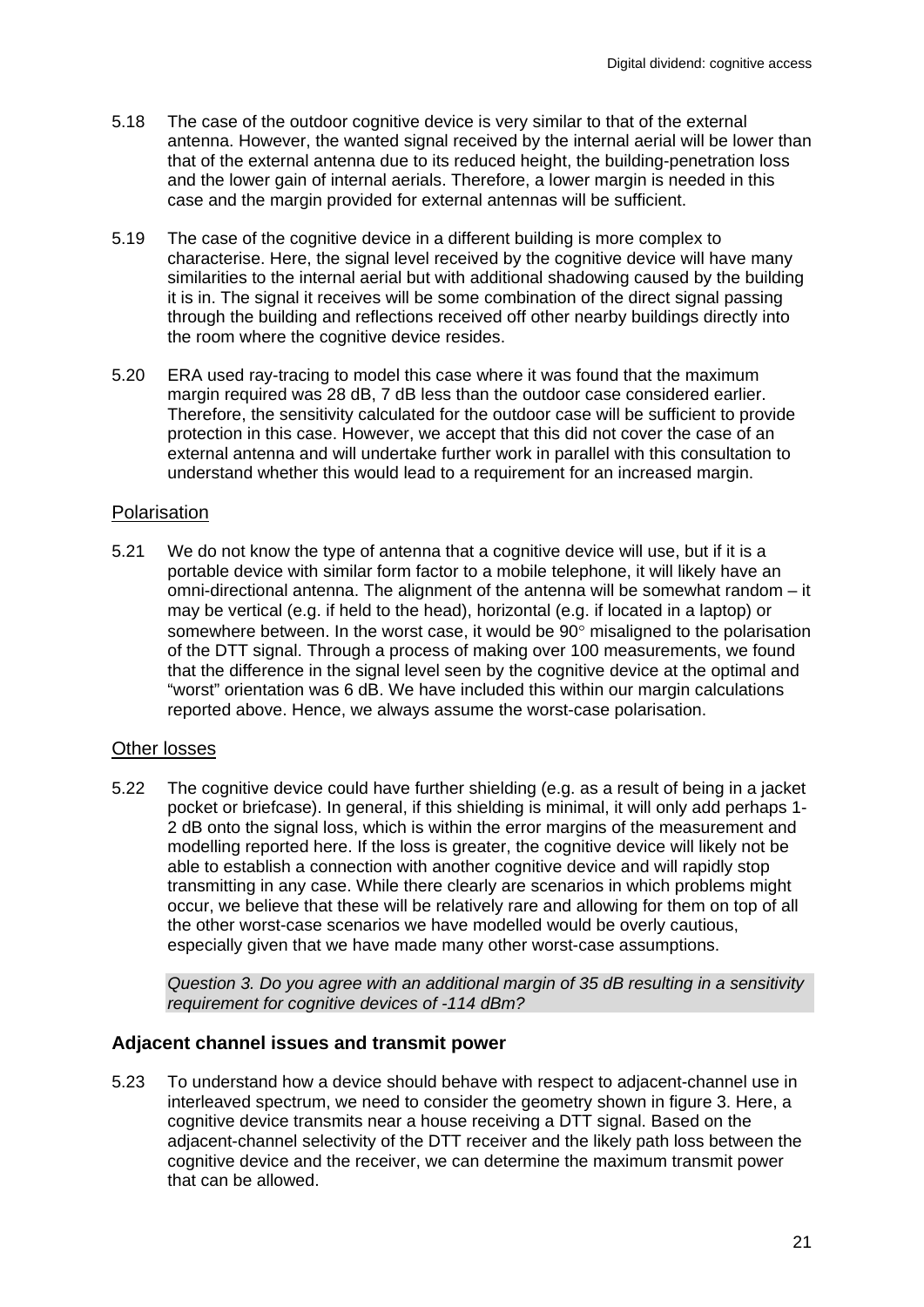- 5.24 While there are many different variations of path loss, we consider a worst-case but likely situation is the cognitive device in the street outside the house, the antenna on the rooftop and the cognitive device in the main beam of the receiver antenna. In this case, the distance between the cognitive device and the antenna is typically at least 10 metres. This leads to a free-space path loss of approximately 50 dB assuming free-space propagation. We assume that the path is approximately  $45^\circ$  from horizontal. The gain of a typical omni-directional antenna at  $45^\circ$  elevation is around  $4$  $dB$  less than the 0 $^{\circ}$  gain, hence around -2 dBi, while that of a typical Yagi-type UHF antenna is around 10 dB lower than the  $0^{\circ}$  elevation, which is typically around 12 dB, hence around 2 dBi. In addition, we expect cable losses from the television aerial of around 5 dB. This leads to a total path loss in the region of  $50 + 2 - 2 + 5 = 55$  dB.
- 5.25 The worst case would be a DTT receiver operating at the margin of planned coverage, receiving -72 dBm wanted signal. ERA noted that, on an adjacent channel (n±1), most receivers needed a carrier-to-interference (C/I) ratio of around -30 to -40 dB depending on the technology generating the interference and factors such as the number of Quadrature Amplitude Modulation levels used in DTT transmission. Of these, the vast majority fell below -30 dB. Taking 30 dB as appropriately cautious, the adjacent-channel signal should not exceed  $-72 + 30 = -42$  dBm. Hence, the maximum transmitted signal level would be around  $-42 + 55 = 13$  dBm EIRP (20mW).
- 5.26 In the n±2 and subsequent adjacent channels, DTT receivers have much better filtering. The same measurements showed that they have a rejection figure on average 13-16 dB better in these channels than in the n±1 channel. This would, in principle, allow greater transmit powers – around 26 dBm (400 mW) – if not operating in immediately-adjacent channels. However, as the transmit powers increase, the risk of the signal propagating into an area nearby where the spectrum is in licensed use increases. Quantifying this risk is very difficult, but it suggests some caution in the use of higher powers. For that reason, it might be appropriate to restrict the power in non-adjacent channels to 20 dBm (100 mW).

*Question 4. Do you agree with a maximum transmit power level of 13 dBm EIRP on adjacent channels and 20 dBm on non-adjacent channels?* 

### **Overall level of risk**

- 5.27 In deriving these parameters we have tried to adopt what we consider to be a "realistic worst case". That is, we have ignored cases which are even worse but we consider highly unlikely, but otherwise have opted in favour of protection. As a result we consider that, if anything, our parameters tend towards being more restrictive to cognitive devices than might be needed. For example, the probability of a cognitive device being in exactly the worst position (having minimum path loss to DTT receiver) and being exactly the worst antenna polarisation alignment and the receiver being right on the edge of coverage and the device itself not reducing its power through power control and the television being on and tuned to the worst possible frequency is likely extremely low indeed. It may be that over time as cognitive devices are deployed and greater understanding is gained as to the interference caused that it is possible to revise the parameters more in favour of the cognitive device.
- 5.28 Some of the transmit restrictions on cognitive devices come about because of the receiver performance of DTT equipment. If receiver specifications were improved to have greater adjacent channel selectivity then the need to use reduced power levels in adjacent channels could be removed. While we do not think it appropriate to expect consumers to replace DTT equipment purely to avoid cognitive interference,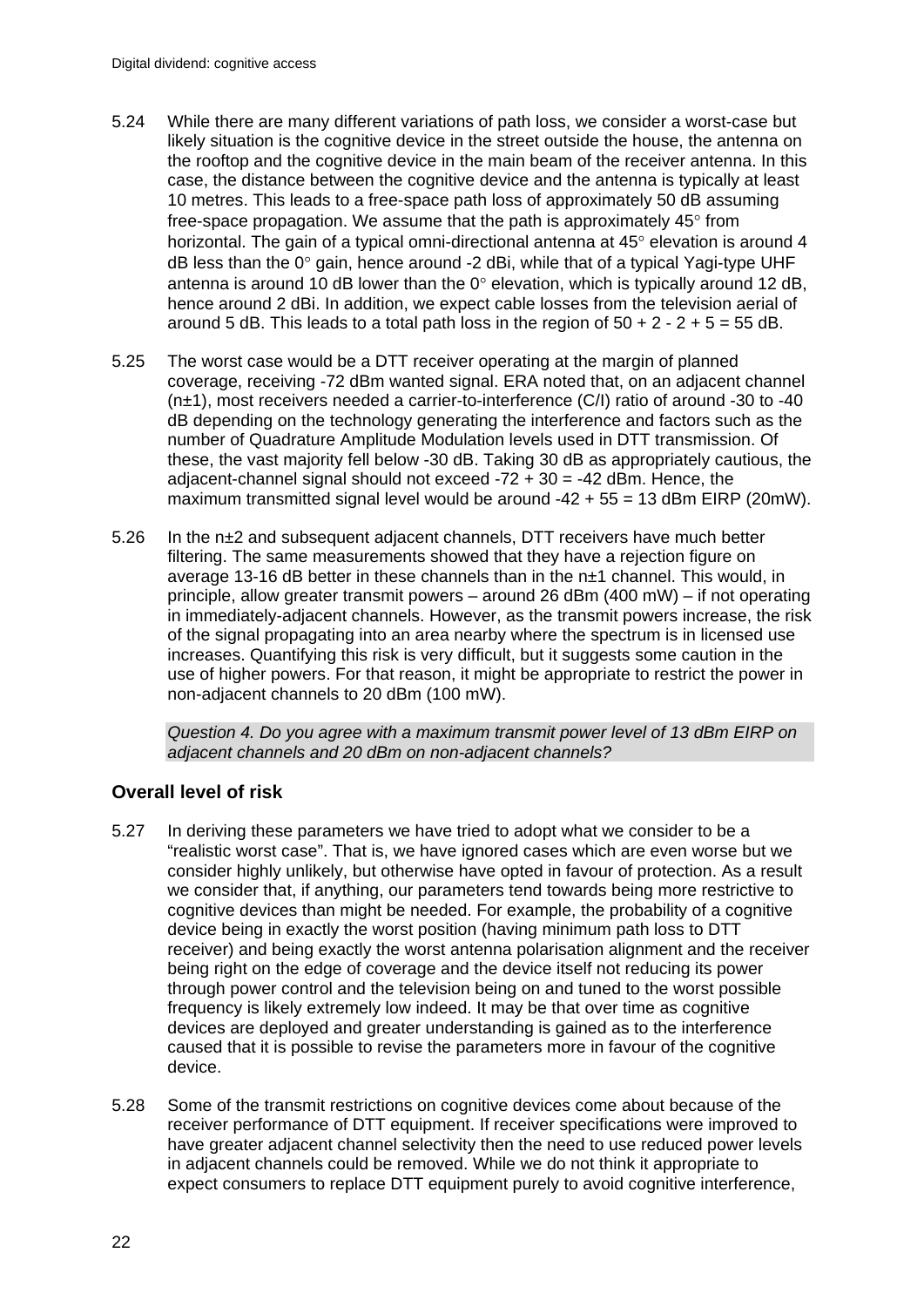we do think there might be merit in progressively expecting better receiver performance from manufacturers such that over time, the installed base becomes more spectrum efficient. For example, simply by announcing that cognitive specifications were to be relaxed from a particular date we could attempt to influence manufacturers to design their equipment to accommodate this.

*Question 5. Would it be appropriate to expect DTT equipment manufacturers to improve their receiver specifications over time? If so, what is the best mechanism to influence this?* 

#### **Protecting wireless microphones**

#### **Sensitivity**

- 5.29 In the same piece of work reported above, ERA also measured the sensitivity of a range of wireless microphones and concluded that the average sensitivity was -91.5 dBm<sup>19</sup> at the input of wireless microphone receiver. However, when making measurements in a range of venues they noted that the receivers were typically operated at signal levels above -67 dBm in order to ensure a high quality link.
- 5.30 Hence, we propose to adopt -67 dBm as the reference receive level of wireless microphones.

*Question 6. Do you agree that the reference receive level for wireless microphones should be -67 dBm?* 

#### **Additional margin**

- 5.31 The additional margin geometry for a wireless microphone is quite different from that for DTT. For wireless microphones the worst case would likely be a cognitive device immediately outside of a theatre.
- 5.32 As with the DTT case, ERA conducted some very detailed measurement and modeling work across a range of venues including a TV production studio, a concert arena and a West End theatre. This involved 3D modeling of the venue and computer prediction of signal levels via ray-tracing, coupled with measurements to validate a subset of the modeled results. This work suggested that in all cases considered the margin would be below 39 dB.
- 5.33 However, in addition to this margin there is a possibility of "body loss" caused when a person wearing a wireless microphone is oriented such that their body is between the transmitter and the cognitive device. This factor was not taken into account in the modeling work and needs to be added to the margin. Measurements made in a controlled anechoic chamber suggest that the worst case body loss is in the region of 20 dB As a result, the total margin becomes 59 dB.

*Question 7. Do you agree with an additional margin of 59 dB for wireless microphones?* 

5.34 This results in a sensing level of -67 - 59 = -126 dBm, 12 dB lower than for DTT. However, wireless microphone signals operate within a bandwidth of 200 kHz while DTT signals have a bandwidth of 8MHz. The narrower bandwidth reduces the noise

 $\overline{a}$  $19$  For wireless microphones all power levels are quoted for 200 kHz channels.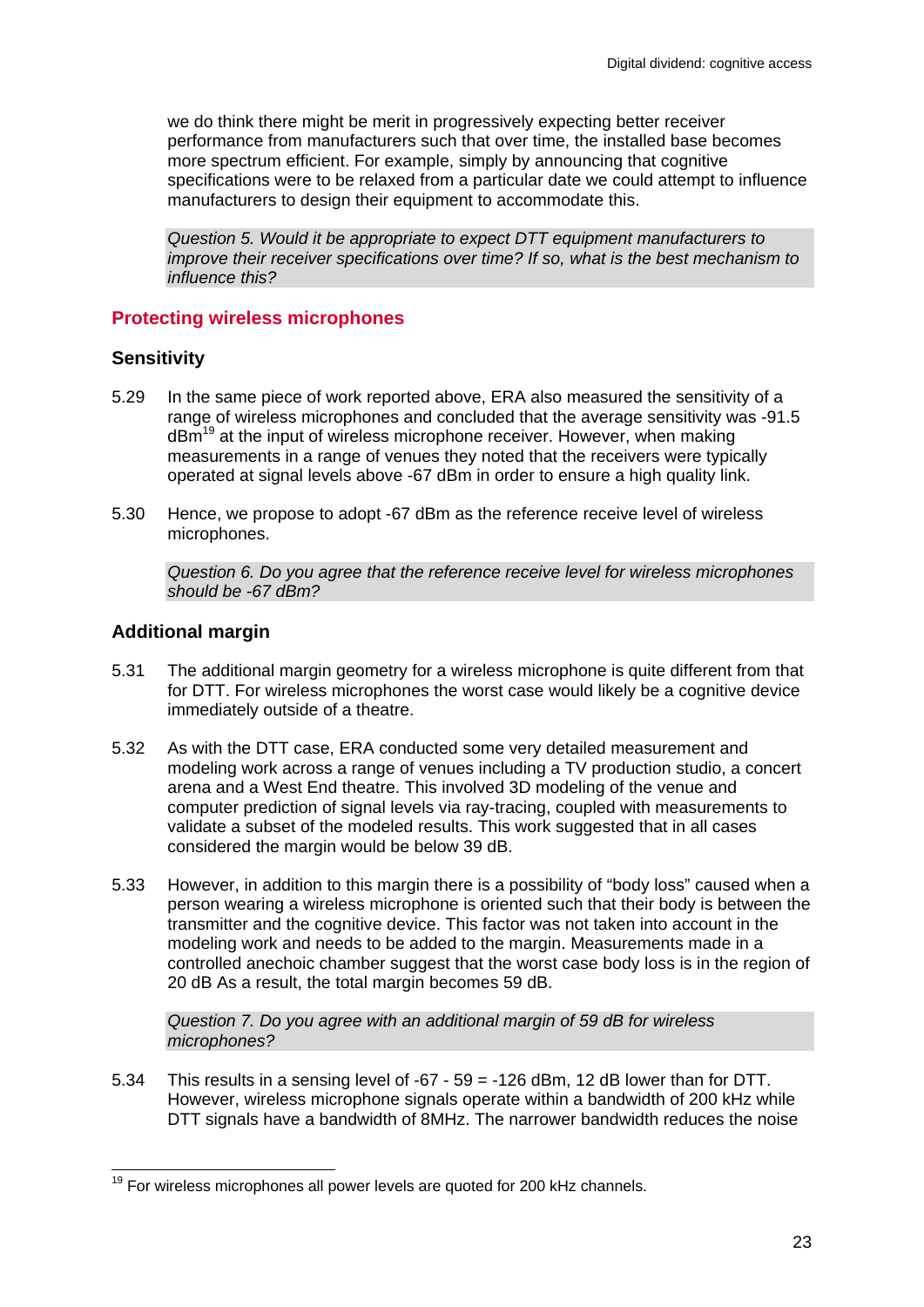detected by 16 dB. Hence, although the level is lower, the detection task may be less onerous for the device than DTT detection.

*Question 8. Do you agree with a sensitivity requirement for -126 dB (in a 200 kHz channel) for wireless microphones?* 

#### **Transmitter levels**

- 5.35 A similar approach to that adopted for DTT can be used to determine the maximum transmitter levels based on the probability of causing harmful interference to wireless microphones when operating in adjacent channels.
- 5.36 First, we need to estimate the minimum likely path loss between a cognitive device and the wireless-microphone receiver. In many cases, the receivers are placed on gantries or similar above the stage to ensure good reception of signals from the performers. As a result, it would generally be difficult for a cognitive device to get very close to a receiver. We estimate that, in most cases, minimum separation distances of 10 metres are likely. There are some situations where smaller distances could be envisaged, down to perhaps 1-2 metres. These small distances result in a minimum path loss of around 32 dB. By taking this shortest distance and not allowing for any obstructions in making this calculation, we are being cautious.
- 5.37 If a cognitive device is operating in a DTT channel adjacent to the one used by a wireless microphone, it will have at least a 4 MHz separation in the worst case that the microphone is operating on the edge of the adjacent channel. At this separation, wireless microphones filter signals to the extent that they can accommodate a signal level 70 dB higher than the wanted level (i.e.  $C/I = -70$ ). Hence, the maximum transmit power would be -67 (typical receive level) + 70 (filtering) + 32 (path loss) = 35 dBm (in a 200 kHz bandwidth). This is significantly higher than the 13-20 dBm level (in an 8 MHz bandwidth) proposed for DTT, hence the lower DTT level would apply.
- 5.38 In addition to filtering requirements, high-powered signals in nearby channels can result in "front-end overload" at the receiver, where non-linearities in those parts of the receiver ahead of the filters cause a high-power signal to distort the wanted signal. We are seeking advice from manufacturers of wireless microphones as to whether this is problematic at the transmit-power levels proposed.

*Question 9. Do you agree with a maximum transmit power level in line with that for DTT? Are there likely to be any issues associated with front end overload?* 

### **Future PMSE devices**

5.39 In earlier consultations some respondees advised us that digital microphones and wireless cameras were being developed for PMSE applications in the interleaved bands and should be protected from cognitive devices. We have not been supplied with any information about these devices nor have participants in a range of workshops suggested how we might modify our parameters in order to accommodate them. However, we remain open to examining whether our proposed parameters would offer such devices sufficient protection and varying the parameters if needed.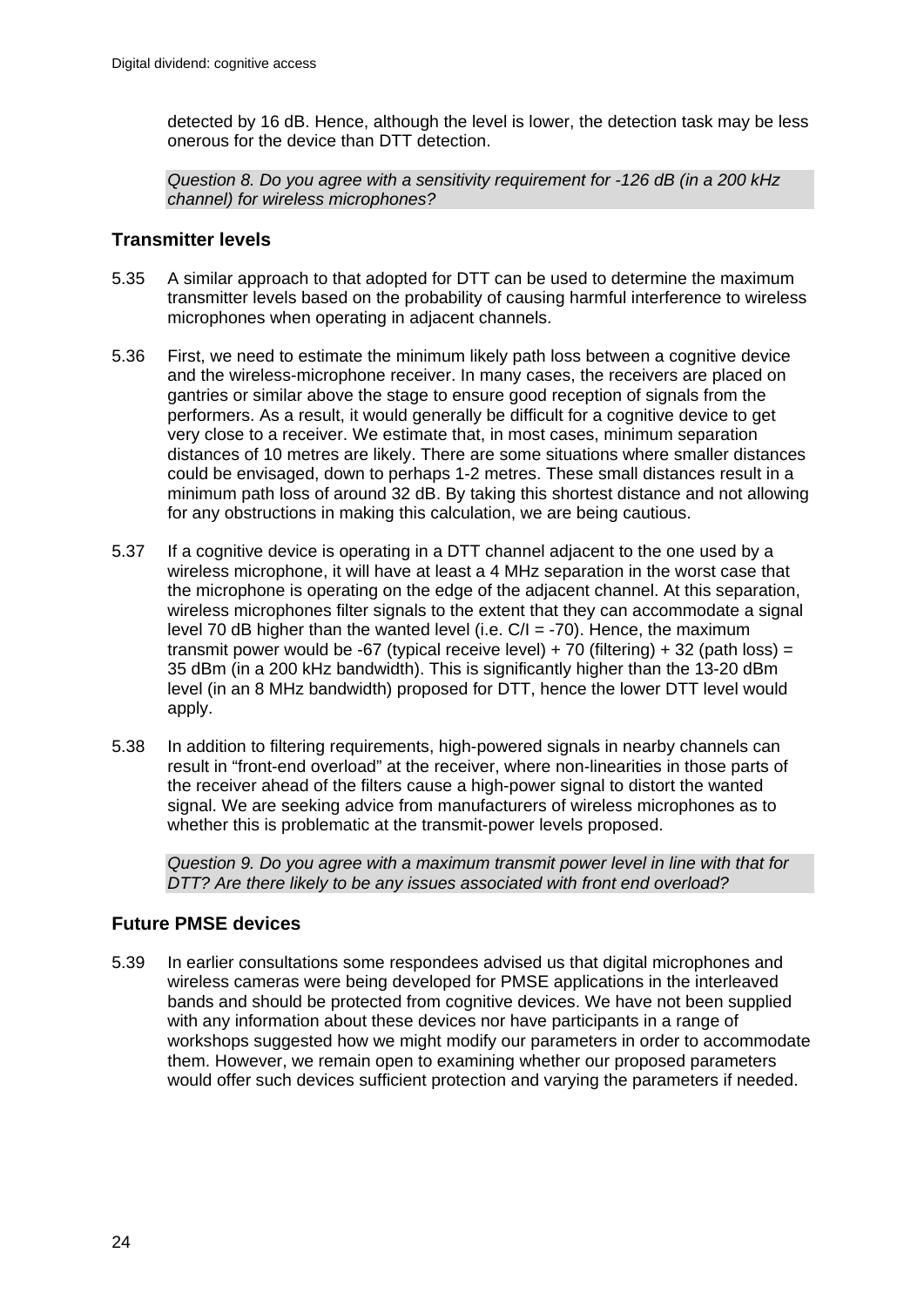#### **Protecting mobile television**

#### **Introduction**

5.40 In addition to the services already identified as using the interleaved spectrum, we might wish to offer protection to mobile television on the basis that this might be offered in the interleaved spectrum. Mobile television is currently not well understood in terms of the technology that might be used or the other deployment characteristics. Hence, a number of assumptions need to be made in completing this assessment.

#### **Sensitivity**

5.41 We understand the likely sensitivity of mobile-television receivers to be around -86.5 dBm. We would welcome views on this figure.

*Question 10. Do you agree that the sensitivity level for mobile television receivers should be -86.5 dBm?* 

#### **Additional margin**

5.42 A mobile-television receiver is likely to be embedded within a handset that could be used both in the street and in buildings. Cognitive devices are also likely to be in similar locations. Where the cognitive device and the mobile-television receiver are close together (e.g. in the same room or nearby on a street), there will generally be little difference in the signal levels they receive. Problems are perhaps most likely when a mobile-television receiver is outdoors (e.g. on a street) and a cognitive device indoors in a building adjacent to the street. In this case, the cognitive device will see a weaker signal as a result of the building shielding. Values for building penetration vary substantially depending on the construction of the building, the presence of windows and so on but are often quoted in the region of 15 dB. Further shadowing might also apply, perhaps caused by internal structures, resulting in a total margin of the order of 20 dB. This would imply a requirement for cognitive devices to detect mobile-television signals to a level of -106.5 dBm.

*Question 11. Do you agree with an additional margin of 20 dB for mobile television?* 

#### **Adjacent channel issues and transmit power**

- 5.43 As noted above, a cognitive device could be located close to a mobile-television handset. It is difficult to set a minimum distance – situations could be envisaged where the devices were a metre apart, but these might be relatively rare. Also, there may be some form of blocking – perhaps one or both of the users might afford some shielding between the handsets. Also, the interference might be relatively transitory as the devices pass and as cognitive transmissions start and stop. At 1 metre, the free-space path loss is around 26 dB, while at 10 metres, it is around 46 dB. Given the possibilities for blocking and movement, we suggest adopting a value of 35 dB.
- 5.44 DVB-H devices typically have a C/I ratio of around 40 dB in the adjacent channel and 50 dB in other channels. Considering the adjacent channel, this means that the maximum signal level is  $-86.5 + 40 = -46.5$  dBm. Allowing 35 dB path loss equates to a maximum transmit power of -11.5 dBm. In non-adjacent channels, this rises to -1.5 dBm.
- 5.45 This leads us to suggest that, if cognitive devices only detect signals in the channel they intend to use, they should be limited to -11.5 dBm, but if they also detect signals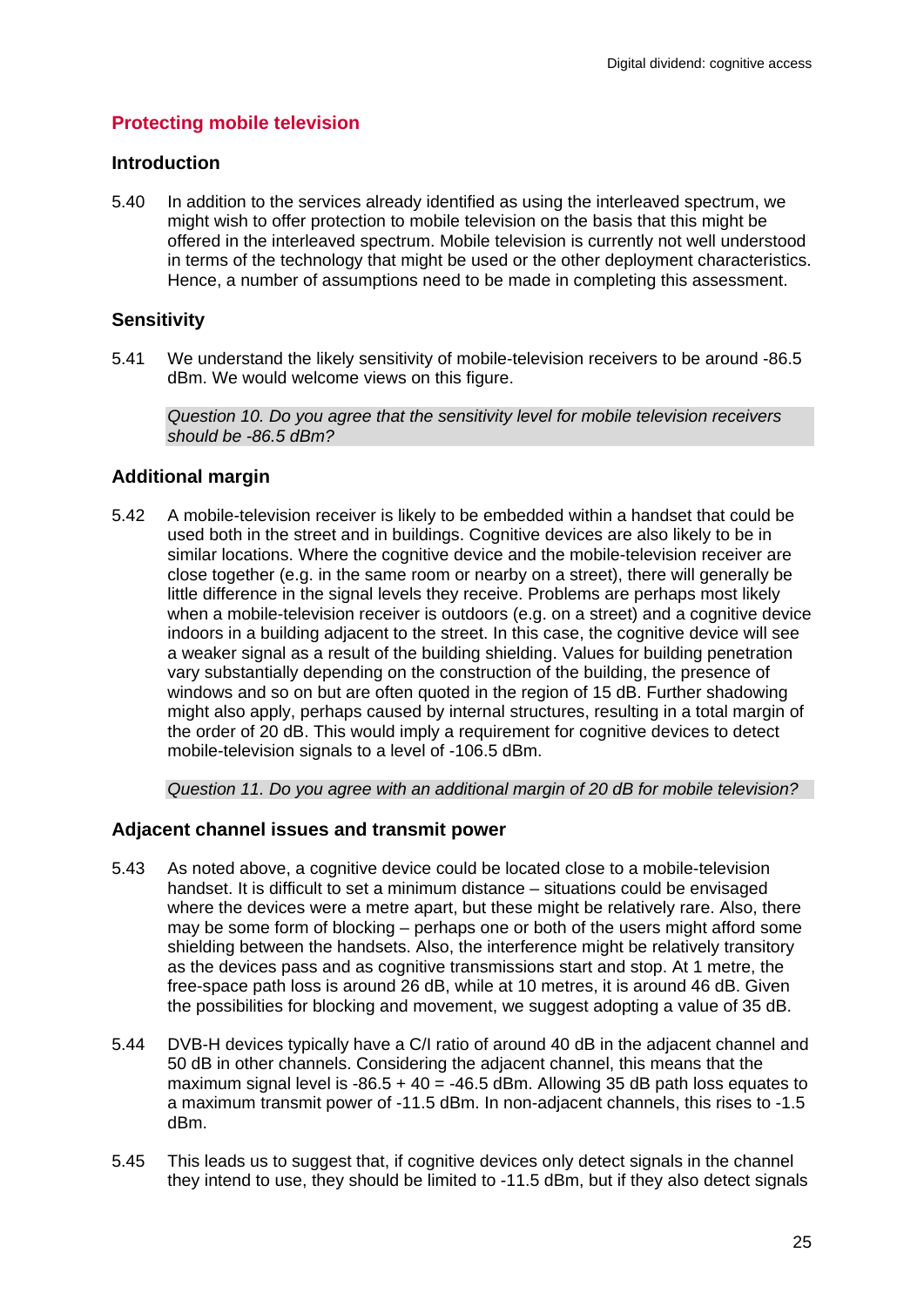in adjacent channels and do not transmit if they detect these, their power levels could be increased to -1.5 dBm.

- 5.46 These are very low transmit power levels and would substantially impair the functionality of a cognitive device. It appears then that there is a choice to be made between
	- i) providing full protection to a mobile television service within the interleaved spectrum but effectively preventing cognitive usage, and
	- ii) providing less than full protection to mobile television within the interleaved spectrum while enabling cognitive access.
- 5.47 Our current thinking is that mobile television is much more likely to be deployed in the cleared spectrum than the interleaved spectrum and so providing full protection for this service in the interleaved spectrum would be disproportionate.

*Question 12. Is it likely that mobile television will be deployed in the interleaved spectrum? If so, would it be proportionate to provide full protection from cognitive access?* 

#### **Cooperative detection**

- 5.48 A further possibility currently being considered at a research level is for multiple cognitive devices to share information on signal detection. This would improve the probability of detection since if one device were in a shadow of the wanted signal it might receive a signal from another nearby device which was not shadowed warning that the frequency was in use. By this process, researchers suggest that a lower value for the additional margin could be adopted.
- 5.49 The reduction in any value of the margin is highly dependent on the differences in the signal strength perceived by the cooperating devices. If just one building were providing the shadowing then there would be a very high chance that other devices were not shadowed. However, if a row of contiguous buildings (eg a terraced street) was providing the shadowing then all the cognitive devices which were able to communicate with each other might experience similar levels of shadowing and hence be unable to realise any benefit.
- 5.50 Cooperative detection would require cognitive devices to exchange information. This might need additional spectrum or alternatively could place a load on the available interleaved spectrum. Protocols would also need to be developed to enable devices to understand each other or any third-party "node" that was collecting sensing information and forwarding it on. There may be security considerations around the authenticity of any reports received. It will likely take some time, perhaps years, before appropriate standards are developed for such behaviour, hence we do not consider it further here. Instead, we propose to monitor this field as it develops further and decide whether to issue further consultations as appropriate.

*Question 13. Should we take cooperative detection into account now, or await further developments and consult further as the means for its deployment become clearer?* 

#### **"Real world" device performance**

5.51 We have above proposed a set of sensitivity levels that cognitive devices must be able to achieve to ensure that harmful interference does not occur. This sensitivity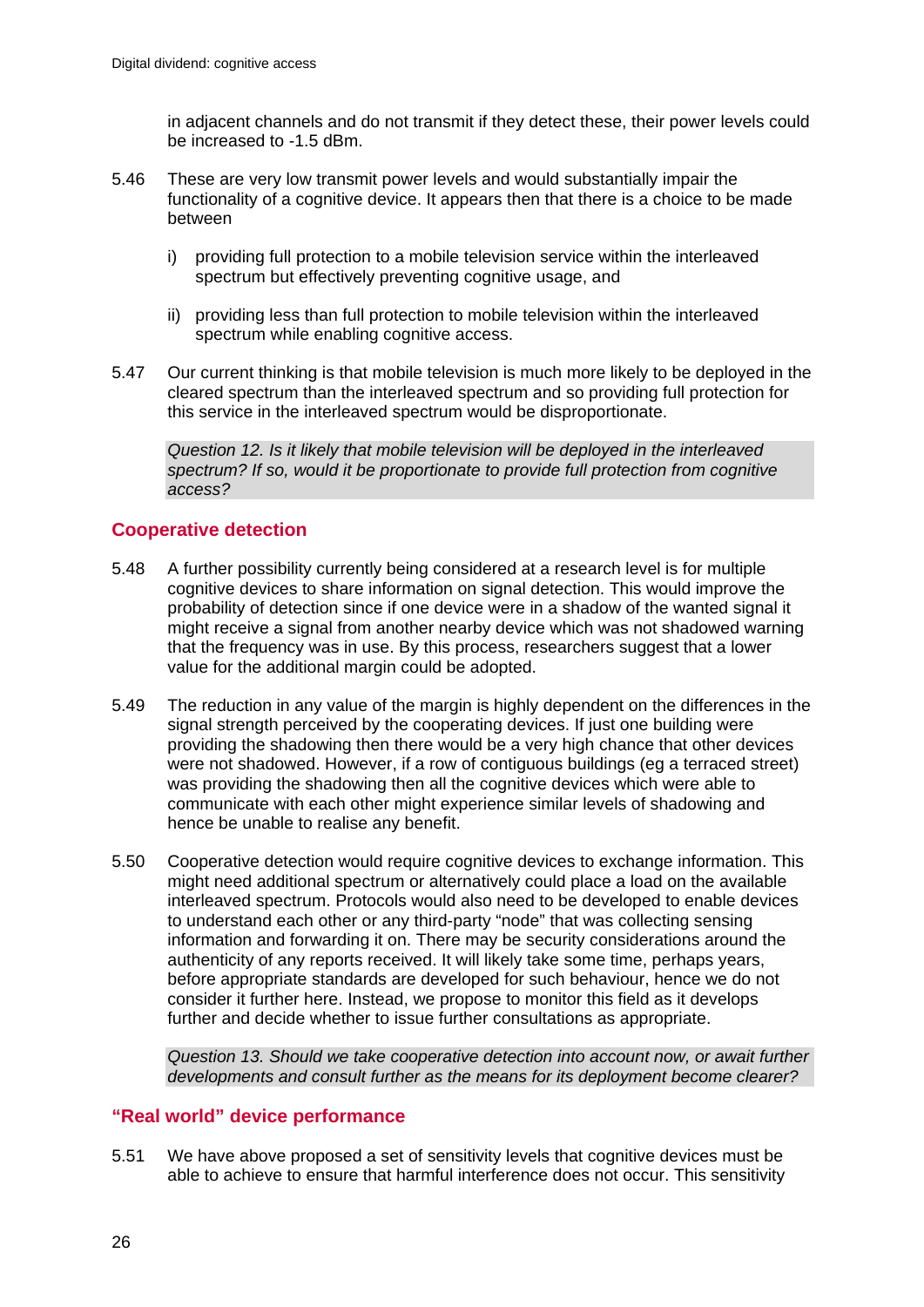needs to be achieved in "real-world" scenarios. In particular, the devices must be able to sense in the presence of strong signals in adjacent channels (or they must choose not to use channels where strong signals are present in adjacent channels). They must also be able to sense adequately in the presence of other cognitive devices using nearby channels.

5.52 Hence, we suggest that, as part of the specification and resulting type-approval verification, cognitive devices be tested to ensure that they do not incorrectly declare a channel to be unused regardless of the level of signal in adjacent channels.

#### **Implications for cognitive device design**

- 5.53 If the proposed levels for sensitivity and additional margin are adopted, cognitive devices would need to detect a transmission at very low levels, all in the presence of signals in adjacent channels and fluctuating signal levels. This is an extremely challenging task and will likely require the cognitive device to process repetitive elements of the signals in order to recover them from below the noise.
- 5.54 Whether this is possible and how it should be achieved is not for us to say. However, we will need to take a view on the value of developing licence-exemption regulations that are unlikely to be exploited. If we decide to move ahead, we would set device specifications, typically in those regulations, and device manufacturers would have to demonstrate in conformity with the Radio and Telecommunications Terminal Equipment (R&TTE) Directive<sup>20</sup> that their devices met the appropriate specifications. Therefore, we do not see it as our role to test prototype devices to establish whether they work correctly, although there may be some merit in performing certain tests to verify that harmful interference is not caused.
- 5.55 If it is not possible to produce devices with this degree of sensitivity, this might make other approaches, such as geolocation databases, more attractive. Some alternative approaches are explored in subsequent sections.

 $\overline{a}$ <sup>20</sup> http://eur-lex.europa.eu/LexUriServ/LexUriServ.do?uri=OJ:L:1999:091:0010:0028:EN:PDF.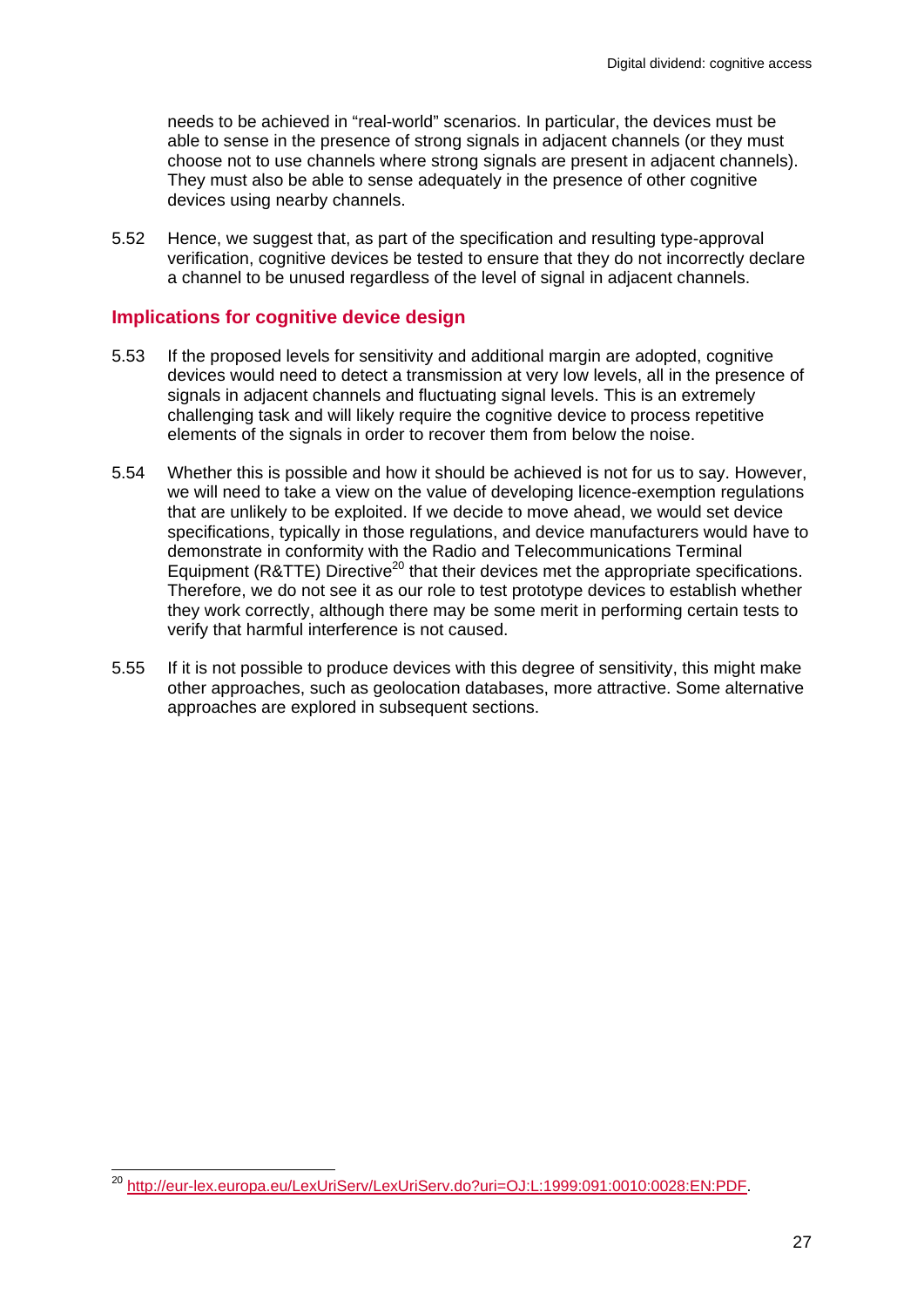## **Section 6**

## 6 Geolocation databases

#### **Introduction**

- 6.1 As mentioned in section 4, an alternative to sensing is for a cognitive device to know its location and to consult a database of which frequencies it is allowed to use at which location. In this section we consider some of the issues associated with such an approach.
- 6.2 A geolocation-database approach might work well for avoiding DTT transmissions. Transmitter locations and transmission frequencies change relatively infrequently. Moreover, the location of transmitters is well known and the resulting coverage carefully predicted. It would be easy to provide an up-to-date UK-wide database showing which channels were in use for DTT in any given location.
- 6.3 With wireless-microphone use, the position is less clear. Some use is relatively static over long periods (e.g. in studios or theatres). These locations and the spectrum used could relatively easily be entered into a database. However, other use is shorter term, ranging from sporting events such as the British Formula 1 Grand Prix, which can be predicted, to electronic newsgathering (ENG), which is unpredictable and may see use occurring with an hour's notice or less. The latter application is likely to be most problematic for a database approach, requiring very frequent updates and devices to check the database frequently.
- 6.4 Many options could be considered. These include:
	- The database approach could be adopted with short timescales for updating to accommodate ENG.
	- In every location one or more available channels could be marked in the database as "in use", effectively reserving them for ENG applications.
	- The database approach could be coupled with a requirement for sensing such that wireless microphone use (or indeed any other use) not registered in the database would generally be detected by a cognitive device and the channel avoided $21$ .

*Question 14. How could the database approach accommodate ENG and other similar applications?* 

### **Determining location**

6.5 Clearly, for this approach to work, a cognitive device will need to know its location. How it does so is not a matter of concern to us as regulator, although this will potentially add cost to the handset and may reduce battery life. Most proposals suggest the use of the Global Positioning System, although alternative approaches based on the reception of known transmissions (e.g. from Wi-Fi networks) could be adopted.

 $\overline{a}$  $21$  This is the approach that the FCC advocated in 2008 for use in the US.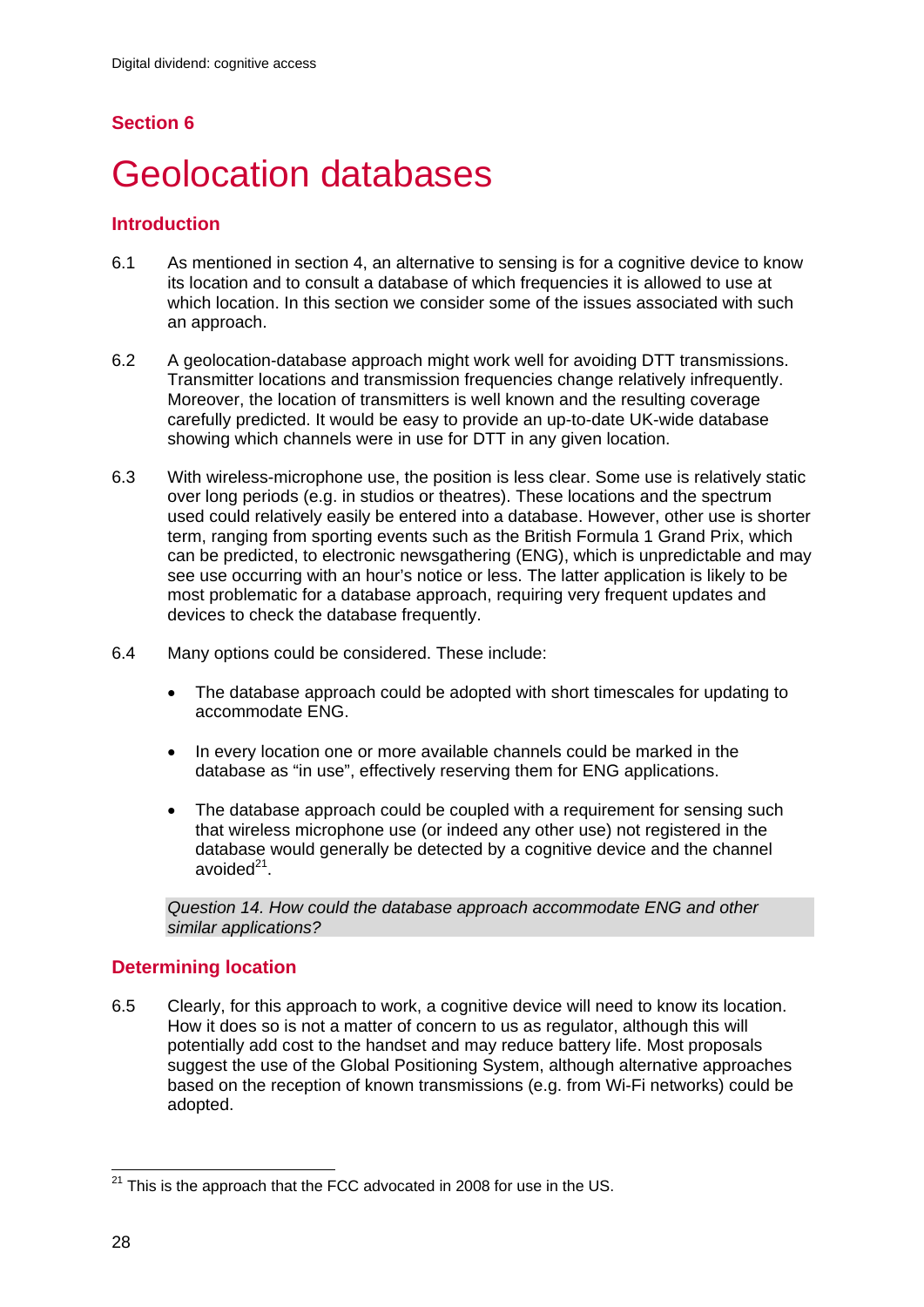- 6.6 What is of regulatory concern is the accuracy of position information. If the cognitive device determines its position with substantial error, it may not be able to use spectrum available in the area in which it has concluded it is located. Equally, specifying too precise a requirement for position information could impose unnecessary cost or complexity on the terminal.
- 6.7 Our view is that position accuracy need not be particularly precise compared to applications such as navigation. DTT transmissions typically cover many square kilometres, and the accuracy to which the edge of coverage can be defined is unlikely to be better than 1 kilometre. PMSE applications might require an exclusion of 1 kilometre or more. As a result, it might be envisaged that any database has a resolution in the region of 1 square kilometre. On this basis, position errors of a few hundreds of metres would have little significant effect.
- 6.8 We suggest that the requirements for position accuracy be somewhere in the region of 100 metres. We are interested in hearing views as to whether there are any design considerations that would incline us to increase or decrease this value.

*Question 15. What positional accuracy should be specified?* 

#### **Database ownership**

- 6.9 For this approach to work there must be a single "master" database containing the spectrum that can be used in each location in the UK. Licensed spectrum users will need to provide information for the database about the spectrum that they are using in each location, and cognitive devices will need to access this information. There could be multiple copies of the master database located on "mirror" sites and maintained by different organisations, but they will need to ensure that their copies are accurate and up-to-date versions of the original.
- 6.10 Licensed users (e.g. DTT and PMSE, at least initially in the form of the band manager being created through the DDR) will need to take ownership of providing data concerning the spectrum that they are using in each location. For DTT, this information may be relatively static. For PMSE, it might need updating daily or even more frequently.
- 6.11 The actual ownership of the servers on which the database resides is less relevant. However, the owner of these servers will need to ensure that:
	- The database is updated rapidly upon the provision of information from licence holders, perhaps within 1 hour.
	- The database is available for most of the time. We would suggest a minimum of 99.99% availability.
	- Database enquiries and downloads use appropriate protocols. We suggest Internet-based protocols and standard enquiry languages.
- 6.12 There may be commercial issues associated with these arrangements. Licensed users might expect not to bear the costs of providing information for the database, and server owners might expect to be paid for their role. If such funding were needed, it is unclear from where it would be provided.

*Question 16. How rapidly should the database be updated? What should its minimum availability be? What protocols should be used for database enquiries?*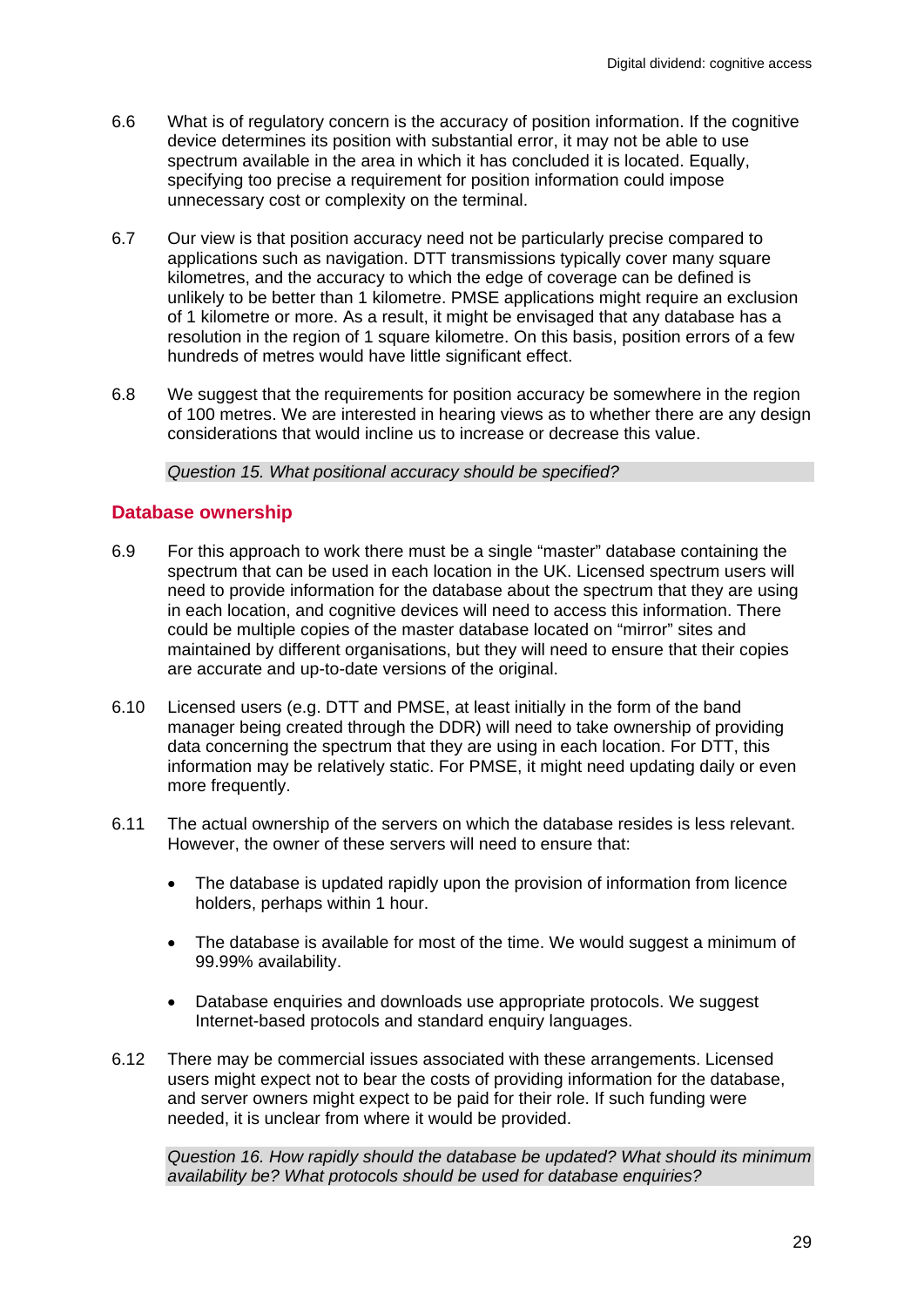*Question 17. Is funding likely to be needed to enable the database approach to work? If so, where should this funding come from?* 

#### **Accessing the database**

- 6.13 Cognitive devices will need to send enquiries to the database. They might do so in one of two ways. They might download the entire database (or a part of it relating to their current location) and then perform an internal enquiry, or they might send the enquiry to the master database and await a response. There are advantages to both schemes, and there is no need for us to prefer one over the other.
- 6.14 If the device downloads the entire database, it will need to update it sufficiently often. It seems appropriate for the updating periodicity to be about the same as the speed with which the master database is changed. The device would not necessarily need to download the entire database each time, only the changes since the last download, although this would require additional functionality within the database server. However, clearly there will be a load on the wireless or wired networks that are used to provide this information.
- 6.15 Alternatively, the device could send a database request whenever it wishes to transmit, providing its current location and in return receiving information about available spectrum. This requires a radio channel that the cognitive device can use to make this initial request, which might perhaps be via a cellular network or similar.
- 6.16 It is possible that a device might download information via another, better connected device. So, for example, if there were a cognitive device in the vicinity that had a high data-rate connection to the Internet, it might be possible for mobile cognitive devices to request from this better-connected device the part of the database relating to the local area. This might prevent the need for the mobile device to use alternative spectrum to access the database directly.

#### **Use of the database for spectrum management purposes**

- 6.17 The use of a database would appear to bring spectrum management benefits. For example, all cognitive devices could be deactivated by fully populating the database with "all channels in use in this location". Alternatively, individual channels could be "turned off" either nationally or in particular geographic areas. If the cognitive device supplied details of its make and model on accessing the database then the control could be tailored to individual devices – for example if a device were known to have a fault that was causing interference it could be turned off via the database.
- 6.18 We would not want to make use of such capabilities lightly because they would disadvantage existing users, manufacturers and possibly others. However, there might be good reasons for deploying them, for example, to enabling the introduction of a new and significantly more valuable licensed service in a situation where very few cognitive devices were deployed or alternatively in restricting usage in bands or geographies where interference to licensed services had occurred.

*Question 18. Should the capability to use the database for spectrum management purposes be retained? Under what circumstances might its use be appropriate?* 

#### **Transmitter parameters**

6.19 The simplest approach to adopt would be to assume that the same transmit parameters as for the detection case should apply. Alternatively, it could be argued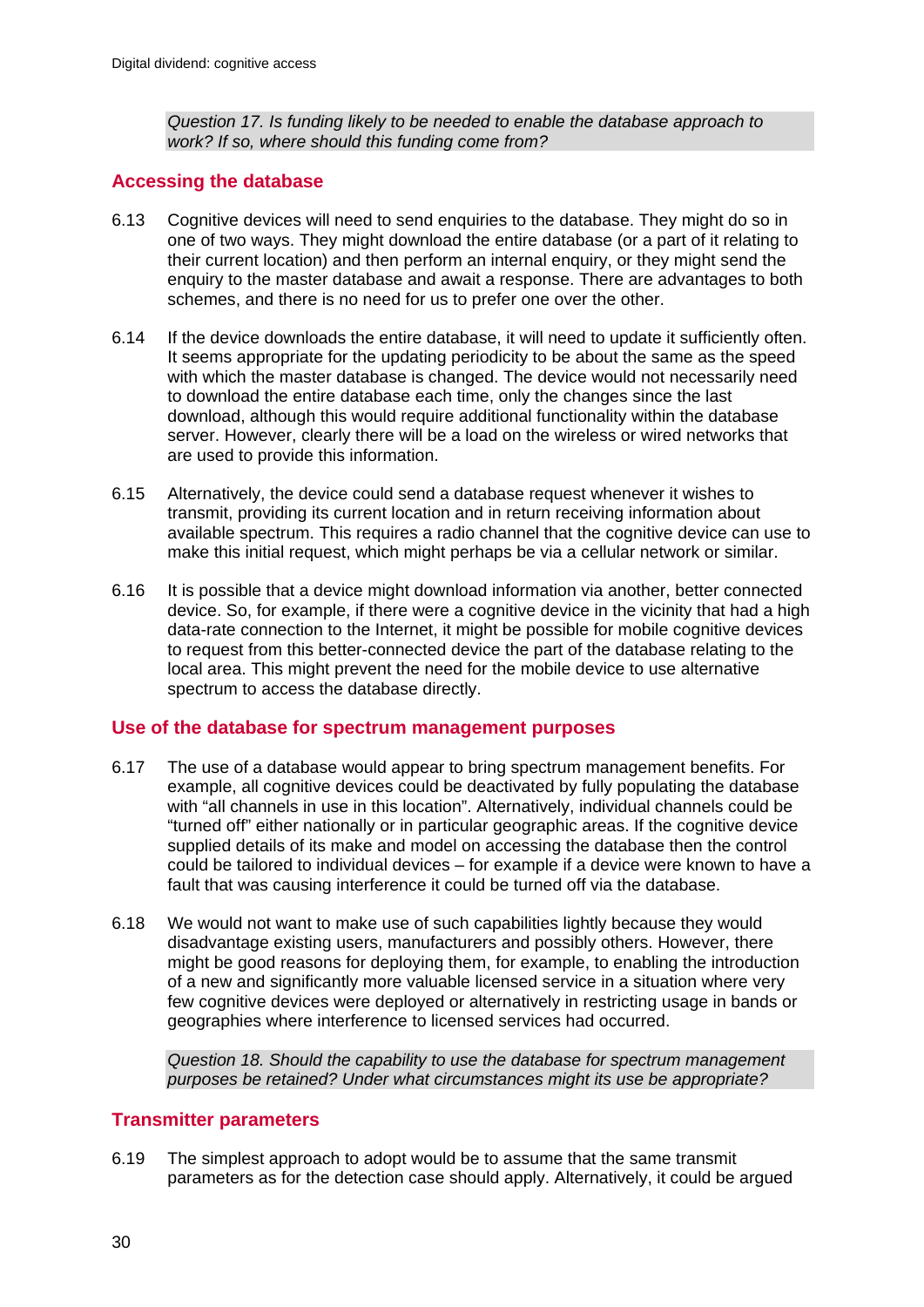that an intelligent database could return to the device not only the spectrum it could use but also the transmit powers that could be used in each channel. These powers could be calculated depending on how far away the spectrum was in licensed use and, if appropriate, how far away adjacent channels were also used. This might allow higher power levels than those suggested for the sensing approach.

- 6.20 However, there may also be problems associated with higher power levels. Even if they do not directly lead to harmful interference, they might cause front-end overload on nearby devices. It might also cause increased harmful interference between cognitive devices or result in only a small number being able to access the channel in any given location.
- 6.21 Allowing the database to return the allowed power levels would seem to provide maximum flexibility and future-proofing. If higher levels were allowed and subsequently appeared to cause harmful interference, they could be reduced as required.

#### **Fixed base stations**

- 6.22 Using a database could potentially allow for fixed base stations operating at relatively high power levels compared to those allowed using detection alone. If a channel was not in use for some distance from the location of the base station, the location database could return a relatively high allowed power level enabling base-station operation.
- 6.23 Because a base station would typically be at a higher height than a terminal, and hence its signal would propagate further, it might be that the database should return a different power level for base-station operation. Alternatively, the base station itself might be required to reduce the allowed power level as returned by the database according to its height.
- 6.24 However, a fixed base station would still need to check the database regularly, and it might be that the spectrum it was using became unavailable on occasions, perhaps due to PMSE activity in the area. There could also be harmful interference from other cognitive devices or base stations in the area. Solutions could be found to this but typically only by reducing the amount of spectrum available to others.

*Question 19. Should any special measures be taken to facilitate the deployment of cognitive base stations?* 

#### **Probability of harmful interference**

6.25 A geolocation-database approach has the potential to avoid harmful interference altogether assuming it is appropriately specified. As a result, it would appear to offer a higher level of protection to licensed users than detection, albeit at the cost of increased administrative effort.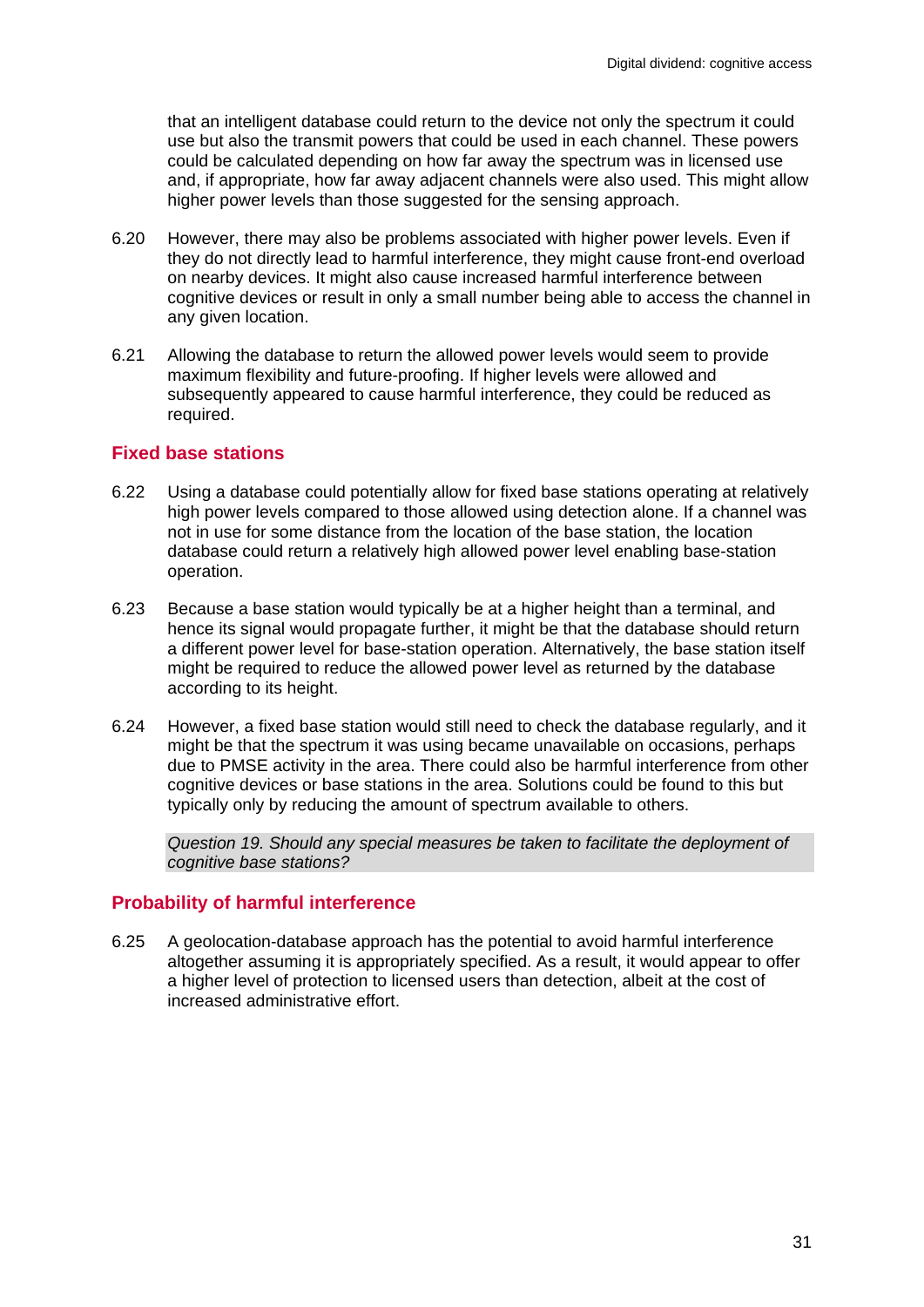## **Section 7**

## **Beacon reception**

#### **Introduction**

7.1 Beacon reception requires the transmission from some appropriate infrastructure of a signal providing information about which spectrum is available for cognitive use in the vicinity. Cognitive devices tune to this beacon and then use the information provided to select their preferred frequency. They may still need to sense whether these frequencies are in use by other cognitive devices, but this is far less onerous since there is often a lesser need to ensure that cognitive devices do not interfere with each other. If the cognitive device is unable to find a beacon, it is safest for it not to transmit since it may be within the area covered by the beacon but shielded from receiving it. If it were to transmit on a random channel, it could cause harmful interference.

#### **Provision of the beacon signal**

- 7.2 For this approach to work effectively there needs to be a transmission network established across much of the UK providing a beacon signal. Ideally, the signal should be transmitted at a similar frequency to the interleaved spectrum to avoid cognitive devices needing multiple antennas and receivers. The beacon network would ideally have relatively small cells, perhaps covering only a few square kilometres. This is because the same information on spectrum availability will be transmitted across the entire coverage area of the cell. If this is large, it is possible that some spectrum is available in one part of the cell but not another. Because the cognitive devices will not be able to distinguish this, all spectrum that is in use anywhere within the cell must be signalled on the beacon, effectively reducing the amount available. Building a transmission network to cover much of the country with small cells will be costly.
- 7.3 Many alternative approaches to building such a network could be considered. The network might be dedicated, or it might be overlaid onto an existing (e.g. cellular) network or transmitted from broadcast masts. Regardless, there will be costs associated with its provision, including the cost of spectrum if relevant, hardware investment and ongoing operational costs. Where the funding would come from to cover such costs is unclear.
- 7.4 The beacon network needs to have a high level of availability. If it were to fail or be taken offline, all cognitive use would cease until it became available again. For this reason, we suggest a reliability of 99.99% in any given location.

*Question 20. Where might the funding come from to cover the cost of provision of a beacon frequency?* 

*Question 21. Is a reliability of 99.99% in any one location appropriate? Does reliability need to be specified in any further detail?* 

#### **Information content**

7.5 The beacon will need to provide up-to-date information on the spectrum that can be used in an area. Hence, just as with the geolocation database, it will need to be provided with information on spectrum availability by licensed users. The same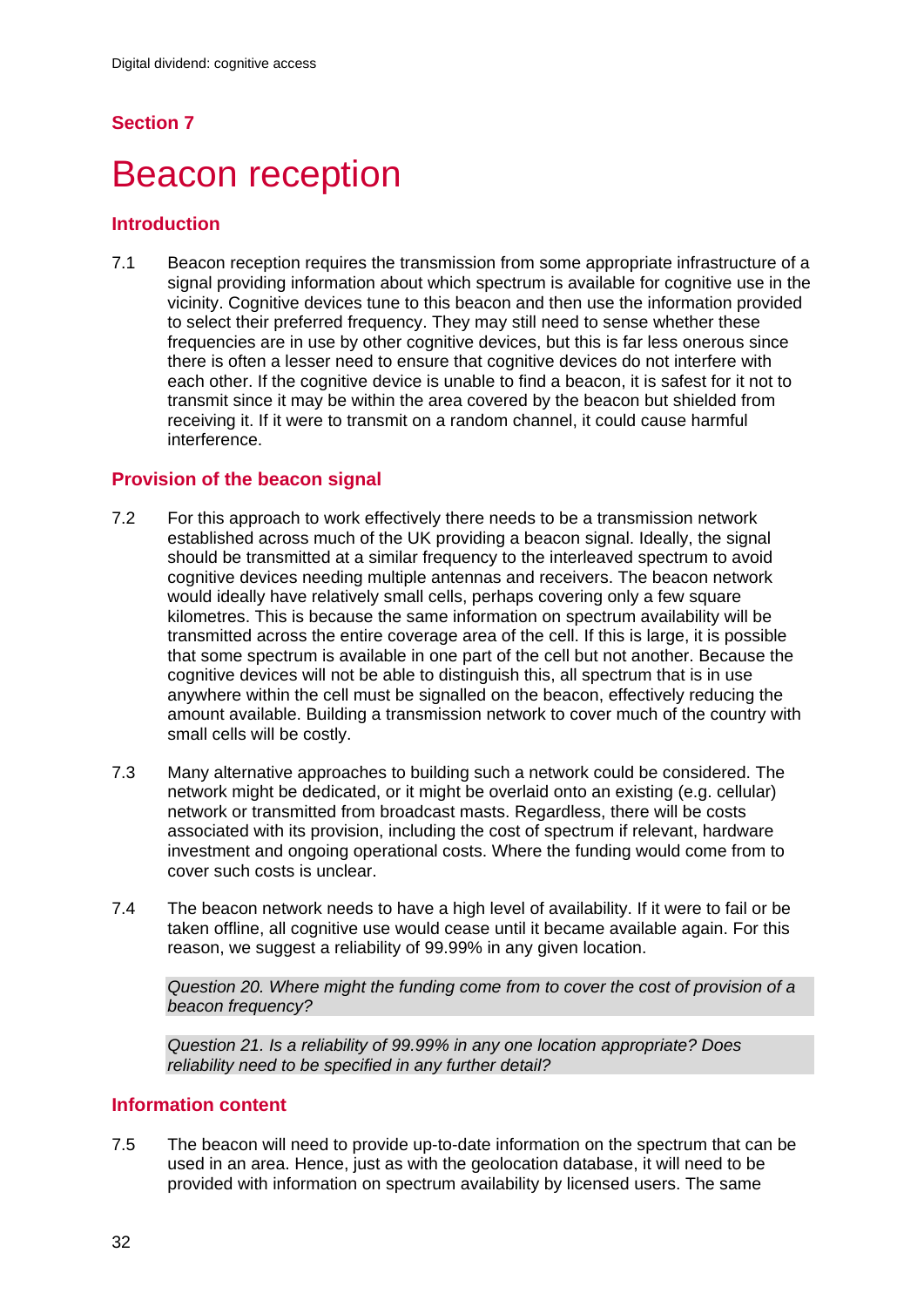database as for the geolocation solution will need to exist, which the beacon operator will need to use as an input to the information it provides. Hence, the same considerations as to the timing of updating information should apply.

7.6 The beacon will need to be provided using an agreed and open standard. Agreements will need to be reached on all aspects, from the physical layer characteristics to the formatting of the information provided. It might be the role of a standards body or alternatively the owner of the beacon network to design these rules and make them openly available to manufacturers of cognitive devices. Clearly, there would be merit in international harmonisation of such rules, where other countries adopt similar schemes, to enable roaming and enhance economies of scale.

#### **Transmitter parameters**

7.7 The same parameters as for the detection case would apply.

#### **Probability of harmful interference**

7.8 In designing the beacon network, trade-offs will need to be made between enabling access to as much of the spectrum as possible and avoiding harmful interference. Because of the vagaries of propagation, the areas where the beacon signal is received cannot be controlled exactly. Hence, a cognitive device might receive a beacon signal outside of the coverage area for which it was intended and, as a result, transmit in inappropriate spectrum. This can be prevented by reducing the beacon power such that the probability of its being received outside of its area is low, but there will likely be locations within the nominal coverage area where no beacon can be received and hence cognitive access is not permitted.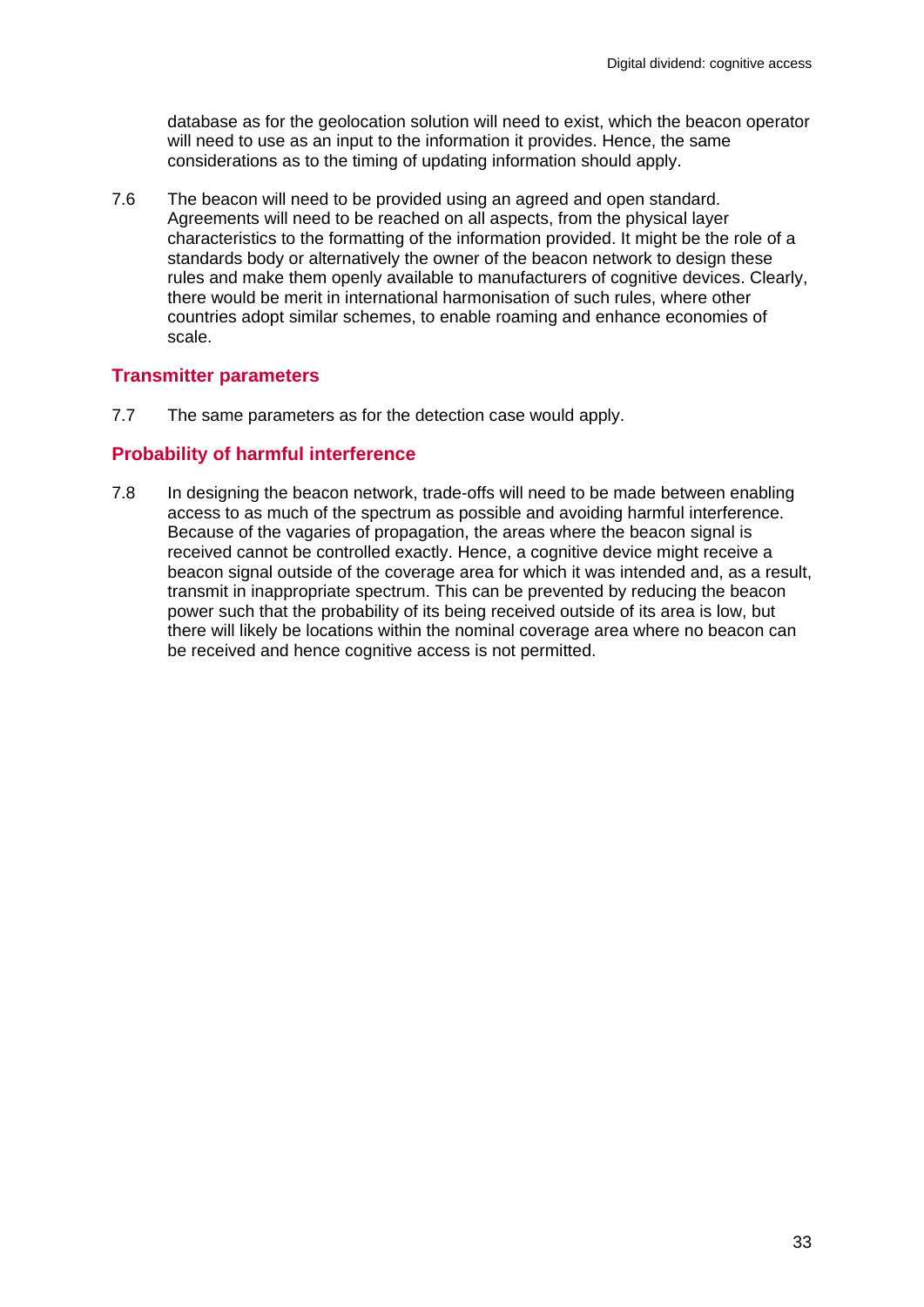## **Section 8**

# Comparing the different approaches

#### **Introduction**

8.1 This section considers the three different approaches to enable the cognitive device to determine the spectrum in which it can transmit. From a regulatory viewpoint, the key parameters of interest are the potential to cause harmful interference and the efficiency of spectrum use. However, we also recognise that it will be important to select an approach that can be practically implemented at the lowest possible cost in order to maximise the benefits to citizens and consumers.

#### **Potential for harmful interference**

- 8.2 We have discussed the interference potential of each of the approaches in sections 5 through 7. In outline we concluded that:
	- Detection might result in harmful interference due to the possibility that the cognitive device is shadowed from the signal that it is trying to detect. It is difficult to determine precisely what this probability is, although we have made some estimates based on propagation modelling and shown the inherent trade-off between sensing performance and probability of harmful interference.
	- An approach based on geolocation databases is unlikely to result in harmful interference as long as the database is appropriately specified and maintained. The only areas of risk are where licensed users change location unexpectedly and there is possible harmful interference until the database is updated.
	- An approach based on beacons has some possibility for harmful interference if the beacon is detected outside the area for which it is intended. The probability of this occurring can be reduced but at the expense of preventing cognitive access altogether in certain areas.
- 8.3 Hence, an approach based on geolocation databases appears to offer the lowest potential for harmful interference.

### **Efficiency of spectrum use**

- 8.4 By efficiency of use, we mean the ability of cognitive devices to use as much unused spectrum as possible in any given location. Considering each of the approaches:
	- Detection would generally be able to make efficient use of the spectrum as long as the devices did not generate "false positives" (i.e. conclude that spectrum was used when it was not). This might occur if they detected noise or spurious emissions within the spectrum and could not distinguish this from an intentional signal. As the sensing level is reduced to reduce the potential for harmful interference, the likelihood of false positives increases. However, advances in technology or novel approaches to detection might improve this over time.
	- An approach based on geolocation databases is likely to make efficient use of the spectrum. Since the cognitive device is accurately informed of all available spectrum, there should be no inefficient operation.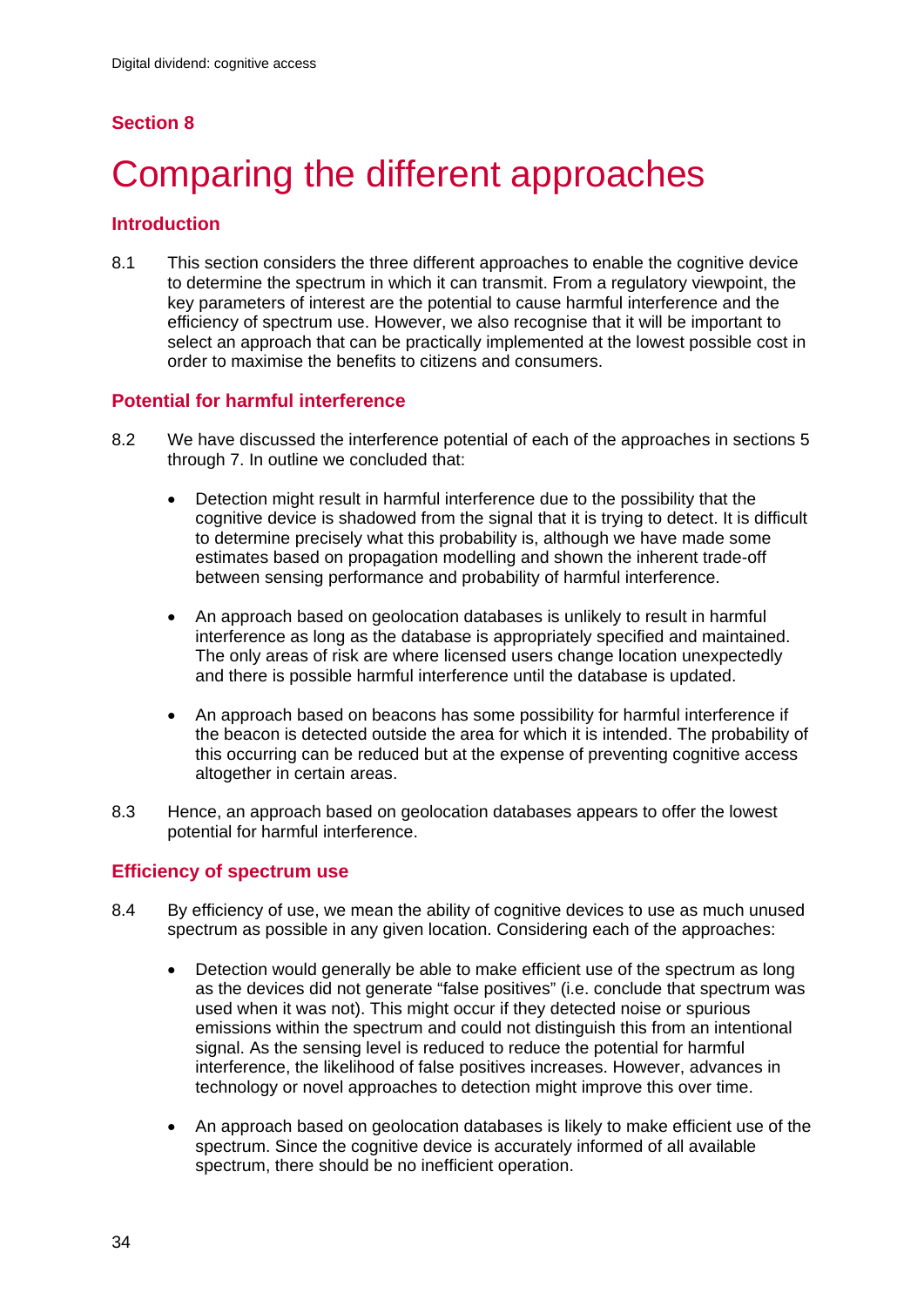- An approach based on beacons may be inefficient for various reasons. If the cell size of the beacon is larger than the area of licensed use, cognitive access will be sterilised unnecessarily. As described above, reducing the probability of harmful interference is also likely to result in inefficient use of spectrum.
- 8.5 Hence, an approach based on geolocation databases would appear to offer the most efficient use of the spectrum and does not require any trade-off between harmful interference and efficiency, unlike the other two approaches.

#### **Practicality**

- 8.6 It is generally more appropriate for stakeholders to provide insight on the practicality of different approaches as they will have more information available to them than we do. Our initial assessment is that:
	- Detection requires neither standardisation nor any coordinated activity (e.g. to build a database). No funding is needed to establish databases or beacons. Hence, this approach could likely be implemented most quickly. However, sensing reliably at the levels proposed has so far proved to be difficult, and it is not yet clear whether it can be practically achieved in consumer devices.
	- The geolocation-database approach does require coordinated activity to build and maintain the database, to specify its parameters and to ensure appropriate availability. It also requires cognitive devices to be able to determine their position and communicate with the database regularly, perhaps via alternative wireless mechanisms. All of this can be achieved with current technology but will add cost to cognitive devices and administrative burdens to licensed users.
	- Beacons require substantial activity to build and maintain a network. Access to spectrum must be achieved and standards developed, likely on an international basis. It is unclear how a network of beacons would be funded or who would build and maintain them. It seems likely that it would take many years to design and deploy such a network.
- 8.7 Hence, detection is likely to be the most practical approach to implement, providing compliant devices can be economically developed, while beacons could be expensive and time-consuming to deploy.

#### **Conclusions**

- 8.8 Of the three approaches considered, we conclude that beacons are unlikely to be deployed in the medium term and do not have any compelling advantages over the other two approaches. Hence, we do not see the need to proceed with the regulatory activity needed to enable them at present.
- 8.9 We see advantages and disadvantages to both detection and geolocation databases. From a spectrum-management viewpoint, geolocation databases appear to bring some advantages in terms of reducing the probability of harmful interference while enabling efficient use of spectrum, but we fully recognise the practical difficulties associated with this approach. Hence, at this point, our inclination is to enable both detection and geolocation databases and allow stakeholders to determine which approach they prefer. Indeed, both approaches could even be amalgamated.

*Question 22. Do you agree with our proposal to enable both detection and geolocation as alternative approaches to cognitive access?*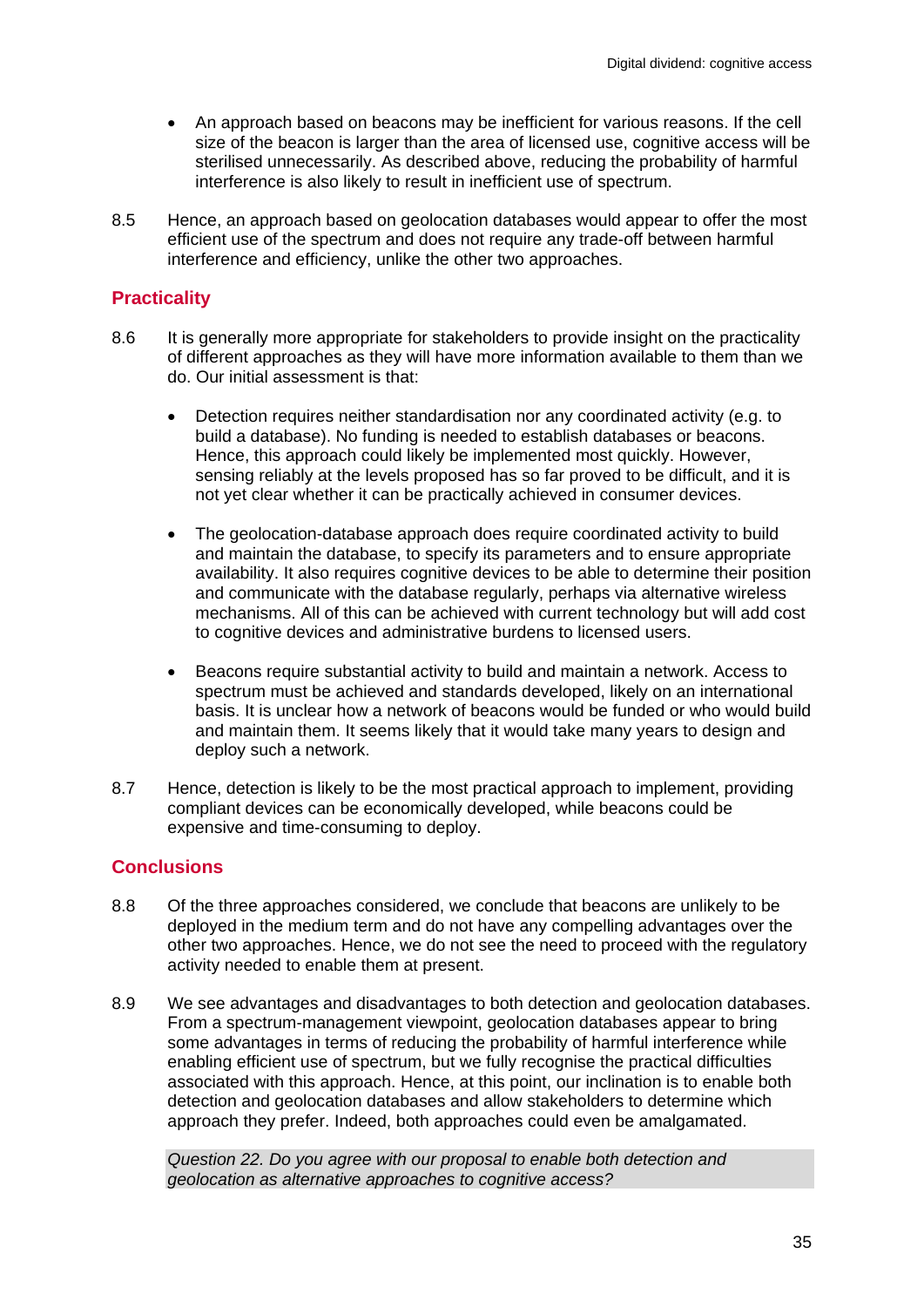## **Section 9**

# Other important parameters

#### **Introduction**

9.1 In addition to sensitivity and transmit power there are other parameters that need to be set appropriately. These include bandwidth, time between sensing, out-of-band performance and politeness of use. Each of these is considered separately below.

#### **Spectrum available**

9.2 If we proceed with our proposals to clear the 800 MHz band, the available spectrum will be 470-550 MHz and 614-790 MHz. There might be some merit in excluding cognitive access at the edge of these bands to provide additional protection to licensed services operating in the adjacent spectrum.

*Question 23. Should we restrict cognitive use of the interleaved spectrum at the edge of these bands? If so, what form should these restrictions take?* 

#### **Bandwidth**

- 9.3 We see no need to place any particular restrictions on device bandwidth other than that the emissions must fit within the spectrum identified above (a maximum of 176 MHz). While there is a default bandwidth of 8 MHz in use by DTT transmissions in the interleaved spectrum, there seems no reason why a cognitive device should not transmit across more than one DTT channel as long as it correctly measures all the channels used and any appropriate adjacent channels as empty. Equally, there is no reason why devices should not transmit with a bandwidth less than 8 MHz.
- 9.4 In practice, using bandwidths that spread across multiple channels will be difficult because the probability of finding multiple contiguous free channels in a given area will be substantially lower than finding a single free channel. Hence, we do not expect to see extremely broadband devices being widely used, but we do not wish to prevent this occurring if appropriate.

*Question 24. Do you agree that there should be no limits on bandwidth?* 

#### **Signal characteristics**

9.5 A signal structure that is "bursty" could cause greater interference than one that is continuous. For example, a mobile cognitive device might transmit for 100 milliseconds and then stay silent for 900 milliseconds. The average power level when averaged over one second or greater would then appear relatively low, but the peak would be 10 dB higher. We suggest that the power levels be averaged over a "burst" where a burst is a period of continuous transmission at a relatively constant power level.

#### **Time between checking for channel usage (where sensing is used)**

9.6 Cognitive devices which use sensing to determine whether a channel is available should periodically check to detect whether, perhaps as a result of their movement or a change in the licensed use, the channel they previously identified as usable is no longer available to them. The time between checking is a trade off – too long and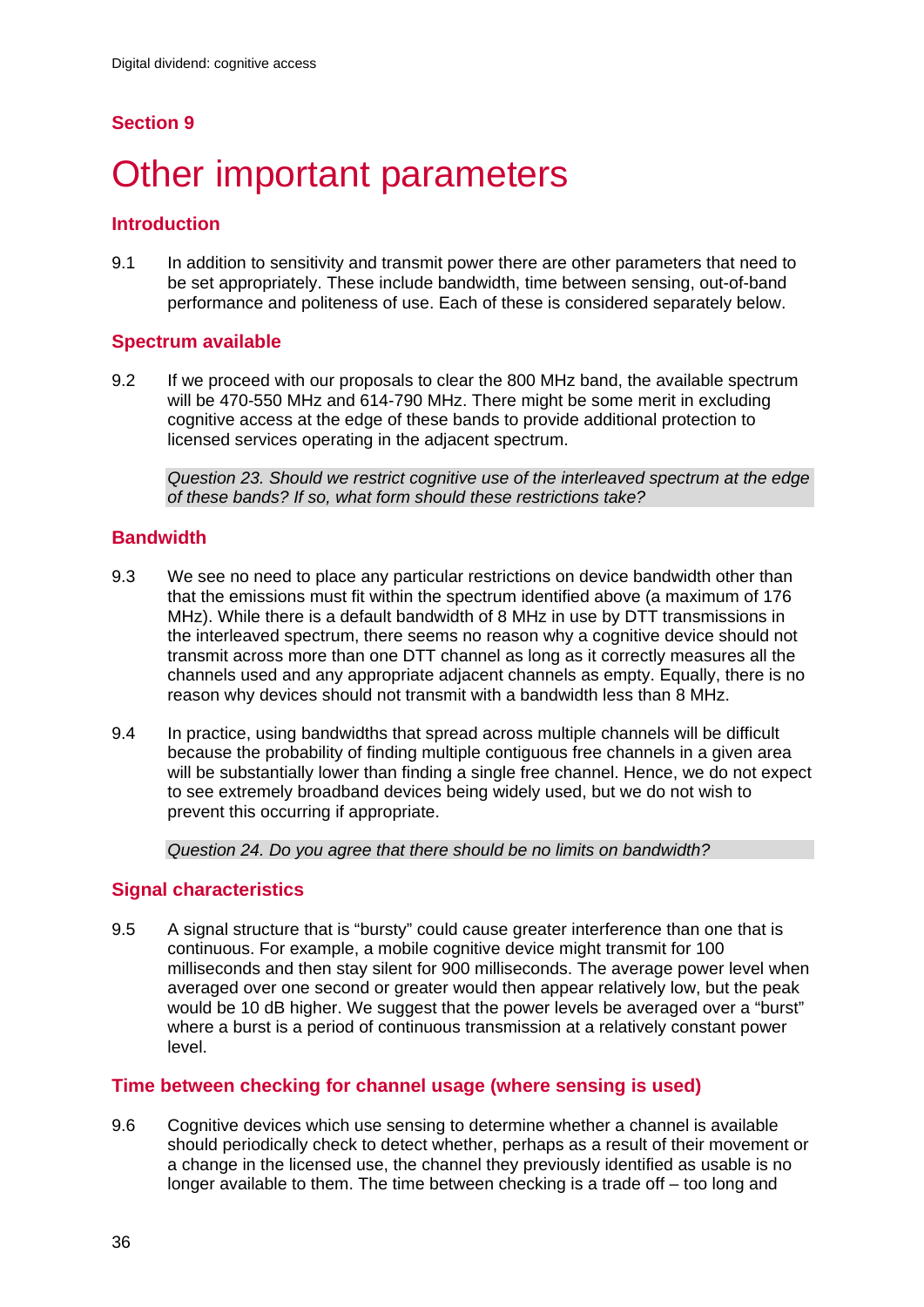they could move into a materially different situation before changing channel, too short and they could spend so much time checking that there is little opportunity for them to transmit.

- 9.7 We envisage that cognitive devices will be relatively slow-moving or stationary. This is because the low power levels we are proposing will likely only allow a range of a few hundred metres. A fast-moving device would move out of communications range with another device too quickly to be able to handover or perform useful data transfer.
- 9.8 We expect DTT signals to be relatively static. The transmitters will not turn on or off rapidly, nor will they change their transmit powers. The received signal level at a cognitive device will not fluctuate substantively under most usage scenarios.
- 9.9 Wireless microphone signals are less likely to be static over a period of minutes. Microphones can be switched on and off in a venue as an actor enters or leaves the stage and the signal level at a cognitive device could fluctuate, for example, as the device was moved along a street adjacent to a theatre.
- 9.10 One case might be a device moving at a slow walking pace past a theatre. Simple modelling suggests that the signal strength will vary by 10 dB in about 100m distance when directly approaching the theatre. At 2m/s this would take around 50s. However, a more demanding case would be when an actor turned on their microphone and then moved onto the stage. This might happen in just a few seconds resulting in a channel suddenly coming into licensed use.
- 9.11 Hence, it seems appropriate that the rescan time on the channel that the cognitive device is using should be of the order of a second or two. We suggest 1s in order to be conservative.

*Question 25. Do you agree that a maximum time between checks for channel availability should be 1s?* 

#### **Out-of-band performance**

- 9.12 We can understand the required out-of-band performance using the same argument as for adjacent channel performance. From the ERA report we have that a DTT receiver needs about 20 dB C/I ratio co-channel. Hence, for a DTT receiver on the edge of coverage, any in-band signals need to be below -92 dBm if they are not to degrade performance. With a 55 dB path loss the maximum transmitted signal would be  $-92 + 55 = -37$  dBm. (For example, with a 20 dBm transmitter power this corresponds to a filtering requirement of 57 dB.)
- 9.13 For a wireless microphone operating at 67 dBm there is a requirement for 25 dB C/I. This means any interfering signal must be below -67 - 25 = -92 dBm. With a 32 dB minimum path loss this results in a transmitter level of -60 dBm in a 200 kHz bandwidth. This is equivalent to -44 dBm in an 8MHz bandwidth. Hence, this is the more demanding requirement.
- 9.14 We propose that the signal level for a cognitive device should fall to -44 dBm or lower in adjacent 8MHz channels.

*Question 26. Do you agree that the out-of-band performance should be -44 dBm?*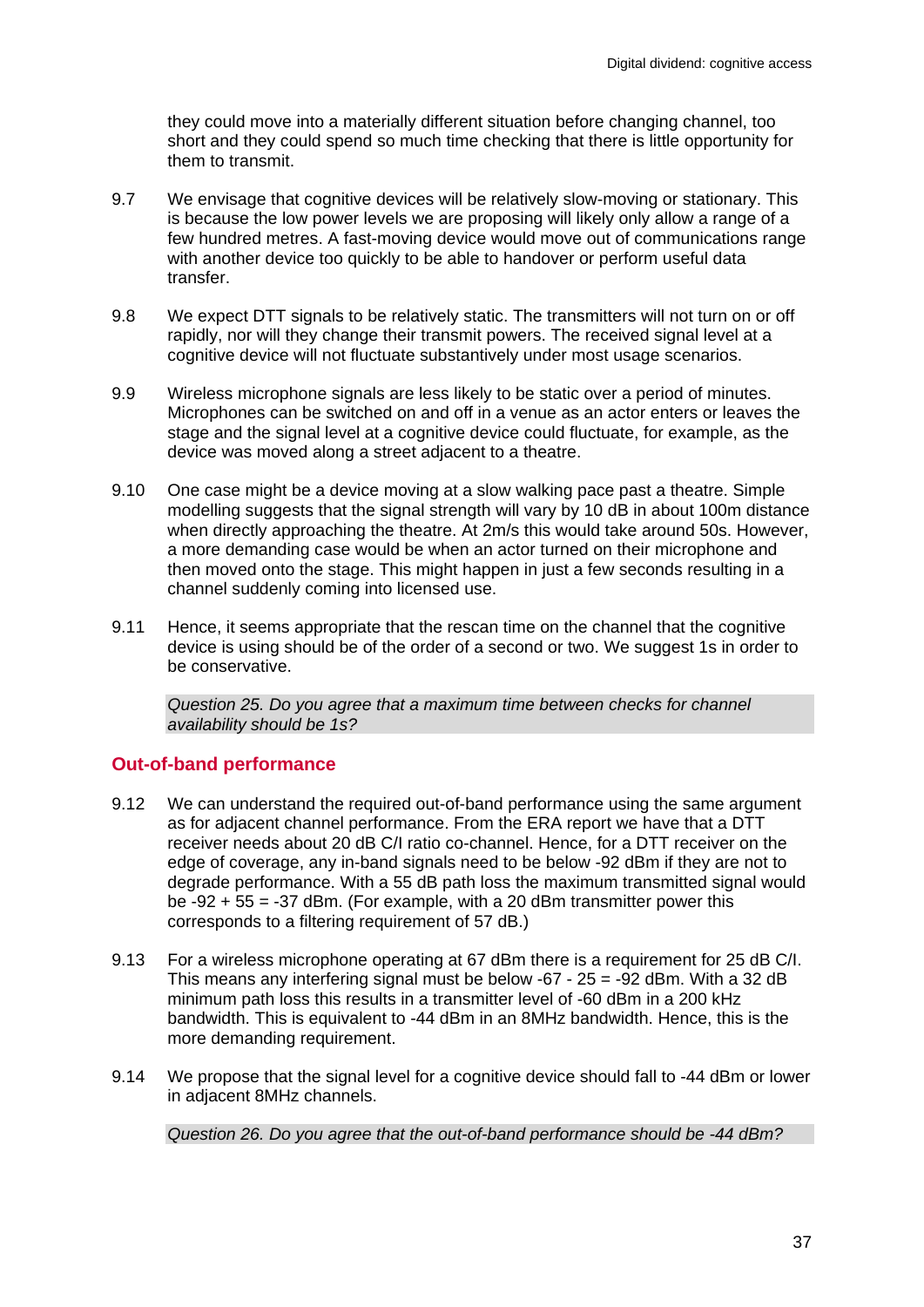### **Politeness**

- 9.15 As we set out in our statement on the Licence-Exemption Framework Review (LEFR), published on 4 December 2007, $^{22}$  we believe that licence-exempt devices should behave in a polite manner. By this we mean that the available resource should be shared fairly between all those attempting to use it.
- 9.16 In the case of cognitive access, we believe that there will inherently be an element of fairness in that when a cognitive device scans spectrum to see whether it is in use, it will automatically detect another nearby cognitive device already using that spectrum and so refrain from using it itself. By this means, we expect that one device will not force another out of spectrum that it is already using.
- 9.17 However, this raises the possibility of a device acquiring spectrum that is free and then staying in that spectrum for a prolonged period, preventing others having an opportunity to access it. This would be unreasonable. One way to avoid this is to cease transmitting periodically, allowing others a chance to access the spectrum. The periodicity and length of this period of silence is not critical other than that the silence period should be sufficiently long to allow another device to recognise that the spectrum is free and start transmission and it should occur with sufficient regularity that applications are not prevented due to the time taken to access the spectrum.
- 9.18 Since we do not have any information on the time that should be allowed to scan the spectrum nor the applications that are most likely, we are seeking stakeholders' views. We note that the White Spaces Coalition has proposed in the US that the maximum time for using spectrum be 400 milliseconds followed by at least 100 milliseconds of silence. This would seem to fit well with a requirement to rescan the spectrum at least once a second as the rescan could be performed during the silence period.

*Question 27. Is a maximum transmission time of 400ms and a minimum silence time of 100ms appropriate?* 

#### **Making use of sensing or location in other devices**

- 9.19 If a cognitive device (termed the "slave") communicates with another nearby cognitive device (termed the "master") that has already established that the spectrum is free using sensing or location, it might not be necessary for the slave to also establish that the spectrum is free. It could simply make use of the searching performed by the master. This could allow much simpler cognitive devices working in, say, a home environment where the home hub had undertaken the necessary spectrum checks. Alternatively, it could allow simpler devices communicating with base stations.
- 9.20 However, there is a risk of harmful interference if the slave is some distance from the master and possibly in a location where the spectrum is in licensed use. This risk clearly increases with the range of the slave. For the home application, there would appear to be little risk, whereas for the base-station application, the risk is much greater. Quantifying the degree of risk is difficult.
- 9.21 Given that the geolocation database tends to offer a higher level of protection than sensing, we propose that the use of slave-device operation only be allowed where the master has performed database location.

 $\overline{a}$ <sup>22</sup> www.ofcom.org.uk/consult/condocs/lefr/lefr\_statement/lefr\_statement.pdf.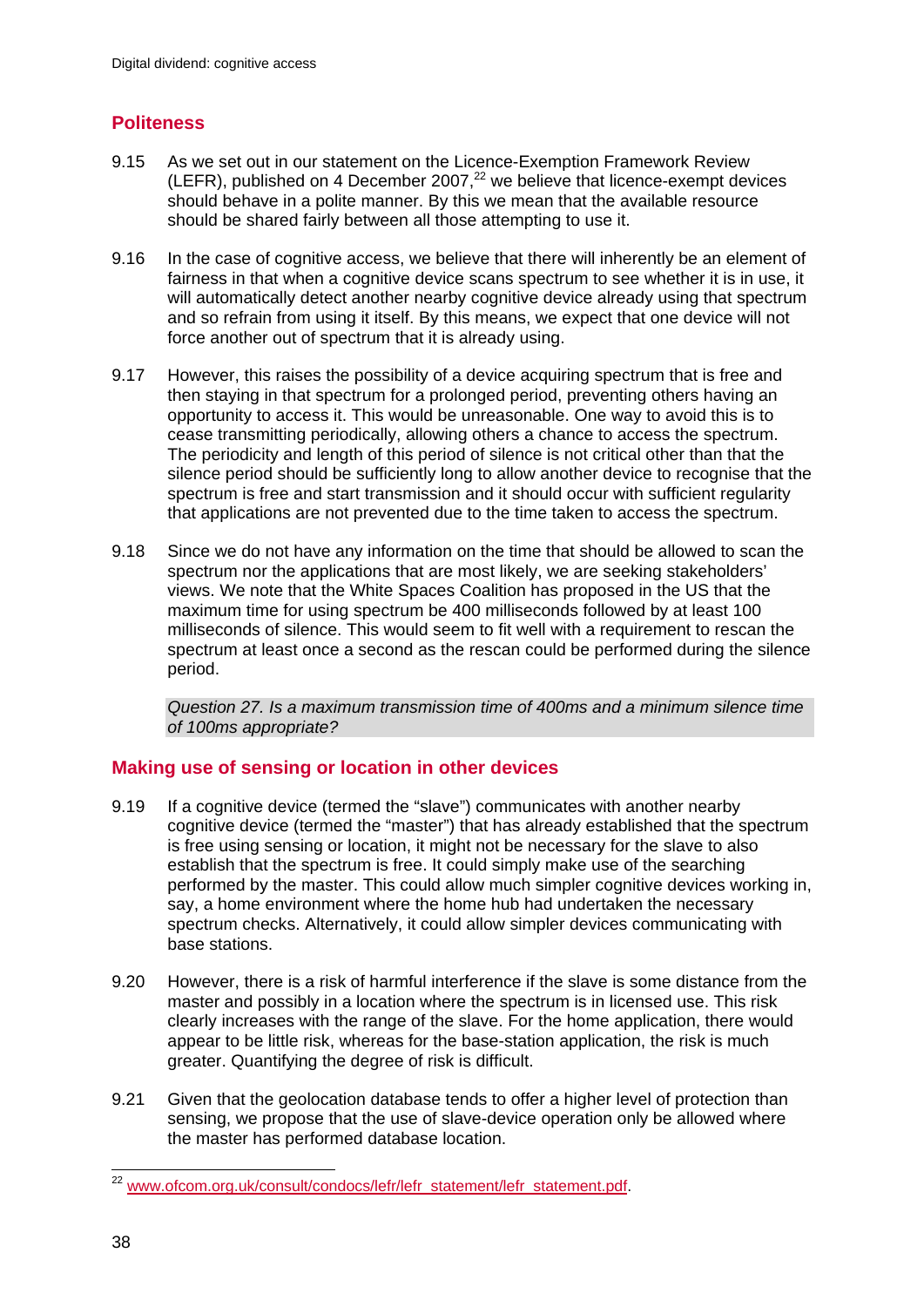*Question 28. Is it appropriate to allow "slave" operation where a "master" device has used a geolocation database to verify spectrum availability?* 

#### **Future-proofing**

- 9.22 It is generally not possible to design a cognitive device to be able to detect and avoid any technology that might be deployed in the spectrum in the future. Indeed, as explained in this consultation document, parameters typically need to be set depending on the technologies and services that the cognitive device is trying to detect. Hence, there is a risk that cognitive access to the interleaved spectrum might reduce the value of subsequent licensed deployment of different technologies.
- 9.23 We considered this in the DDR statement and concluded that the likelihood of the introduction of such technologies in this spectrum was low in the foreseeable future given its likely continued use for DTT and PMSE. If it became clear, in due course, that there was a valuable new licensed use of the spectrum that could not be deployed as a result of cognitive use, we would carefully review the situation, taking all relevant factors into account, including the expected economic value of continued cognitive use and the predicted value of the new licensed use.
- 9.24 If we came to the view that there was good reason to take action, we might require all cognitive devices sold after some future date to be able to detect and avoid this new licensed use. It is typically not possible (nor necessarily desirable) to require devices already sold to be recalled or for their use to be prevented. However, over time, the number of such devices, and hence their potential for harmful interference, will fall. It often takes more than five years to introduce a new technology from the time that it is first identified. Many consumer electronics products have a lifetime of this order, and hence we might expect that many of the existing cognitive devices would have been replaced by the time that the new technology was deployed.
- 9.25 If a database approach is adopted, this substantially eases the future-proofing problem. If it were judged appropriate and proportionate, all devices could be "turned off" simply by ensuring that the database registers all spectrum as in use. A transition period can be implemented by gradually increasing the spectrum registered as in use in the database. This is clearly a significant advantage of utilising databases.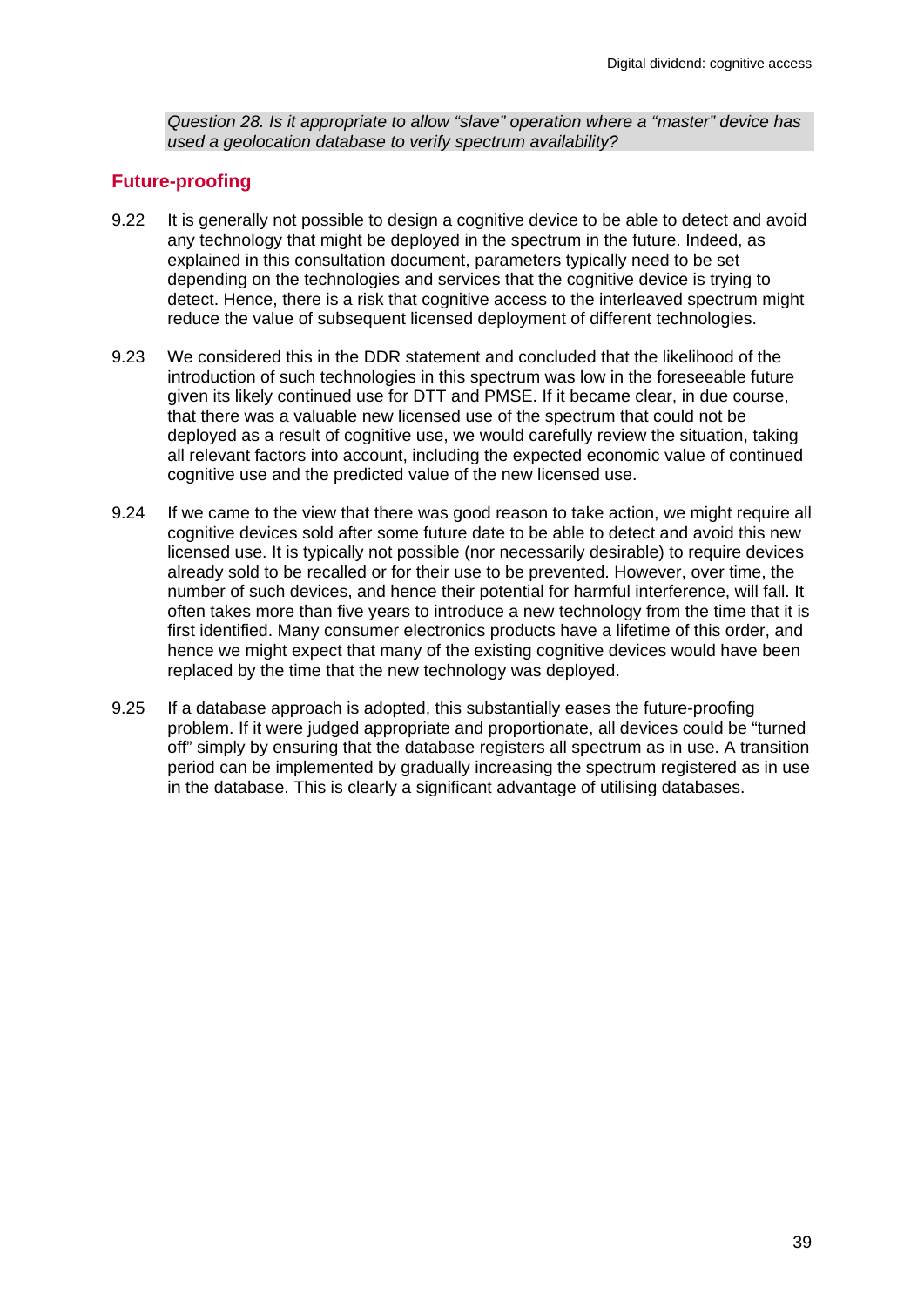## **Section 10**

## International harmonisation

#### **Introduction**

- 10.1 This section outlines the path we plan to follow to maximise the probability of achieving international harmonisation around an acceptable standard.
- 10.2 In our statement of 4 December 2007 on our Licence-Exemption Framework Review, $^{23}$  we set out the reasons why regulators have a role to play in ensuring harmonisation of the terms of spectrum access for licence-exempt devices. These include the greater economies of scale in equipment manufacture that can be achieved with international harmonisation, benefiting citizens and consumers. Moreover, cognitive devices may be small and easily transported across borders and so may cause harmful interference in different countries if key parameters differ substantively.

#### **Harmonisation in Europe**

10.3 European alignment can occur through informal, semi-formal or mandatory processes. An informal route would entail all countries individually selecting the same standard. A semi-formal route might be via a CEPT recommendation that was widely adopted. A mandatory process might be via EU legislation, such as was adopted for ultra wideband (UWB).

#### **Harmonisation with the US**

- 10.4 There are no formal mechanisms for ensuring alignment with the US. The FCC has developed its own views on an appropriate set of device parameters, as we have been doing in this document. Nevertheless, there are many informal opportunities to work together, sharing evidence and thinking and we will make the most of these opportunities.
- 10.5 As we have noted in many parts of this consultation, there is good agreement between the parameters put forward in the US and those that we propose here. Equally, there are some differences. The channel plan for television transmissions in the US differs from the UK, being based around 6MHz rather than 8MHz channels. Also, the technical standard for DTT transmission is different; with the result that sensing mechanisms designed to allow cognitive devices to detect DTT signals at low levels in the US may not work in the UK. As a result, it seems unlikely that a device made for the US market would be able to work in the UK even with alignment of parameters. However, it may be that manufacturers are able to make devices that can detect which environment they are in, perhaps based on characteristics of local television signals, and modify their behaviour accordingly. Even if this is not possible, relatively similar parameter values might allow economies of scale for some components and chipsets.
- 10.6 The key point of difference between our proposals and the US is that we suggest that sensing alone could be allowed without detailed device tests (although devices would have to operate in conformity with the R&TTE Directive).

 $\overline{a}$ <sup>23</sup> www.ofcom.org.uk/consult/condocs/lefr/lefr\_statement/lefr\_statement.pdf.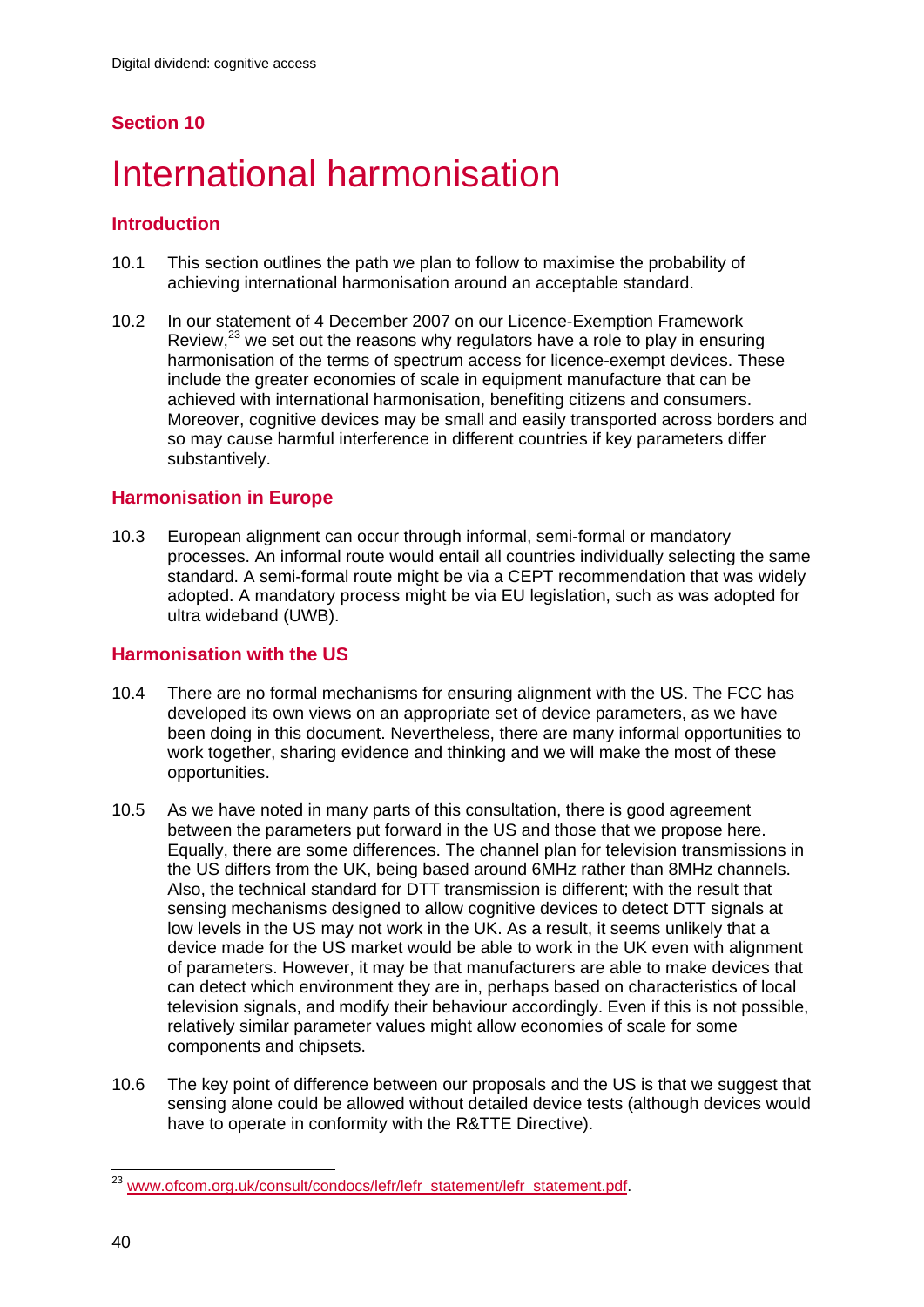10.7 Table 4 provides a comparison of some of the key parameters we are proposing and those put forward by the FCC.

#### **Table 4. Comparison of UK and US proposals**

| <b>Parameter</b>                       | <b>UK value</b> | <b>US value</b> |
|----------------------------------------|-----------------|-----------------|
| DTT sensing                            | $-114$ dBm      | $-114$ dBm      |
| Wireless-microphone sensing            | $-126$ dBm      | $-114$ dBm      |
| Location accuracy                      | 100 metres      | 50 metres       |
| Transmit power - adjacent channels     | 20 mW           | 40 mW           |
| Transmit power - non-adjacent channels | 100 mW          | 100 mW          |
| Out-of-band powers                     | $<$ -44 dBm     | 55 $dBc24$      |
| Time between sensing                   | 1 second        | 1 minute        |

10.8 As we did with UWB, we intend to consult within the UK first and after appropriate dialogue and consideration to then develop an evidence-based and widely supported position that we can use to influence other specifications, such as those in Europe. Our hope is that harmonisation in Europe and the US will be on as similar a basis as possible. However, we will not support any form of harmonisation unless we are satisfied that it will not result in harmful interference to licensed users of the interleaved spectrum in the UK. Also, different DTT standards (e.g. between the US and Europe) make full worldwide harmonisation unlikely.

 $\overline{a}$ 

 $^{24}$  For a transmit power of 100 mW, this corresponds to 20 - 55 = -35 dBm.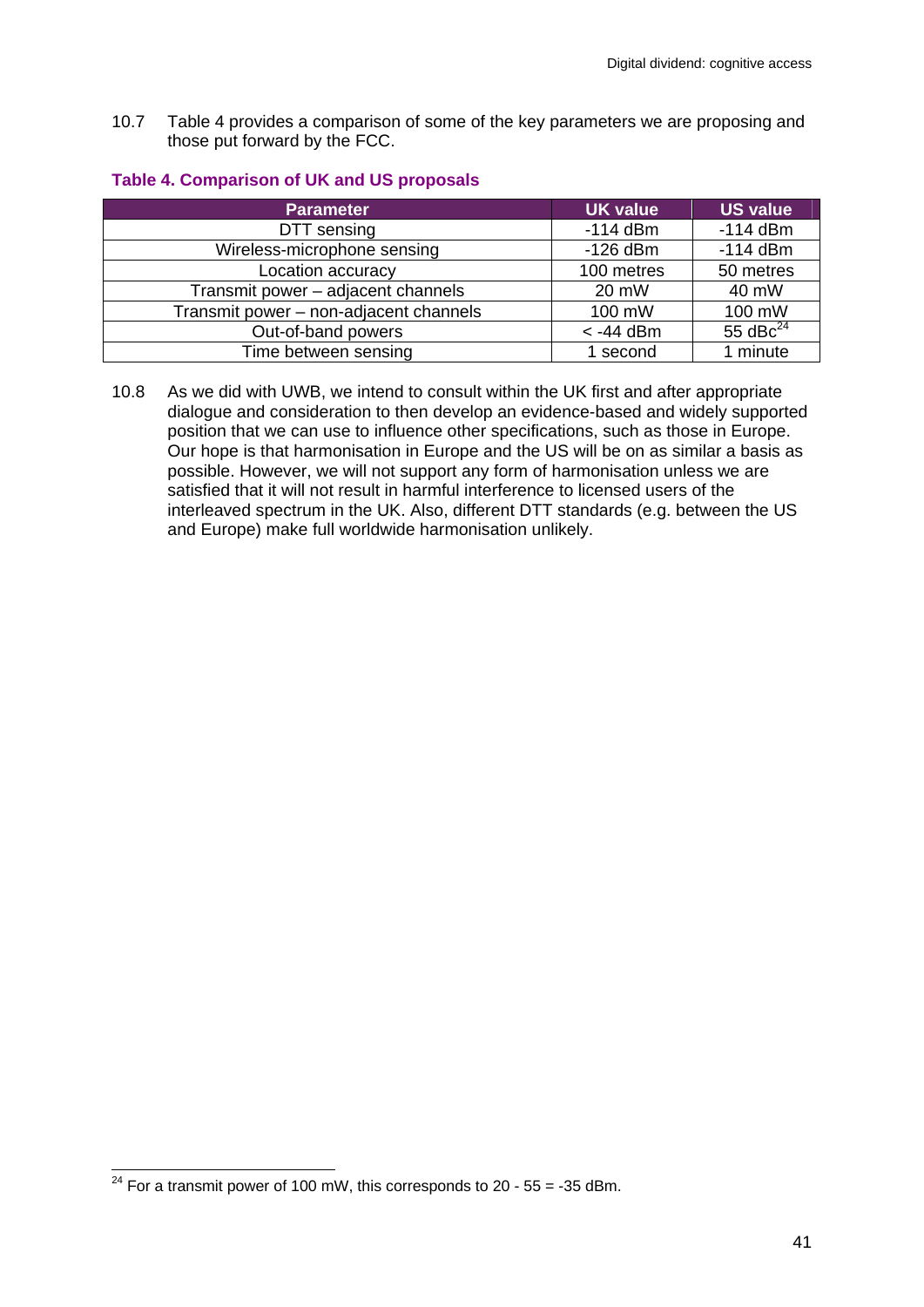## **Section 11**

# Conclusions and next steps

### **Conclusions**

- 11.1 This consultation document has considered licence-exempt cognitive access to the interleaved spectrum and noted that there are three mechanisms that might be used to select channels, namely sensing, geolocation and beacons. Of these, we conclude that the beacon approach is some way off but that sensing and location might be implemented more quickly. We have also proposed device parameters for each of these approaches such that the probability of harmful interference is acceptably low.
- 11.2 If sensing is to be used, the key parameters we propose are as set out in table 5.

#### **Table 5. Key parameters for sensing**

| <b>Cognitive parameter</b>           | <b>Value</b>                                       |
|--------------------------------------|----------------------------------------------------|
| Sensitivity assuming a 0 dBi antenna | -114 dBm in 8 MHz channel (DTT)                    |
|                                      | -126 dBm in 200 kHz channel (wireless microphones) |
| Transmit power                       | 13 dBm (adjacent channels) to 20 dBm               |
| Transmit-power control               | Required                                           |
| <b>Bandwidth</b>                     | Unlimited                                          |
| Out-of-band performance              | $<$ -44 dBm                                        |
| Time between sensing                 | $<$ 1 second                                       |
| Maximum continuous transmission      | 400 milliseconds                                   |
| Minimum pause after transmission     | 100 milliseconds                                   |

11.3 If geolocation is to be used, the key parameters we propose are as set out in table 6.

#### **Table 2. Key parameters for geolocation**

| <b>Cognitive parameter</b>       | <b>Value</b>                 |
|----------------------------------|------------------------------|
| Locational accuracy              | 100 metres                   |
| Frequency of database access     | (to be determined)           |
| Transmit power                   | As specified by the database |
| Transmit-power control           | Required                     |
| <b>Bandwidth</b>                 | Unlimited                    |
| Out-of-band performance          | $<$ -44 dBm                  |
| Maximum continuous transmission  | 400 milliseconds             |
| Minimum pause after transmission | 100 milliseconds             |

#### **Next steps**

- 11.4 This consultation closes on 1 May. We will give due consideration to all responses in determining the most appropriate course of action.
- 11.5 If we decide to work internationally to achieve harmonisation, it may take some time, perhaps years, for all the necessary processes to be concluded. At present, the key points of interaction are with the FCC and the White Spaces Coalition in the US and within CEPT and the European Union in Europe.
- 11.6 Once we are satisfied that we have taken all relevant factors into account (possibly including further consultation) and done all that we can to ensure appropriate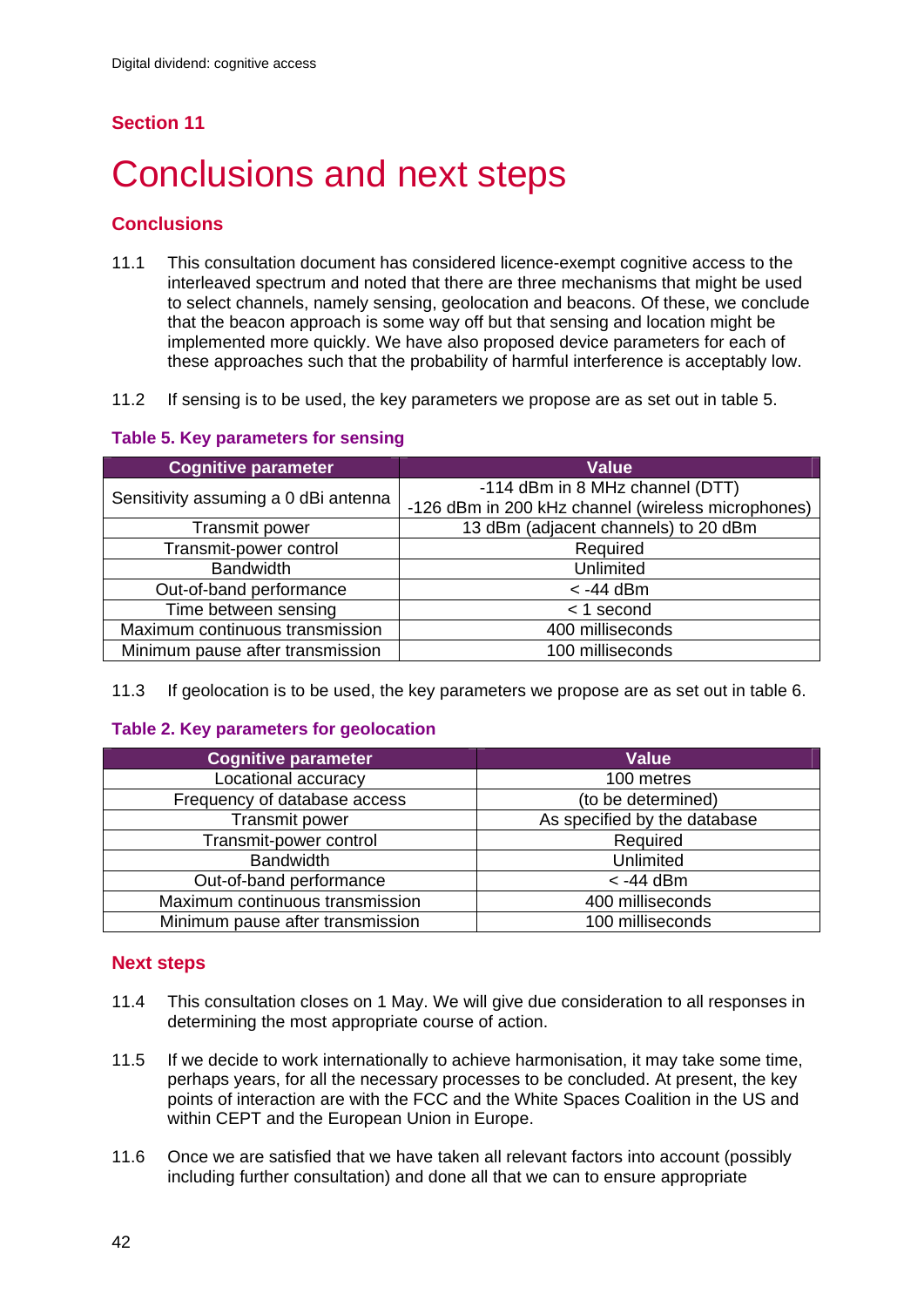international harmonisation, we will proceed with the necessary steps to licenceexempt cognitive access to interleaved spectrum in the UK. This will involve consulting on draft regulations and then, in the light of responses, making those regulations. Because we do not yet know whether and in what form international harmonisation might be achieved, we cannot give guidance as to how long it might take to reach this stage.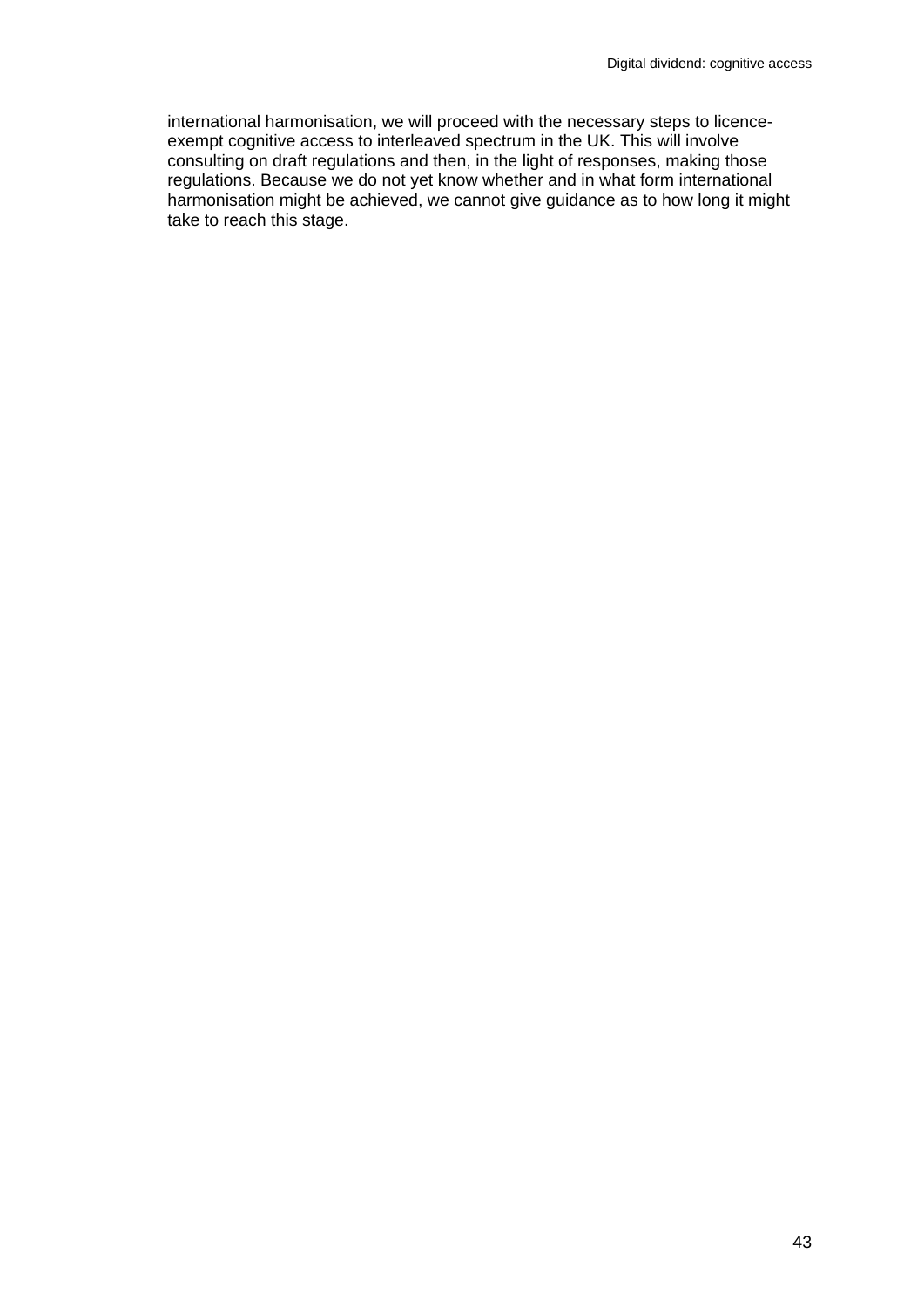## **Annex 1**

# **Responding to this consultation**

#### **How to respond**

- A1.1 We invite written views and comments on the issues raised in this document, to be made by 5 p.m. on 1 May 2009.
- A1.2 We strongly prefer to receive responses using the online web form at http://www.ofcom.org.uk/consult/condocs/cognitive/howtorespond/form as this helps us to process the responses quickly and efficiently. We would also be grateful if you could assist us by completing a response cover sheet (see annex 3) to indicate whether or not there are confidentiality issues. This response cover sheet is incorporated into the online web-form questionnaire.
- A1.3 For larger consultation responses particularly those with supporting charts, tables or other data – please email william.webb@ofcom.org.uk, attaching your response in Microsoft Word format, together with a consultation response cover sheet.
- A1.4 Responses may alternatively be posted to the address below, marked with the title of the consultation.

Professor William Webb Ofcom Riverside House 2a Southwark Bridge Road London SE1 9HA

- A1.5 Note that we do not need a hard copy in addition to an electronic version. We will acknowledge receipt of responses if they are submitted using the online web form but not otherwise.
- A1.6 It would be helpful if your response could include direct answers to the questions asked in this document, which are listed together in annex 3. It would also help if you can explain why you hold your views and how our proposals would impact on you.

#### **Further information**

A1.7 If you want to discuss the issues and questions raised in this consultation or need advice on the appropriate form of response, please contact Professor William Webb on 020 7981 3770.

### **Confidentiality**

- A1.8 We believe it is important for everyone interested in an issue to see the views expressed by consultation respondents. We will therefore usually publish all responses on our website, www.ofcom.org.uk, ideally on receipt. If you think your response should be kept confidential, please specify what part and why. Please also place such parts in a separate annex.
- A1.9 If someone asks us to keep part or all of a response confidential, we will treat this request seriously and try to respect it. But sometimes we will need to publish all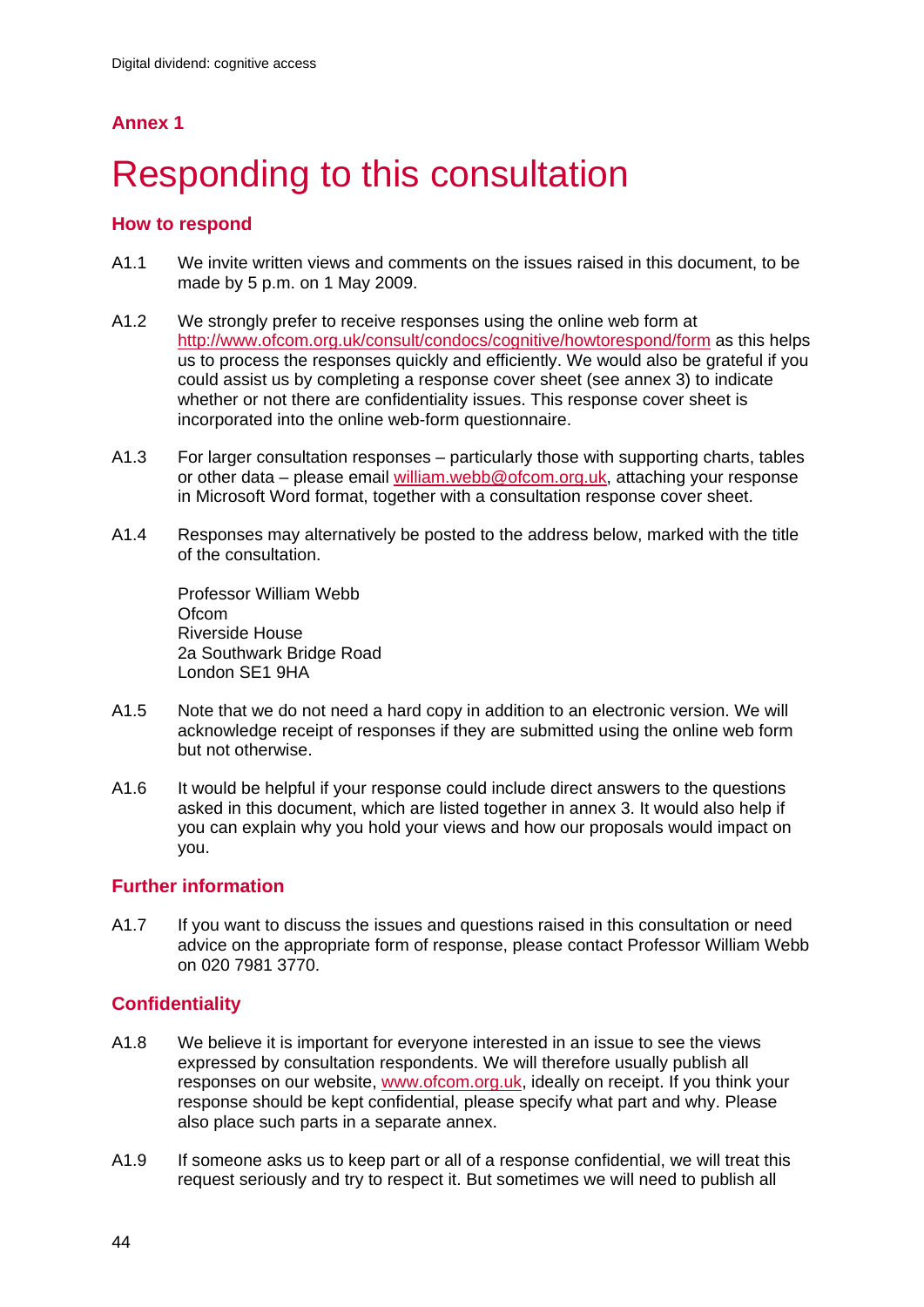responses, including those that are marked as confidential, in order to meet legal obligations.

A1.10 Please also note that copyright and all other intellectual property in responses will be assumed to be licensed to us to use. Our approach on intellectual property rights is explained further on our website at www.ofcom.org.uk/about/accoun/disclaimer.

#### **Next steps**

- A1.11 Following the end of the consultation period, we intend to publish a statement later in 2009.
- A1.12 Please note that you can register to receive free mail updates alerting you to the publications of relevant Ofcom documents. For more details, please see www.ofcom.org.uk/static/subscribe/select\_list.htm.

#### **Our consultation processes**

- A1.13 We seek to ensure that responding to a consultation is as easy as possible. For more information, please see our consultation principles in annex 2.
- A1.14 If you have any comments or suggestions on how we conducts our consultations, please call our consultation helpdesk on 020 7981 3003 or email us at consult@ofcom.org.uk. We would particularly welcome thoughts on how we could more effectively seek the views of those groups or individuals, such as small businesses or particular types of residential consumers, who are less likely to give their opinions through a formal consultation.
- A1.15 If you would like to discuss these issues or our consultation processes more generally, you can alternatively contact Vicki Nash, Director Scotland, who is our consultation champion:

Vicki Nash Ofcom Sutherland House 149 St. Vincent Street Glasgow G2 5NW

Tel: 0141 229 7401 Fax: 0141 229 7433

Email vicki.nash@ofcom.org.uk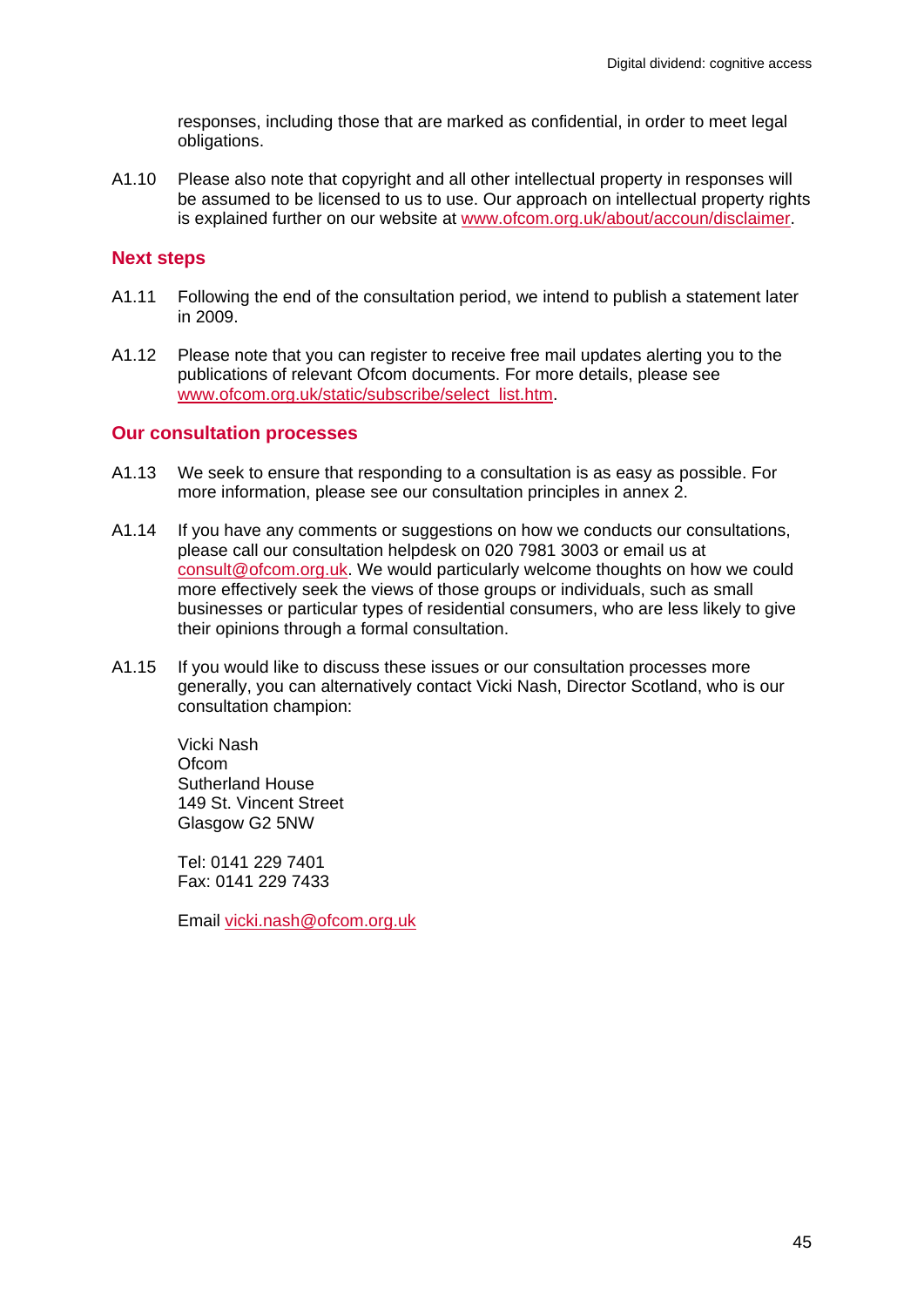## **Annex 2**

## **Our consultation principles**

A2.1 We have published the following seven principles that we will follow for each public written consultation.

#### **Before the consultation**

A2.2 Where possible, we will hold informal talks with people and organisations before announcing a big consultation to find out whether we are thinking in the right direction. If we do not have enough time to do this, we will hold an open meeting to explain our proposals shortly after announcing the consultation.

#### **During the consultation**

- A2.3 We will be clear about whom we are consulting, why, on what questions and for how long.
- A2.4 We will make the consultation document as short and simple as possible. We will try to make it as easy as possible to give us a written response. If the consultation is complicated, we may provide a shortened Plain English Guide for smaller organisations or individuals who would otherwise not be able to spare the time to share their views.
- A2.5 We will consult for up to 10 weeks depending on the potential impact of our proposals.
- A2.6 A person within Ofcom will be in charge of making sure we follow our own guidelines and reach out to the largest number of people and organisations interested in the outcome of our decisions. Our consultation champion will also be the main person to contact with views on the way we run our consultations.
- A2.7 If we are not able to follow one of these principles, we will explain why.

#### **After the consultation**

A2.8 We think it is important for everyone interested in an issue to see the views of others during a consultation. We will usually publish all the responses we have received on our website. In our statement, we will give reasons for our decisions and will give an account of how the views of those concerned helped shape them.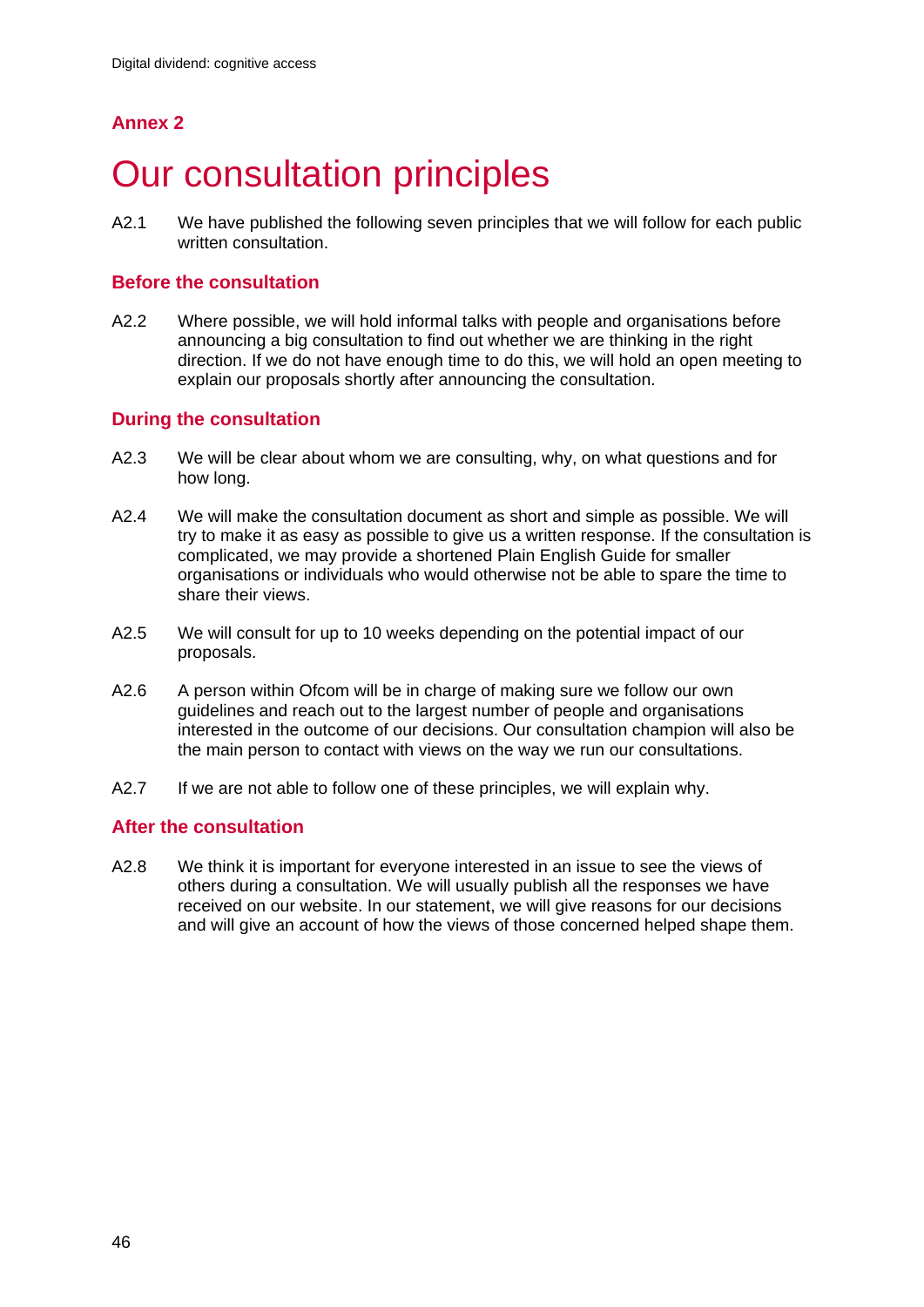### **Annex 3**

## 3 Consultation response cover sheet

- A3.1 In the interests of transparency and good regulatory practice, we will publish all consultation responses in full on our website: www.ofcom.org.uk.
- A3.2 We have produced a cover sheet for responses (see below) and would be very grateful if you could send one with your response. (It is incorporated into the online web form if you respond in this way.) This will speed up our processing of responses and help to maintain confidentiality where appropriate.
- A3.3 The quality of consultation can be enhanced by publishing responses before the consultation period closes. In particular, this can help those individuals and organisations with limited resources or familiarity with the issues to respond in a more informed way. Therefore, we would encourage respondents to complete their cover sheet in a way that allows us to publish their responses upon receipt rather than waiting until the consultation period has ended.
- A3.4 We strongly prefer to receive responses via the online web form, which incorporates the cover sheet. If you are responding via email, post or fax, you can download an electronic copy of this cover sheet in Word or RTF format from the consultations section of our website at www.ofcom.org.uk/consult/.
- A3.5 Please put any parts of your response you consider should be kept confidential in a separate annex to your response and include your reasons why this part of your response should not be published. This can include information such as your personal background and experience. If you want your name, address, other contact details or job title to remain confidential, please provide them in your cover sheet only so we do not have to edit your response.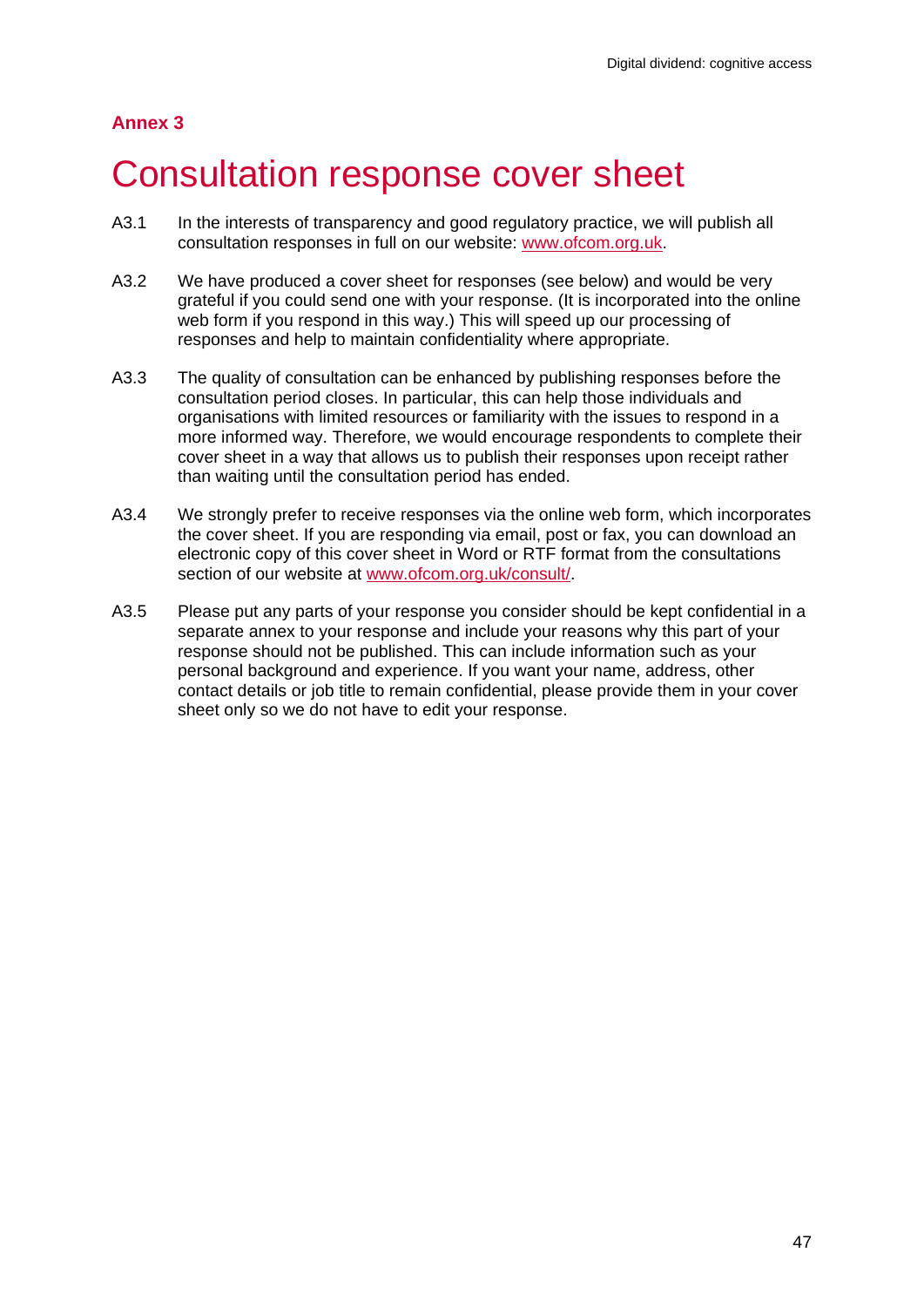## **Cover sheet for response to an Ofcom consultation**

| <b>BASIC DETAILS</b>                                                                                                                                                                                                                                                                                                                                                                                                                                     |  |  |
|----------------------------------------------------------------------------------------------------------------------------------------------------------------------------------------------------------------------------------------------------------------------------------------------------------------------------------------------------------------------------------------------------------------------------------------------------------|--|--|
| Consultation title:                                                                                                                                                                                                                                                                                                                                                                                                                                      |  |  |
| To (Ofcom contact):                                                                                                                                                                                                                                                                                                                                                                                                                                      |  |  |
| Name of respondent:                                                                                                                                                                                                                                                                                                                                                                                                                                      |  |  |
| Representing (self or organisation/s):                                                                                                                                                                                                                                                                                                                                                                                                                   |  |  |
| Address (if not received by email):                                                                                                                                                                                                                                                                                                                                                                                                                      |  |  |
| <b>CONFIDENTIALITY</b>                                                                                                                                                                                                                                                                                                                                                                                                                                   |  |  |
|                                                                                                                                                                                                                                                                                                                                                                                                                                                          |  |  |
| Please tick below what part of your response you consider is confidential, giving your<br>reasons why                                                                                                                                                                                                                                                                                                                                                    |  |  |
| Name/contact details/job title<br>Nothing                                                                                                                                                                                                                                                                                                                                                                                                                |  |  |
| Whole response<br>Organisation                                                                                                                                                                                                                                                                                                                                                                                                                           |  |  |
| Part of the response<br>If there is no separate annex, which parts?                                                                                                                                                                                                                                                                                                                                                                                      |  |  |
| If you want part of your response, your name or your organisation not to be published, can<br>we still publish a reference to the contents of your response (including, for any confidential<br>parts, a general summary that does not disclose the specific information or enable you to be<br>identified)?                                                                                                                                             |  |  |
| <b>DECLARATION</b>                                                                                                                                                                                                                                                                                                                                                                                                                                       |  |  |
| I confirm that the correspondence supplied with this cover sheet is a formal consultation<br>response that Ofcom can publish. However, in supplying this response, I understand that<br>Ofcom may need to publish all responses, including those marked as confidential, in order to<br>meet legal obligations. If I have sent my response by email, Ofcom can disregard any<br>standard email text about not disclosing email contents and attachments. |  |  |
| Ofcom seeks to publish responses on receipt. If your response is<br>non-confidential (in whole or in part) and you would prefer us to<br>publish your response only once the consultation has ended, please tick here.                                                                                                                                                                                                                                   |  |  |
| Signed (if hard copy)<br>Name                                                                                                                                                                                                                                                                                                                                                                                                                            |  |  |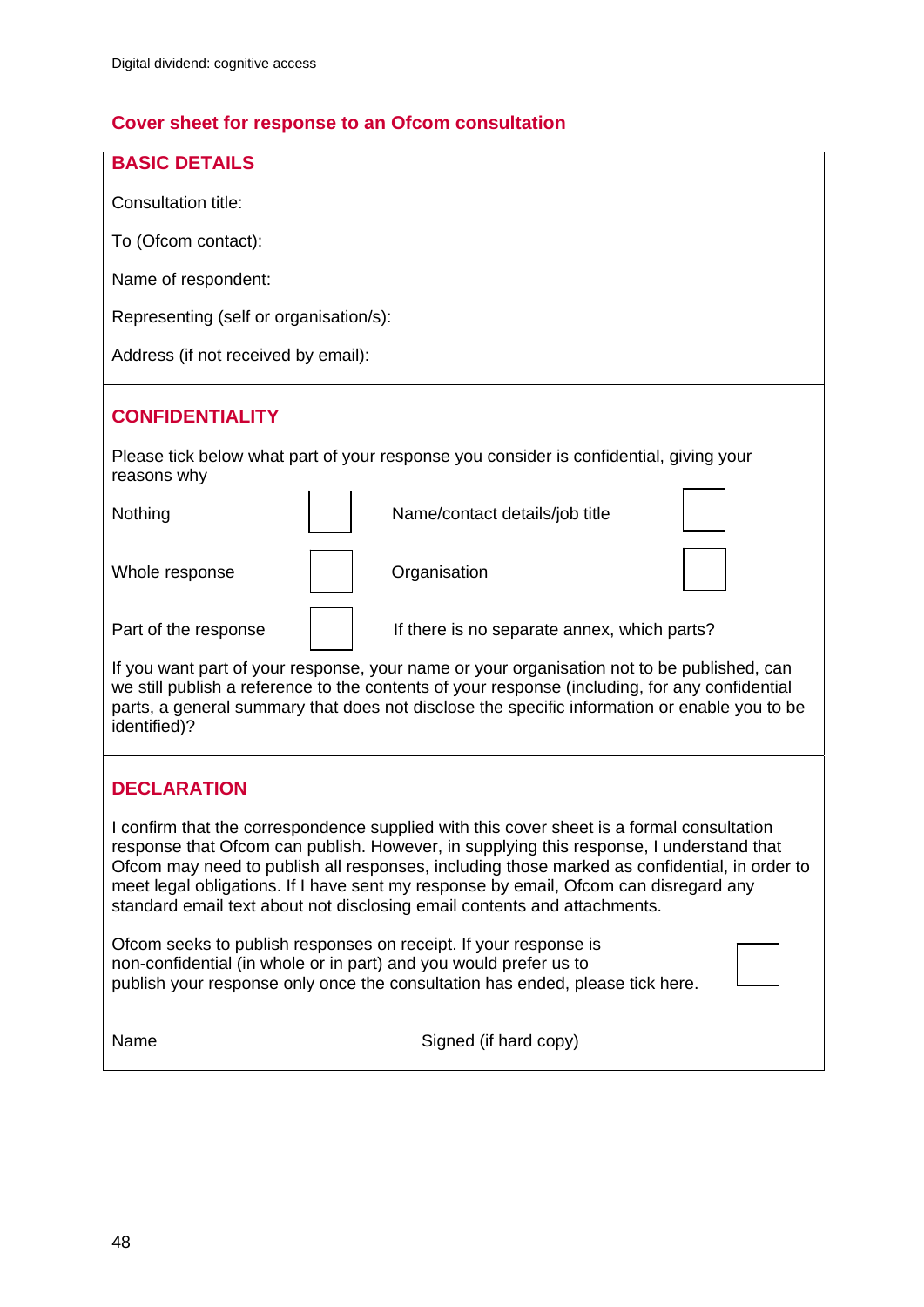**Annex 4** 

## **Consultation questions**

#### **Executive summary**

*Question 1. The executive summary sets out our proposals for licence-exempting cognitive devices using interleaved spectrum. Do you agree with these proposals?* 

#### **Detection**

*Question 2. Do you agree that the sensitivity level for DTT should be -72 dBm?* 

*Question 3. Do you agree with an additional margin of 35 dB resulting in a sensitivity requirement for cognitive devices of -114 dBm?* 

*Question 4. Do you agree with a maximum transmit power level of 13 dBm EIRP on adjacent channels and 20 dBm on non-adjacent channels?* 

*Question 5. Would it be appropriate to expect DTT equipment manufacturers to improve their receiver specifications over time? If so, what is the best mechanism to influence this?* 

*Question 6. Do you agree that the reference receive level for wireless microphones should be -67 dBm?* 

*Question 7. Do you agree with an additional margin of 59 dB for wireless microphones?* 

*Question 8. Do you agree with a sensitivity requirement for -126 dB (in a 200 kHz channel) for wireless microphones?* 

*Question 9. Do you agree with a maximum transmit power level in line with that for DTT? Are there likely to be any issues associated with front end overload?* 

*Question 10. Do you agree that the sensitivity level for mobile television receivers should be -86.5 dBm?* 

*Question 11. Do you agree with an additional margin of 20 dB for mobile television?* 

*Question 12. Is it likely that mobile television will be deployed in the interleaved spectrum? If so, would it be proportionate to provide full protection from cognitive access?* 

*Question 13. Should we take cooperative detection into account now, or await further developments and consult further as the means for its deployment become clearer?* 

#### **Geolocation databases**

*Question 14. How could the database approach accommodate ENG and other similar applications?* 

*Question 15. What positional accuracy should be specified?*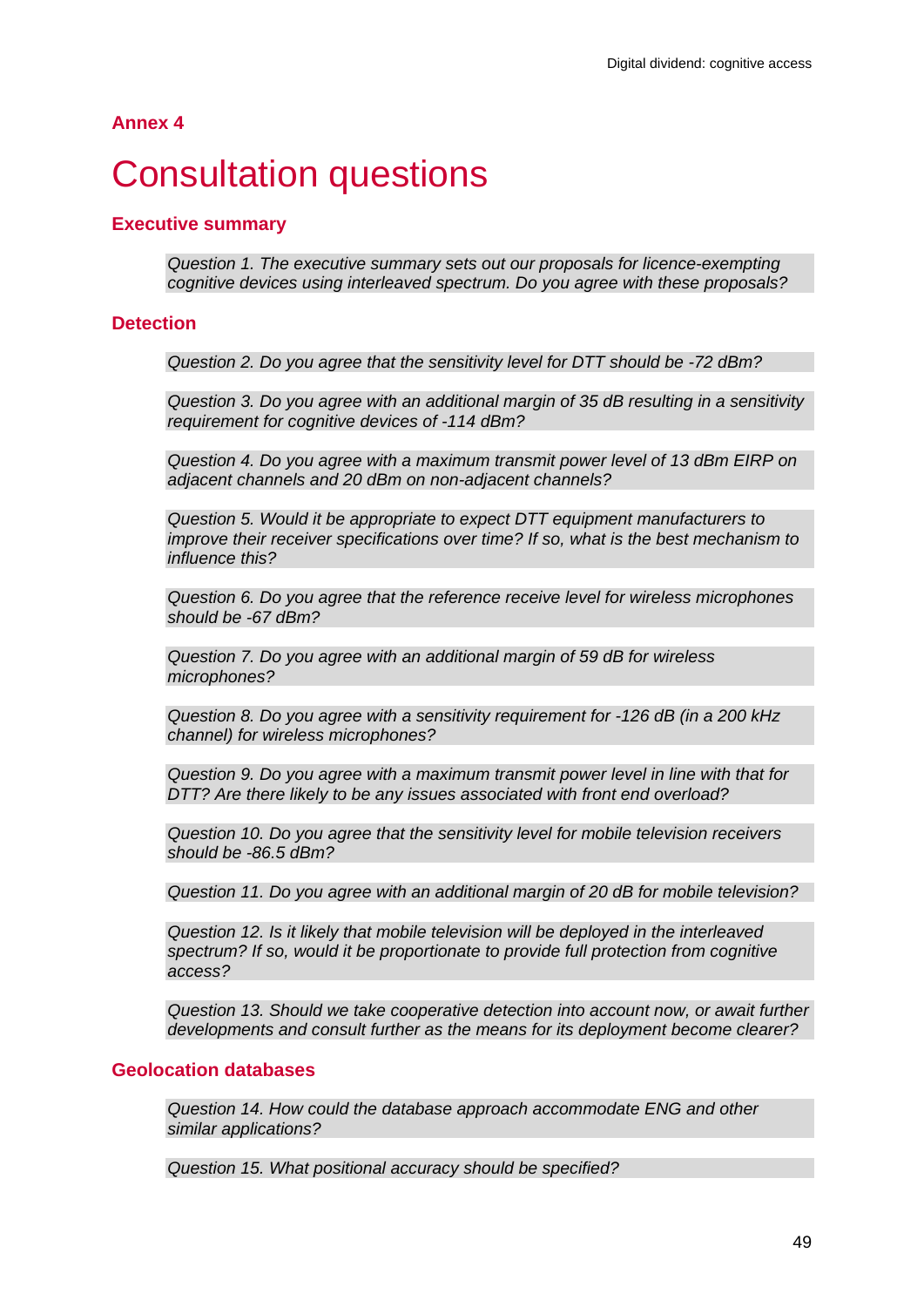*Question 16. How rapidly should the database be updated? What should its minimum availability be? What protocols should be used for database enquiries?* 

*Question 17. Is funding likely to be needed to enable the database approach to work? If so, where should this funding come from?* 

*Question 18. Should the capability to use the database for spectrum management purposes be retained? Under what circumstances might its use be appropriate?* 

*Question 19. Should any special measures be taken to facilitate the deployment of cognitive base stations?* 

#### **Beacon reception**

*Question 20. Where might the funding come from to cover the cost of provision of a beacon frequency?* 

*Question 21. Is a reliability of 99.99% in any one location appropriate? Does reliability need to be specified in any further detail?* 

#### **Comparing the different options**

*Question 22. Do you agree with our proposal to enable both detection and geolocation as alternative approaches to cognitive access?* 

#### **Other important parameters**

*Question 23. Should we restrict cognitive use of the interleaved spectrum at the edge of these bands? If so, what form should these restrictions take?* 

*Question 24. Do you agree that there should be no limits on bandwidth?* 

*Question 25. Do you agree that a maximum time between checks for channel availability should be 1s?* 

*Question 26. Do you agree that the out-of-band performance should be -44 dBm?* 

*Question 27. Is a maximum transmission time of 400ms and a minimum silence time of 100ms appropriate?* 

*Question 28. Is it appropriate to allow "slave" operation where a "master" device has used a geolocation database to verify spectrum availability?*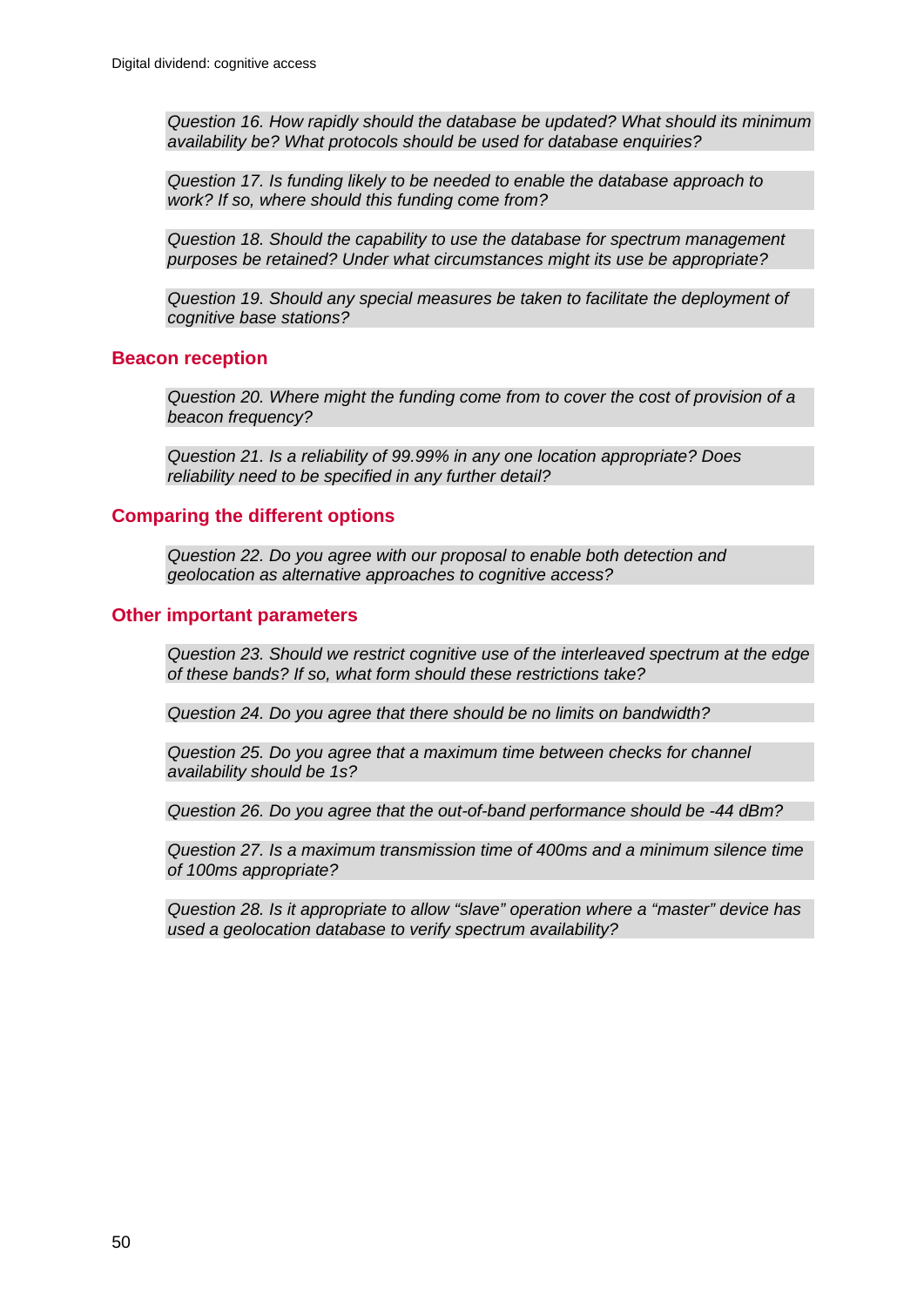### **Annex 5**

## Impact assessment

#### **Introduction**

- A5.1 The analysis presented in this annex represents an impact assessment, as defined in section 7 of the Communications Act 2003.<sup>25</sup>
- A5.2 You should send any comments on this impact assessment to us by 1 May 2009. We will consider all comments before deciding whether to implement our proposals.
- A5.3 Impact assessments provide a valuable way of assessing different options for regulation and showing why the preferred option was chosen. They form part of best-practice policy-making. This is reflected in section 7 of the Communications Act, which means that generally we have to carry out impact assessments where our proposals would be likely to have a significant effect on businesses or the general public or when there is a major change in our activities. However, as a matter of policy, we are committed to carrying out and publishing impact assessments in relation to the great majority of our policy decisions. For further information about our approach to impact assessments, see the guidelines "Better policy-making: Ofcom's approach to impact assessment," which are on our website at www.ofcom.org.uk/consult/policy\_making/guidelines.pdf.

#### **The citizen and/or consumer interest**

- A5.4 If cognitive access is allowed, we expect there to be citizen and consumer benefits. Cognitive access might be used, for example, to facilitate wireless distribution around the home, local- or personal-area networks, wireless systems within public spaces and many other applications not yet envisaged.
- A5.5 However, if cognitive access causes harmful interference to licensed use of the interleaved spectrum, there might be consumer and citizen concerns. For example, interference to DTT would cost to correct, and interference to wireless microphones could disrupt shows and other activities. In practice, we do not expect these concerns to materialise. As discussed in this consultation document, we intend to licence-exempt cognitive access only if the risk of harmful interference to licensed services is acceptably low.
- A5.6 It seems unlikely that cognitive access would affect different groups of citizens and consumers in different ways. Since we do not know the applications for which cognitive devices will be used, we cannot be sure which citizens and consumers will benefit most. It seems likely, though, that they will be approximately evenly distributed throughout the UK population (as opposed to its geography). If harmful interference were to occur, its effects would probably be greatest for those in specific geographic areas with relatively poor DTT coverage or particular PMSE geometries, but such areas are also generally evenly distributed across the population. Hence, as a first approximation, we would not expect cognitive access to favour one group of citizens or consumers over another, regardless of the detailed technical choices made.

 $\overline{a}$ <sup>25</sup> www.opsi.gov.uk/acts/acts2003/pdf/ukpga\_20030021\_en.pdf.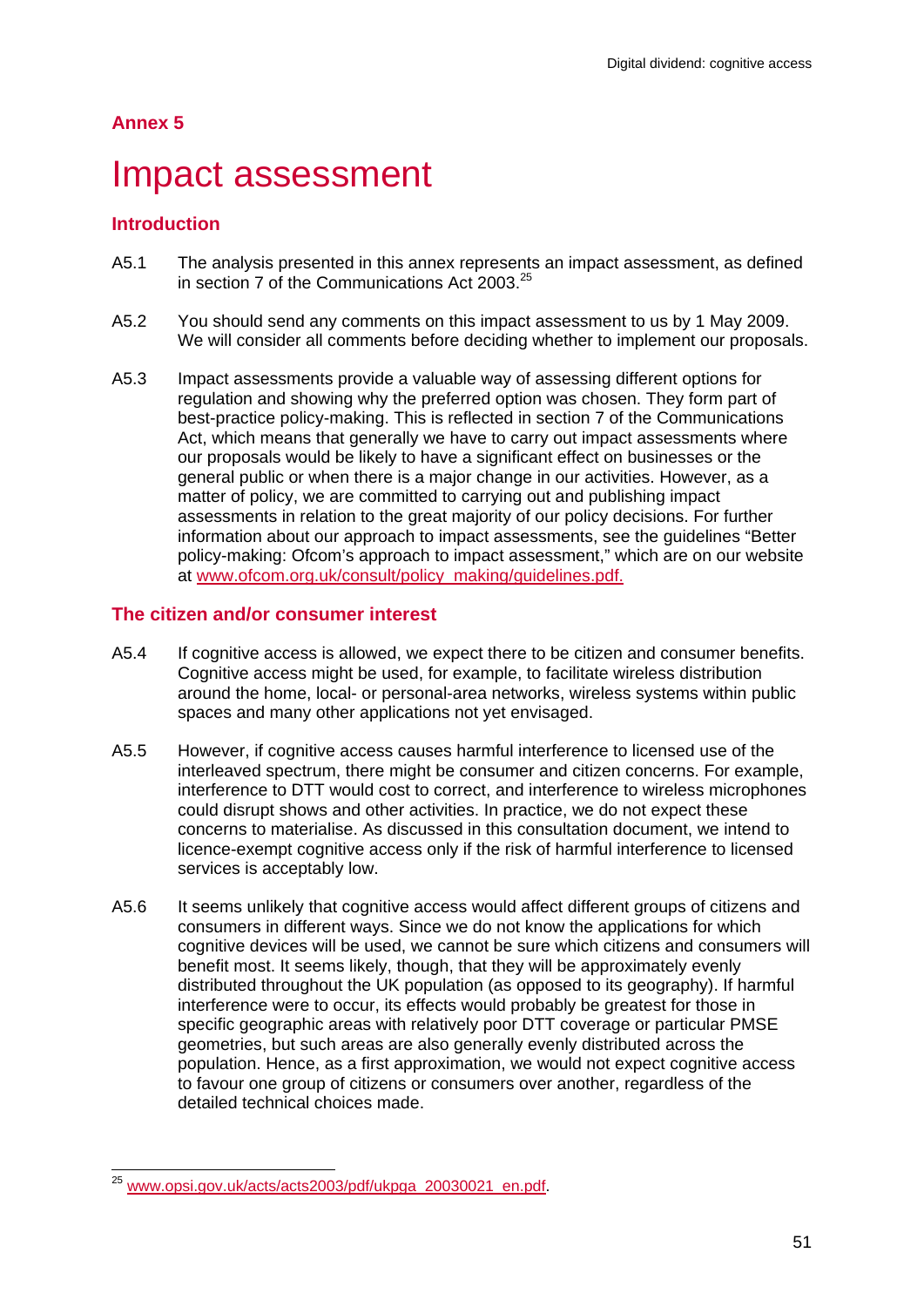### **Our policy objective**

- A5.7 Our policy objective for the DDR is to maximise the total value to society that using the digital dividend is likely to generate over time. We believe that if cognitive access can be permitted without an unacceptable risk of harmful interference to licensed uses, it will allow additional access to spectrum that would otherwise not be possible and this will generate additional value for society.
- A5.8 We do not know how long it will take to introduce the necessary regulations to licence-exempt cognitive access since this depends in part on the actions of other countries and international organisations. We expect that it might take between one and three years, depending on the degree of international activity needed. If cognitive access is allowed, we would expect the market to take some time to deliver devices and for their use to become widespread. Typically, this can take anything from three to 10 years for products of this sort.

#### **Assessment of allowing cognitive access**

#### **The value of cognitive access**

- A5.9 Cognitive access might bring significant economic benefits. The use of cognitive devices might enable new applications or make existing applications less expensive, which could bring significant benefits to consumers.
- A5.10 However, estimating the value that these applications might bring in practice is very difficult because, at present, it is unclear what their scope, function and take-up might be. In part, this is because the choice between detection and geolocation (see below) could affect which basic types of application are developed for use in the UK (e.g. because it can be difficult to establish location indoors).
- A5.11 In examining the possible value of licence-exempt use of the cleared spectrum in the DDR statement, we identified a range of possible applications and identified benefits of their using this spectrum, generally based on cost savings that could be made relative to deploying the same applications at higher frequencies. The results are summarised in table A1 below.

| <b>Use</b>                              | <b>Assumptions</b>                                                            | Understanding<br>of use | <b>Economic</b><br>value (£m) |
|-----------------------------------------|-------------------------------------------------------------------------------|-------------------------|-------------------------------|
| Household WLANs                         | 20% of UK households use Wi-Fi;<br>10% benefit from increased range           | Good                    | 55-85                         |
| <b>Business WLANs</b>                   | 75% coverage of office, retail and<br>public-service environments             | Good                    | 55-100                        |
| Municipal Wi-Fi                         | UK central business districts obtain<br>100% coverage                         | Good                    | 25-35                         |
| Shared household Internet<br>connection | 2% of households that do not<br>otherwise obtain wireline<br>broadband access | Reasonable              | $15 - 20$                     |
| Industrial<br>monitoring/automation     | 20% Wi-Fi coverage of UK<br>manufacturing workspace                           | Loosely defined         | $20 - 30$                     |
| Agricultural<br>monitoring/automation   | 1% of UK farms adopt smart<br>monitoring                                      | Loosely defined         | $1 - 3$                       |
| Total                                   |                                                                               |                         | 170-270                       |

#### **Table A1. Potential value of licence-exempt use of the digital dividend (£m)**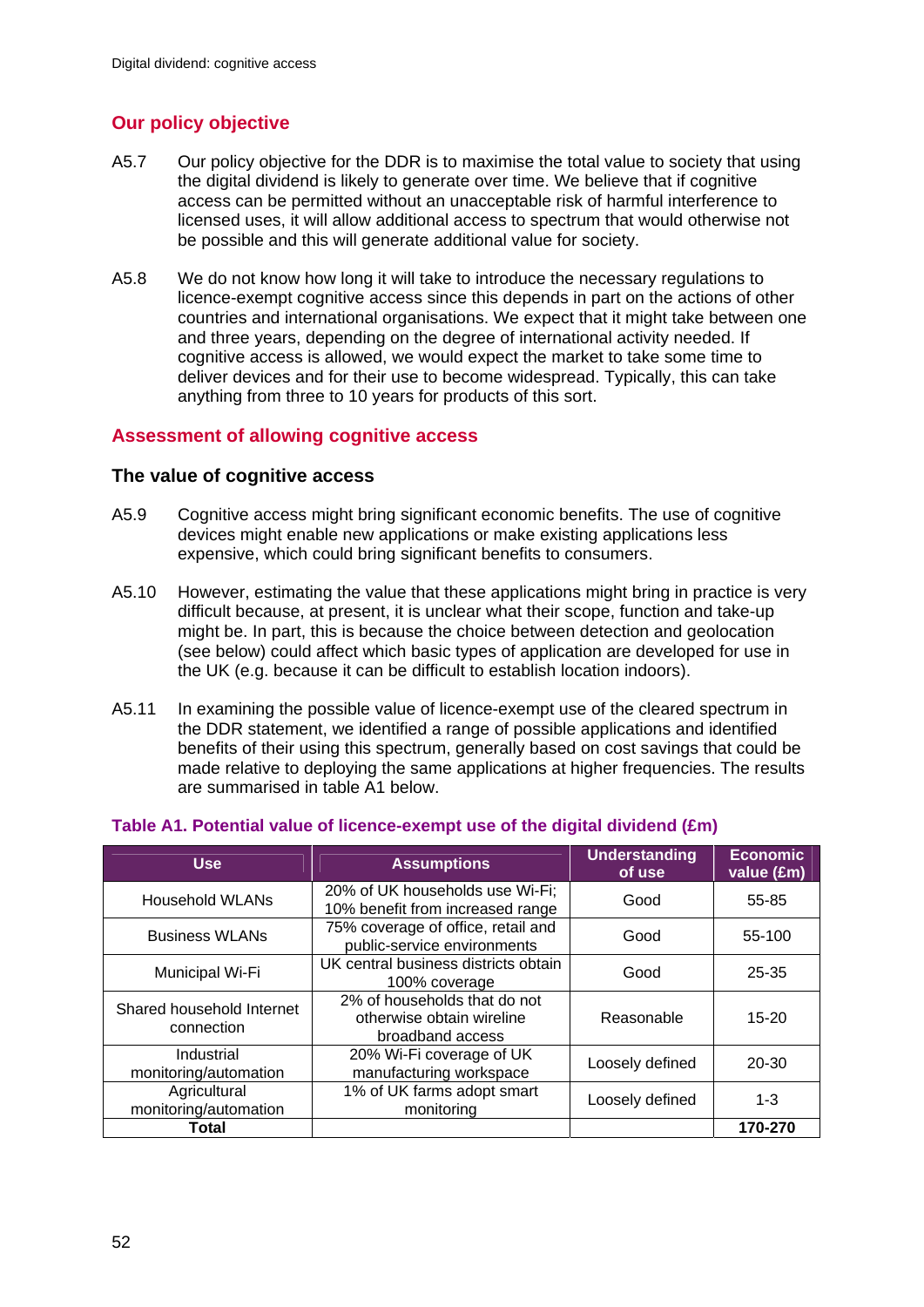- A5.12 It can be seen that we estimated allowing licence-exempt access to the cleared spectrum could deliver direct economic benefits in the region of £170-270m in net present value (NPV) over 20 years (i.e. of the order of £10-20m per year). Many of these estimated benefits have been derived from an assumption that WLAN systems could be deployed with greater range than is currently achievable on a licence-exempt basis at 2.4 GHz.
- A5.13 In addition to these direct benefits, cognitive access could also bring wider economic and social benefits by enabling more connected businesses and communities and increasing access to digital services by specific stakeholder groups. Assuming the additional broader social value of cognitive access represented up to 20% of the above direct economic benefits, licence-exempt access to the cleared spectrum could generate total value to society in the range of £200-320m (NPV) (approximately 120% of £170-270m).
- A5.14 The benefits of cognitive access, in the form we have proposed in this consultation document, are likely to be somewhat less than the estimates for licence-exempt applications provided above because of the additional costs and possible deployment restrictions of cognitive devices using interleaved spectrum compared to the assumed environment of "non-cognitive" licence-exempt devices using cleared spectrum. However, estimating how much less is difficult until more information on cognitive device costs becomes available.

#### **Potential impacts on licensed users**

- A5.15 Cognitive access might lead to costs for licensed users in two broad ways:
	- through the increased risk of harmful interference to existing licensed uses; and
	- through constraining the future development of more valuable licensed uses of the spectrum.

#### Impacts on existing licensed uses

- A5.16 As noted above, geolocation might effectively remove the risk of harmful interference to licensed uses, provided the requisite database could be developed and maintained to the standards required. The commercial feasibility of doing this is unproven. For the purposes of this assessment, therefore, we have examined the potential impacts of the alternative option of relying on sensing, using the parameters we have proposed in this consultation document.
- A5.17 There will be some risk to existing licensed uses of increased harmful interference associated with any set of cognitive-device parameters. The costs associated with these risks might be manifested in terms of:
	- lower-reliability reception experienced by DTT viewers and/or additional transmission costs for broadcasters to mitigate this;
	- additional risks of harmful interference for PMSE users and/or the costs of additional or modified equipment to mitigate this; and
	- potentially some harmful interference to users of the nearby cleared spectrum depending on restrictions placed on cognitive devices near the edge of the interleaved spectrum.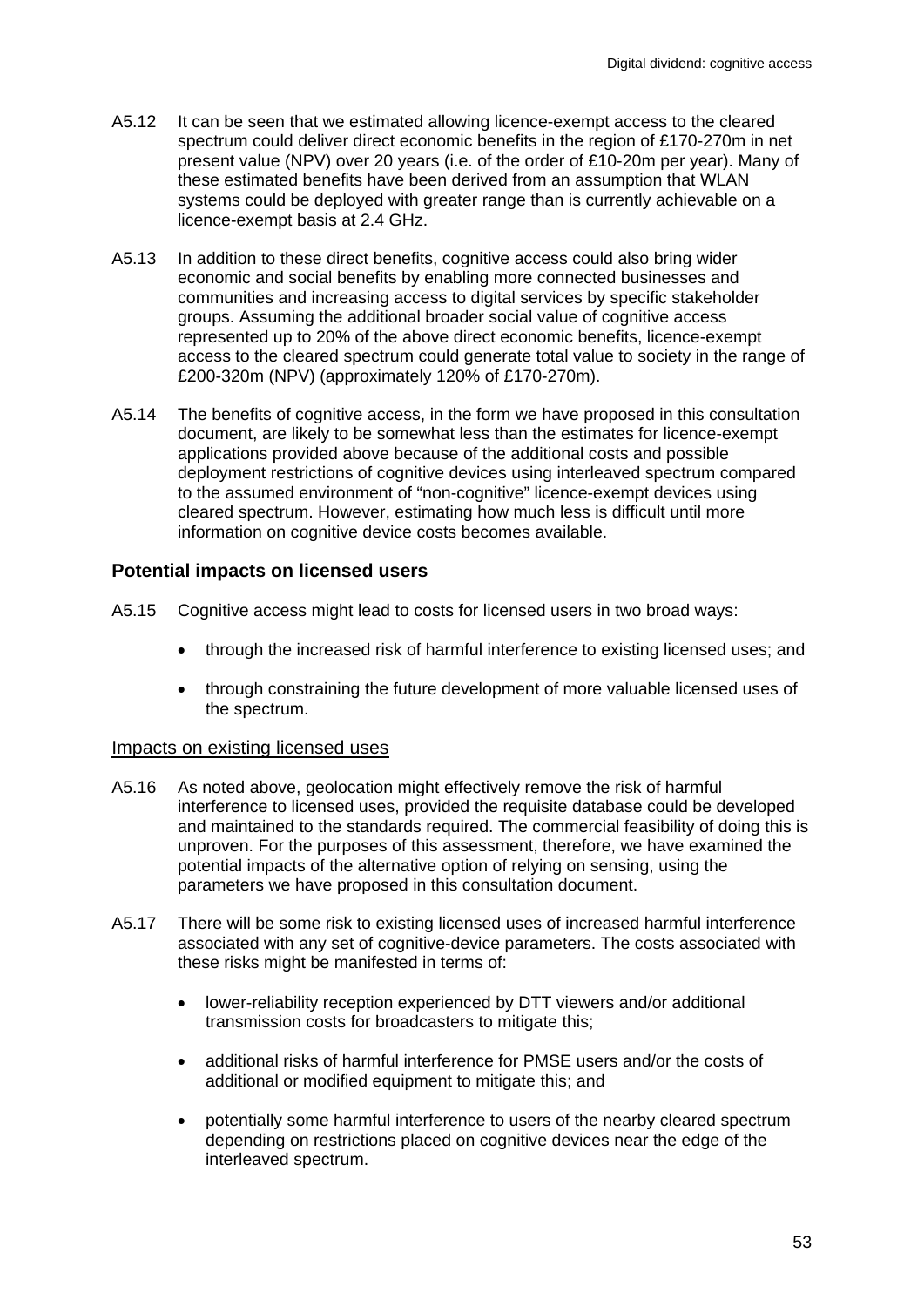- A5.18 Our assessment of the economic value of DTT and PMSE use of the interleaved spectrum is of the order of £80bn (NPV). This is dominated by the value of the six DTT multiplexes that will operate after DSO. However, it is not certain that these would be the only licensed uses of this spectrum over the whole 20-year period or that the same terms for licence-exempt access would persist throughout if a need to adapt them (e.g. to move to an approach based on geolocation) arose in the longer term. We have therefore examined the potential impacts over a shorter, 10-year period, when the corresponding economic value of licensed use would be lower – potentially of the order of £50bn (NPV).
- A5.19 DTT transmission planning standards are based on viewers receiving adequate reception on average around 99% of the time. Some levels of propagation interference (due to combinations of various external factors, including foreign transmissions and the weather) are therefore already to be expected by DTT viewers. In some parts of the UK, these levels of interference can be expected to be higher, and accordingly a lower, 95% planning standard is adopted in some locations.
- A5.20 The advent of sensing cognitive devices would imply a very small risk that some viewers and PMSE users could be affected by additional harmful interference. However, the affected users would be concentrated in specific parts of the UK. This is because such interference from cognitive devices would occur when the actual "hidden-node margin" is larger than the assumed maximum we have proposed for the cognitive-device parameters. In such locations, the cognitive devices might not detect a DTT signal or wireless microphone and as a result could transmit erroneously.
- A5.21 The specific locations where such a risk could crystallise would be those where the local terrain and building environment caused a particularly high hidden-node margin to occur. Hence, any such harmful interference would only occur in a few specific locations. However, in those locations, harmful interference could occur frequently, depending on the density and use of cognitive devices. The modelling performed by ERA suggests these locations are most likely to be in suburban areas.
- A5.22 We have carefully considered the parameters we have proposed in this consultation document in order to result in a very low likelihood of such additional harmful interference. For sensing, we believe that the likelihood of noticeable harmful interference occurring to DTT viewers is less than 0.04%. (For geolocation, we expect it to be effectively zero.) We have not quantified the levels for PMSE but expect this to be similarly low. If this harmful interference were to occur, it would therefore affect, as a first approximation, no more than 0.04% of existing DTT viewers and PMSE users in specific locations. In the limit, if all such viewers and PMSE users were forced to use alternative reception routes, up to 0.04% of existing total benefits would be lost – around £20m (NPV over 10 years).
- A5.23 However, because of the uncertainties attached to the potential rollout of the cognitive devices concerned, it may not in practice be possible to predict with confidence in advance which specific locations, and hence which DTT viewers and PMSE users, might be adversely affected in this way over the longer term. Accordingly, an additional effect might be, on average, to reduce the perceived reliability of licensed uses for those who would in practice be unaffected but who were uncertain of the future impacts of cognitive devices.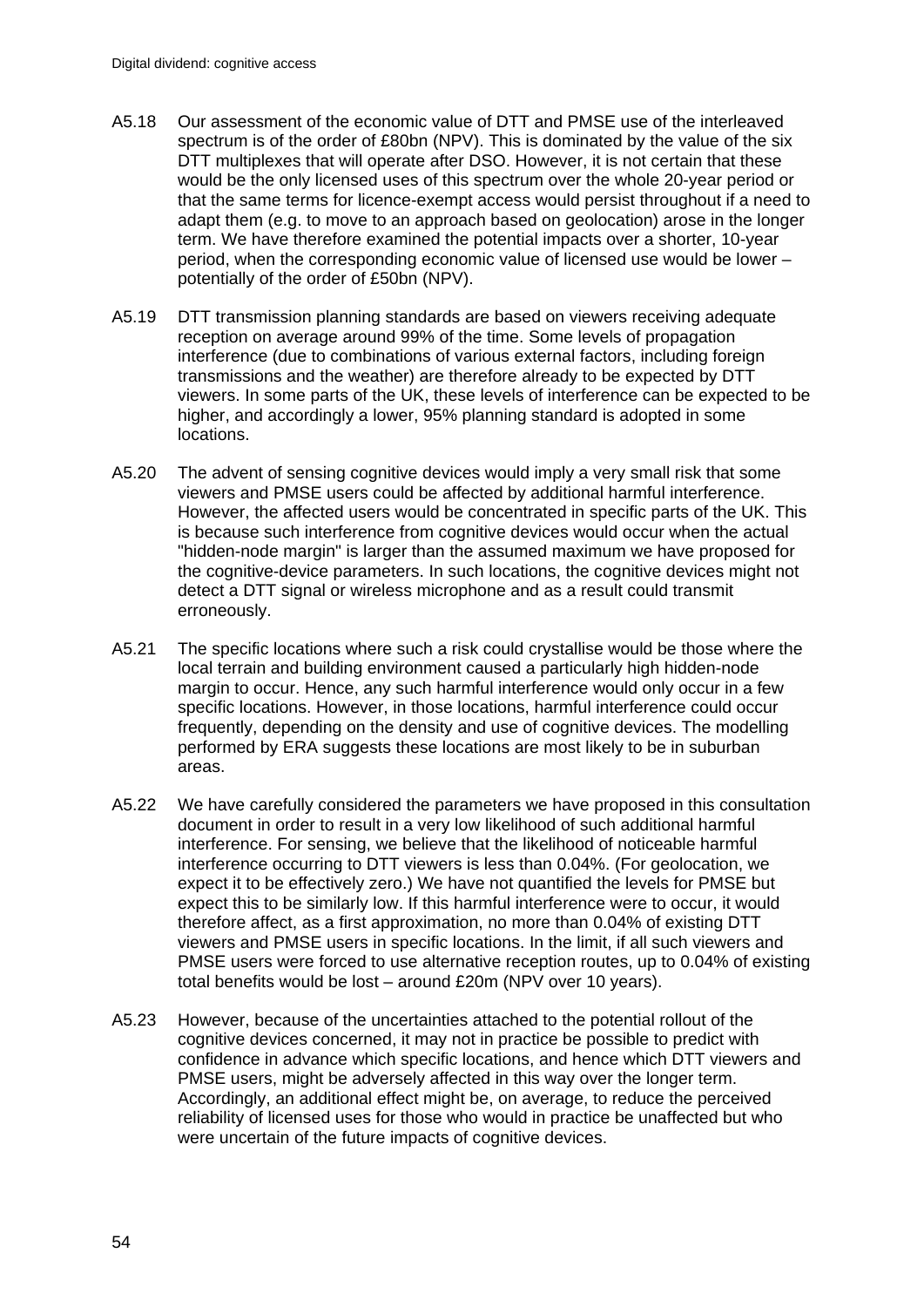- A5.24 Assuming that an expected reliability at the 95% level would constitute a floor for the average DTT viewer (below which platform switching would occur), a very small reduction in reliability would translate to an additional loss in value from the platform relative to the value associated with current reliability expectations. For example, if 80% of any adverse interference could be identified to specific locations and hence viewers but the remainder was sufficiently difficult to predict that it reduced the perceived overall reliability of the DTT platform for the average viewer, the perceived reliability reduction would be no more than 0.008% (20% of 0.04%). Assuming all the value of DTT reception resides in the difference between 100% and 95% availability this corresponds to a loss of value of  $0.008\% \div (100\% -95\%) =$ 0.2%. This would represent a £100m loss in the expected economic value of DTT (NPV).
- A5.25 In practice, we would expect the impact to be much less than this because it is unlikely that any harmful interference, which would be transitory, would remove all economic value from DTT (or using wireless microphones). Further, it is likely that any problems occurring would be identified to specific locations so that the overall perceived reliability of the DTT platform would not be adversely affected in the longer term. Accordingly, we do not expect any adverse impacts to be as high as the above estimates would imply. However, even on the basis of the above estimates, the cost of any harmful interference would be much lower than the expected value to society generated by cognitive access. It is also worth noting that if the benefits from cognitive devices happen to be lower than expected, because their viable deployment is less widespread than anticipated or is delayed for some time, there will be a resultant decrease in the harmful interference caused and hence its cost.

#### Impacts on future licensed uses

- A5.26 The advent of cognitive access might also prevent changes in the licensed use of the interleaved spectrum at some future point due to the cognitive devices being less able to detect and avoid a proposed new licensed application with higher value than the existing applications. It is very difficult to predict the value that might be lost due to the delayed deployment of such new applications as a result of possible harmful interference from cognitive devices. This is because we do not know what these applications might be, when they might emerge, the impact of cognitivedevice interference to them in future or the mitigating measures that could be taken at the time.
- A5.27 Despite these uncertainties, we are inclined to believe that this potential future value at risk would be low because:
	- the spectrum concerned is likely to be used for DTT for a considerable period given the planning assumptions being made for DSO. Any major changes of use in some or all of the affected frequencies would probably require lengthy consultation and planning. Hence, the date of introduction of any major new licensed applications will probably be at least a decade or more away;
	- new licensed applications could be developed so as to be able to work within the protection being offered to existing DTT and wireless microphones;
	- if geolocation is used, new licensed applications could be introduced without risk of harmful interference through their appropriate inclusion in the geolocation database; and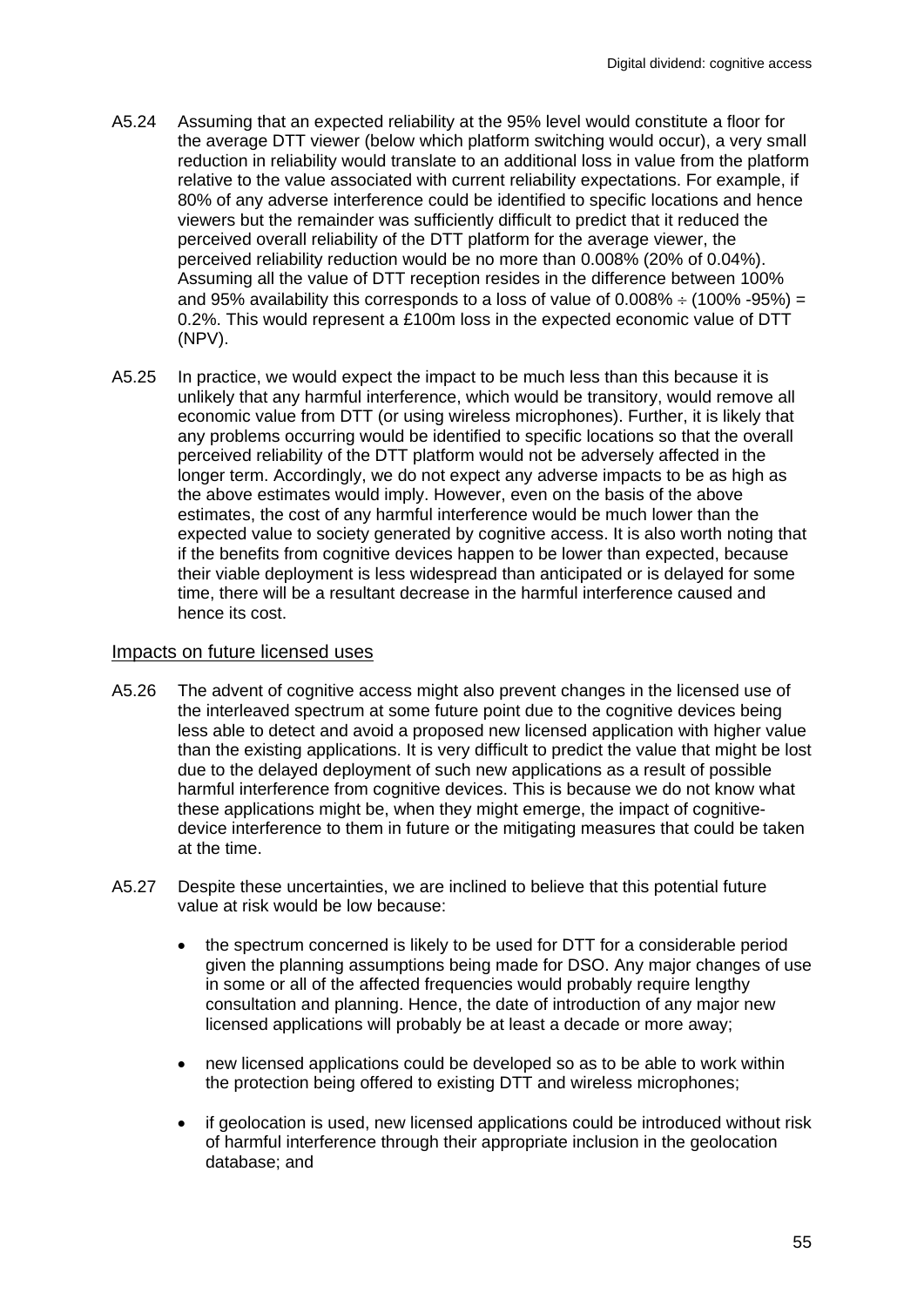- ultimately, it would be possible to change or remove the licence-exemption conditions themselves. While it may take some years for cognitive devices already in use to be gradually retired, it often takes similar periods of time for new licensed users to acquire spectrum and to design and deploy networks to use it efficiently.
- A5.28 For these reasons, we believe that the value of new licensed applications put at risk by the introduction of cognitive devices on a licence-exempt basis will be very low relative to the estimated economic benefits that might arise from their deployment.

#### **Assessment of alternative approaches to cognitive access**

- A5.29 This consultation document has considered three approaches to cognitive access: detection, geolocation and beacons. We have calculated the most appropriate parameters for each.
- A5.30 Briefly summarised below is our assessment of these three approaches against three criteria that, in line with our objective for the DDR, each focus on a key component of the total social-value impacts of introducing cognitive access (relative to the base case of doing nothing):
	- the risk of harmful interference to licensed use;
	- efficiency of spectrum use; and
	- the practicality of introduction.

#### **Risk of harmful interference**

- A5.31 We discussed the potential for harmful interference of each of the three approaches in sections 4 through 6. In outline, we conclude that:
	- detection might result in harmful interference due to the possibility that the cognitive device is shadowed from the signal that it is trying to detect. It is difficult to determine precisely what this probability is, although we have made some estimates based on propagation modelling and shown the inherent tradeoff between sensing performance and probability of harmful interference;
	- an approach based on geolocation databases is unlikely to result in harmful interference as long as the database is appropriately specified and maintained. The only areas of risk are where licensed users change location unexpectedly and there is possible harmful interference until the database is updated; and
	- an approach based on beacons has some possibility for harmful interference if the beacon is detected outside the area for which it is intended. The probability of this occurring can be reduced but at the expense of preventing cognitive access altogether in certain areas.
- A5.32 Hence, an approach based on geolocation databases appears to offer the lowest potential for harmful interference.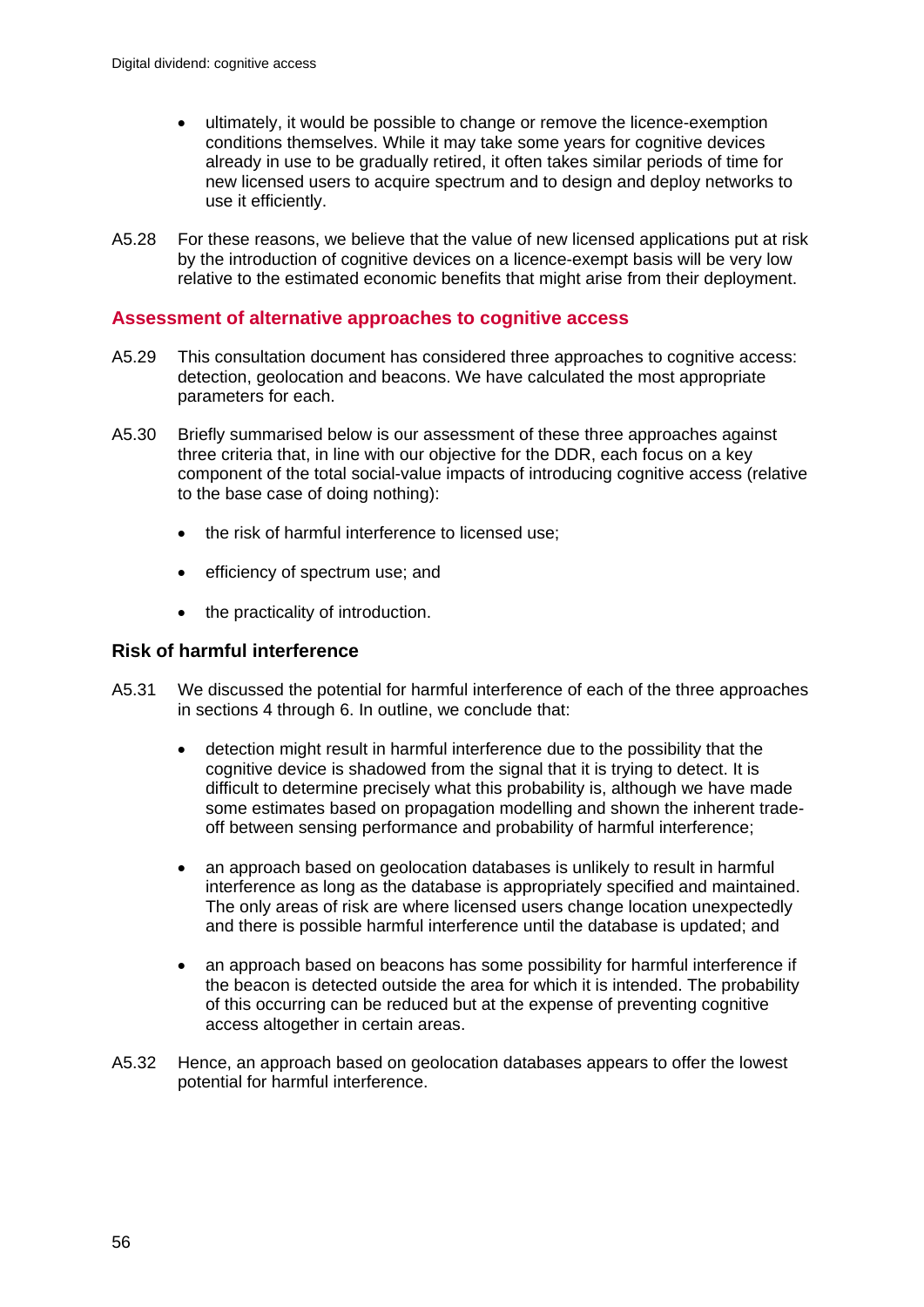#### **Efficiency of spectrum use**

- A5.33 We also considered which approach would enable cognitive devices use spectrum most efficiently, in the sense of using as much unused spectrum as possible in any given location. Considering each approach:
	- detection would generally be able to make efficient use of the spectrum as long as the devices did not generate "false positives" (i.e. conclude that spectrum was used when it was not). This might occur if they detected noise or spurious emissions within the spectrum and could not distinguish this from an intentional signal. As the sensing level is reduced to reduce the potential for harmful interference, the likelihood of false positives increases. However, advances in technology or novel approaches to detection might improve this over time;
	- an approach based on geolocation databases is likely to make efficient use of the spectrum. Since the cognitive device is accurately informed of all available spectrum, there should be no inefficient operation; and
	- an approach based on beacons may be inefficient for various reasons. If the cell size of the beacon is larger than the area of licensed use, cognitive access will be sterilised unnecessarily. As described above, reducing the probability of harmful interference is also likely to result in inefficient use of spectrum.
- A5.34 Hence, an approach based on geolocation databases would appear to offer the most efficient use of the spectrum and does not require any trade-off between harmful interference and efficiency, unlike the other two approaches.

#### **Practicality of introduction**

- A5.35 Finally, we briefly considered the practicality of each approach, albeit that it is generally more appropriate for stakeholders to provide insight on the practicality of different approaches as they will have more information available to them than we do. Our initial assessment is that:
	- detection requires neither standardisation nor any coordinated activity (e.g. to build a database). No funding is needed to establish databases or beacons. Hence, this approach could likely be implemented most quickly. However, sensing reliably at the levels proposed has so far proved to be difficult, and it is not yet clear whether it can be practically achieved in consumer devices;
	- the geolocation-database approach does require coordinated activity to build and maintain the database, to specify its parameters and to ensure appropriate availability. It also requires cognitive devices to be able to determine their position and communicate with the database regularly, perhaps via alternative wireless mechanisms. All of this can be achieved with current technology but will add cost to cognitive devices and administrative burdens to licensed users including broadcasters and potentially the PMSE band manager; and
	- beacons require substantial activity to build and maintain a network. Access to spectrum must be achieved and standards developed, likely on an international basis. It is unclear how a network of beacons would be funded or who would build and maintain them. It seems likely that it would take many years to design and deploy such a network.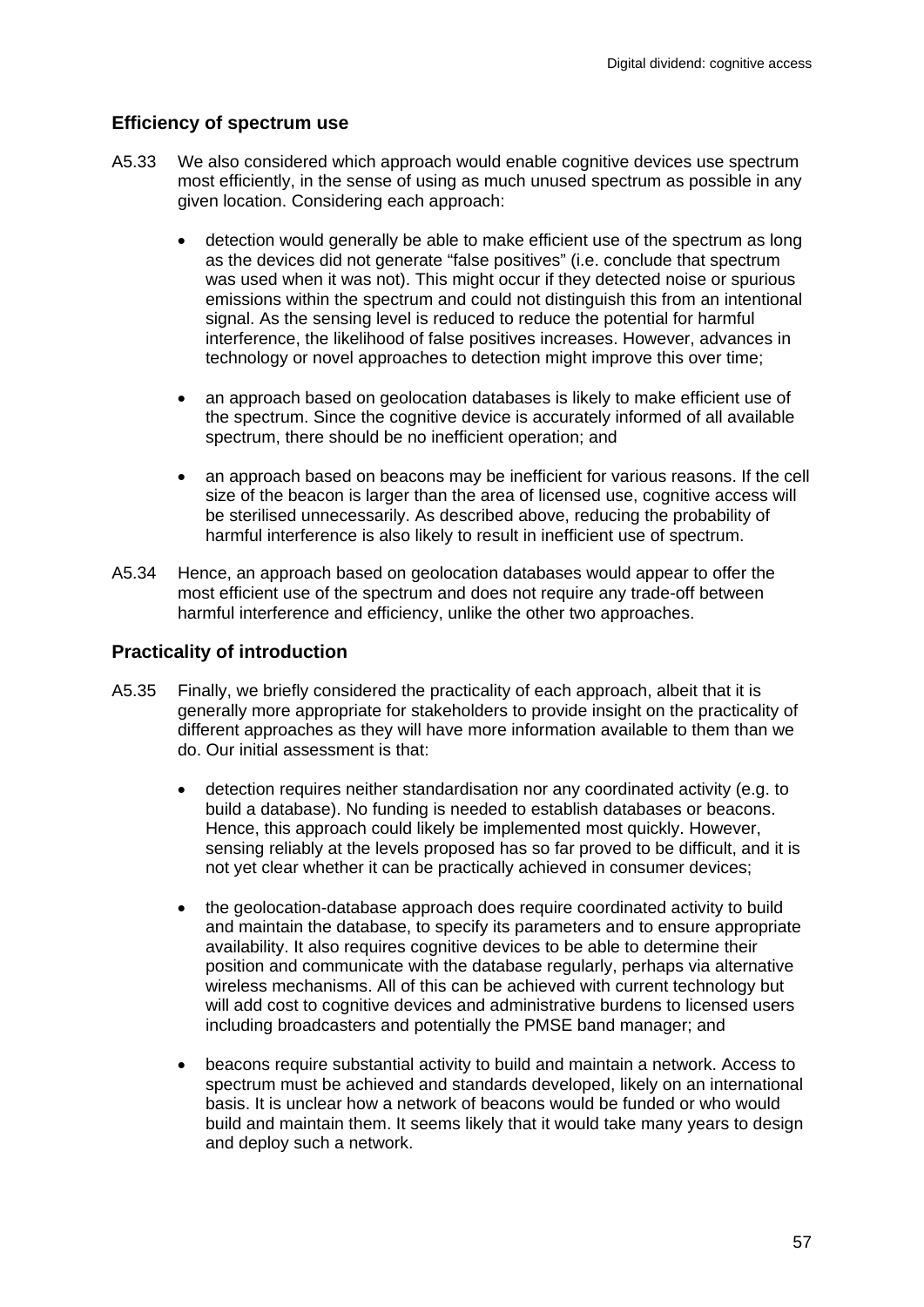A5.36 Hence, detection is likely to be the most practical approach to implement, providing compliant devices can be economically developed, while beacons could be expensive and time-consuming to deploy.

#### **The preferred option**

- A5.37 Overall, while we see advantages and disadvantages with each approach, at this point it appears to us that the practical difficulties associated with beacons are such that their deployment, at least in the medium term, is unlikely.
- A5.38 Hence, at this point, our inclination is to enable both detection and geolocation databases and allow stakeholders to determine which approach they prefer. Indeed, both approaches could even be amalgamated.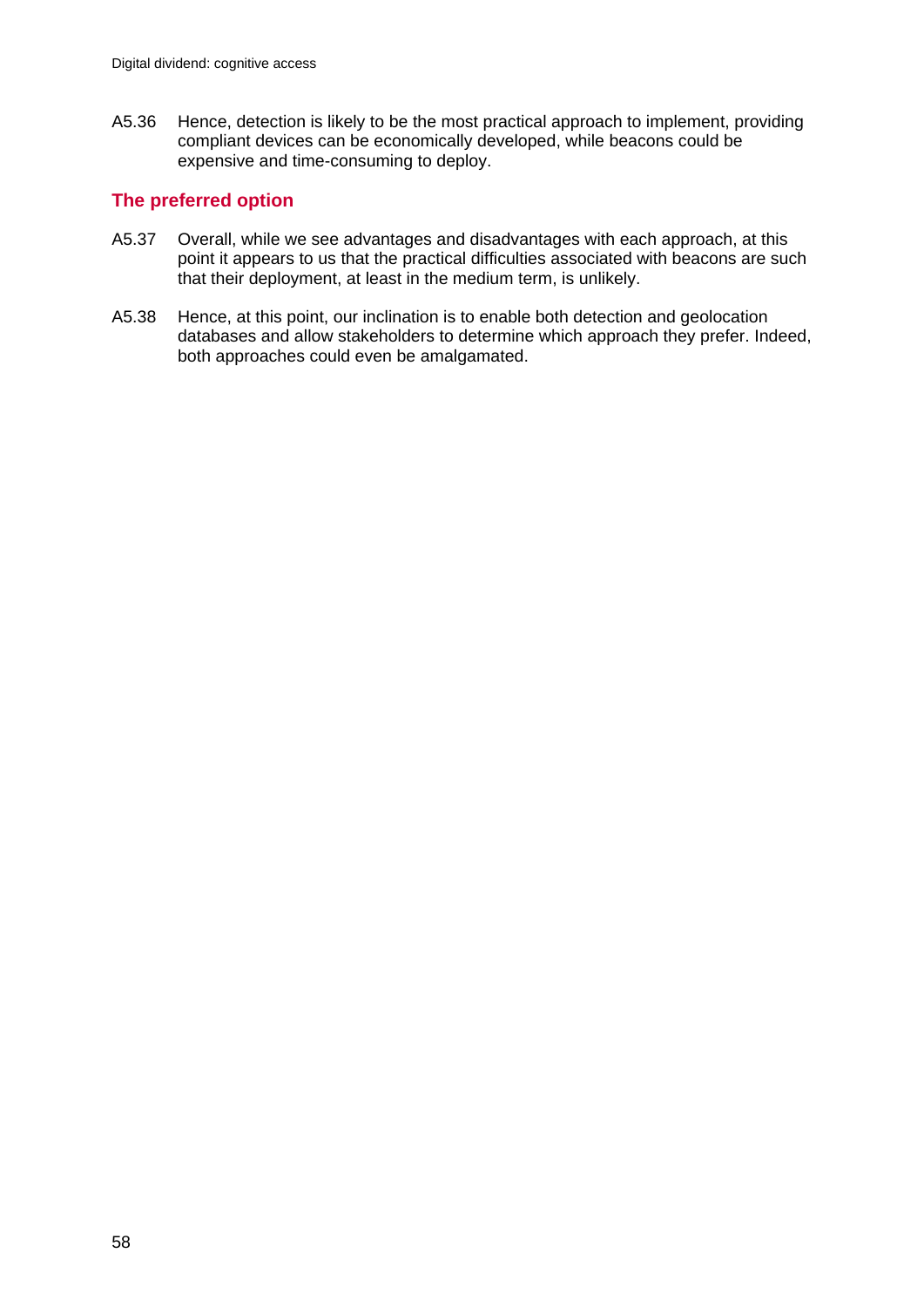### **Annex 6**

# **Glossary of abbreviations**

| 3G           | Third-generation mobile-phone standards and technology               |
|--------------|----------------------------------------------------------------------|
| <b>CEPT</b>  | European Conference of Postal and Telecommunications Administrations |
| C/I          | Carrier to interference                                              |
| dB           | Decibel                                                              |
| $d$ Bc       | Decibels relative to carrier                                         |
| dBi          | Decibels relative to an isotropic antenna                            |
| dBm          | Decibels relative to milliwatts                                      |
| <b>DDR</b>   | <b>Digital Dividend Review</b>                                       |
| <b>DSO</b>   | Digital switchover                                                   |
| <b>DTT</b>   | Digital terrestrial television                                       |
| <b>DVB-H</b> | Digital Video Broadcast - Handheld                                   |
| <b>DVB-T</b> | Digital Video Broadcast - Terrestrial                                |
| <b>EIRP</b>  | Effective isotropic radiated power                                   |
| <b>ENG</b>   | Electronic newsgathering                                             |
| EU           | European Union                                                       |
| <b>FCC</b>   | <b>Federal Communications Commission</b>                             |
| <b>GHz</b>   | Gigahertz                                                            |
| <b>kHz</b>   | Kilohertz                                                            |
| <b>LEFR</b>  | Licence-Exemption Framework Review                                   |
| <b>MHz</b>   | Megahertz                                                            |
| mW           | <b>Milliwatt</b>                                                     |
| <b>NPV</b>   | Net present value                                                    |
| <b>PMSE</b>  | Programme-making and special events                                  |
| <b>PSB</b>   | Public-service broadcasting                                          |